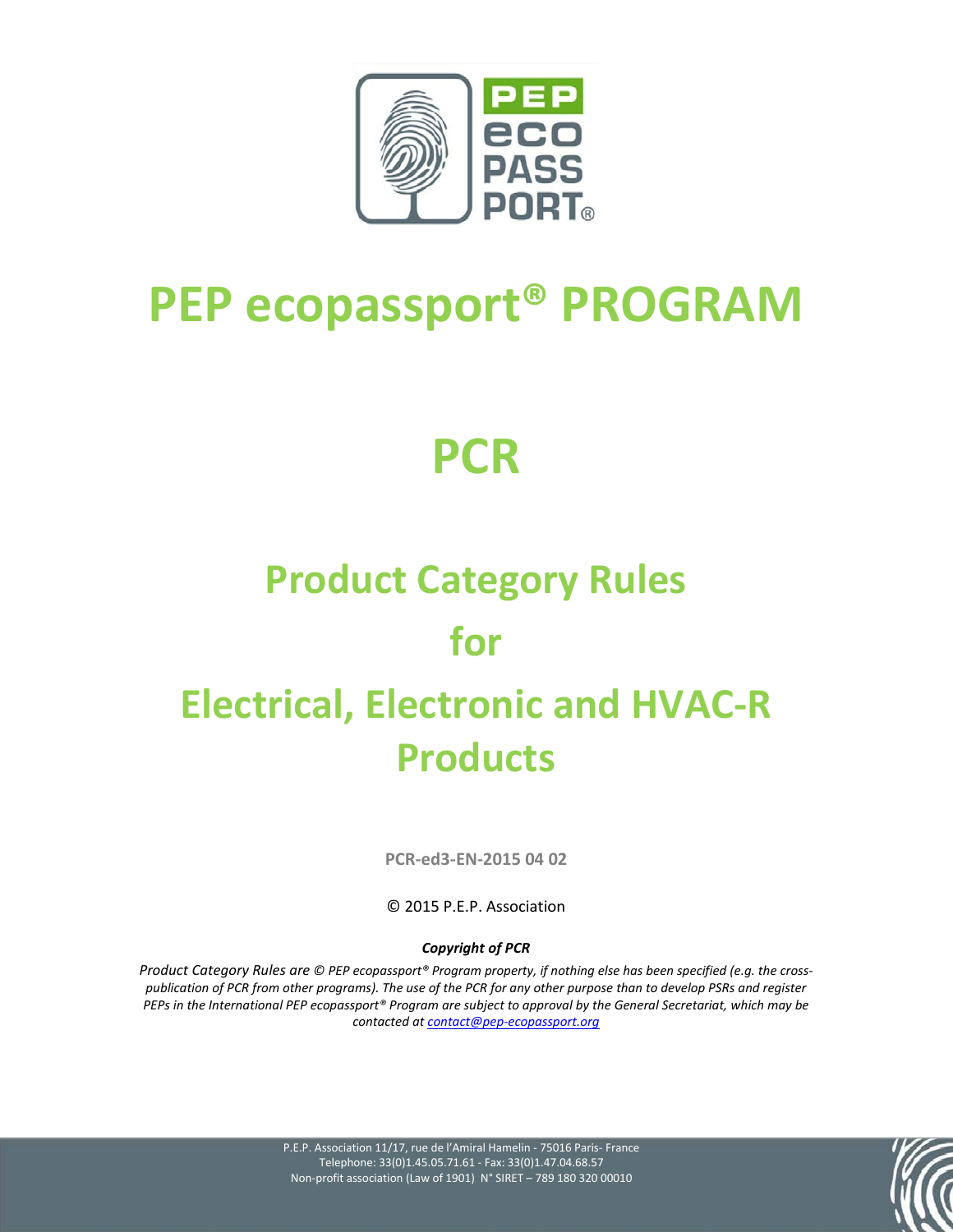#### **List of the editorial modifications of the present document**

On 2016 02 02:

| Party changed | Change made                                                    |
|---------------|----------------------------------------------------------------|
| chapter 2.5.6 | Inert waste - source and link to ELCD dataset replace by       |
|               | « (source : Landfill of glass/inert waste ; landfill including |
|               | leachate treatment and without collection, transport and       |
|               | pre-treatment ; at landfill site) »                            |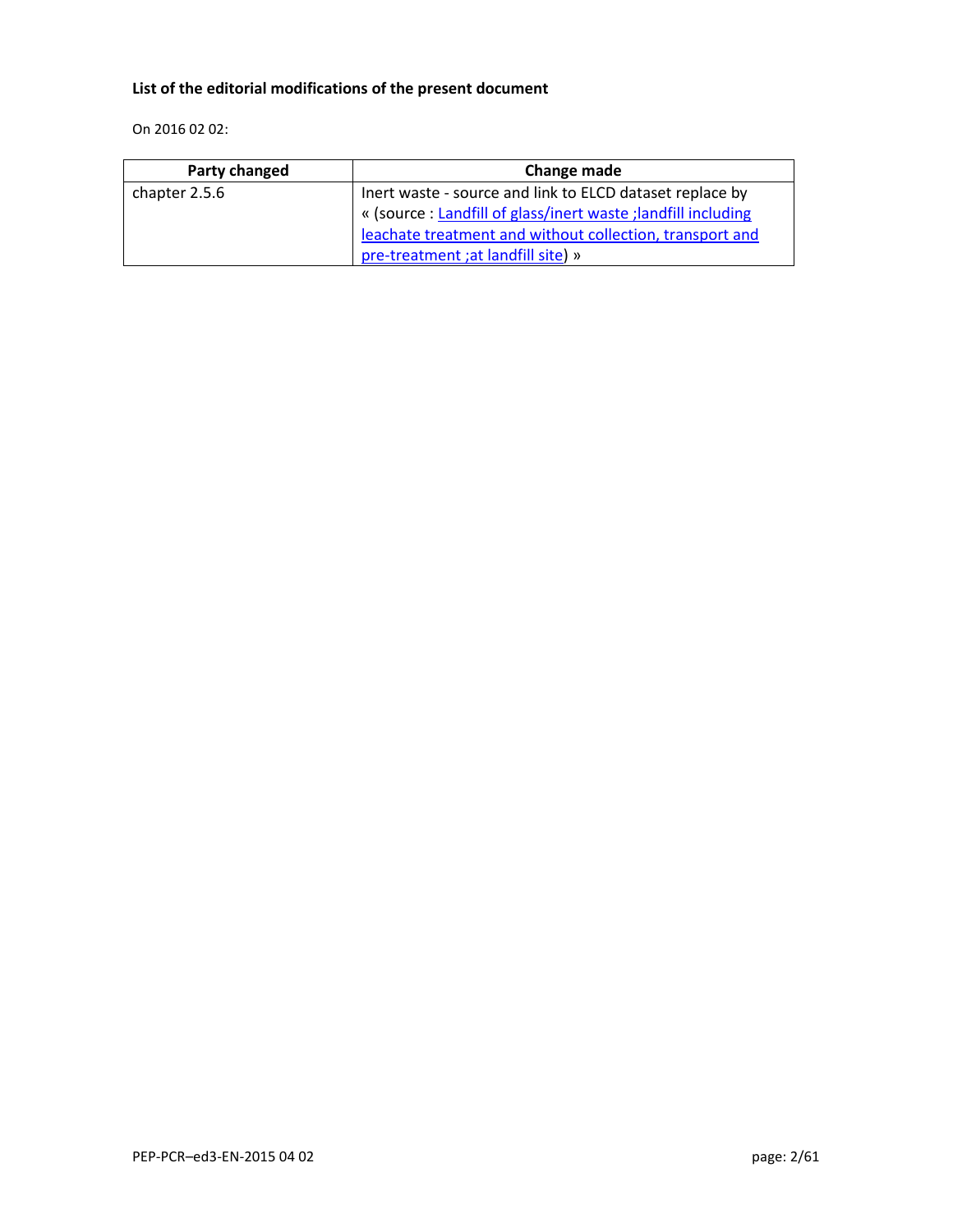## **Contents**

| 1.   | Introduction                                                                                                    | 4  |  |  |  |
|------|-----------------------------------------------------------------------------------------------------------------|----|--|--|--|
| 1.1. | Scope                                                                                                           | 4  |  |  |  |
| 1.2. | Contents of the document                                                                                        | 5  |  |  |  |
| 2.   | <b>Product Life Cycle Assessment</b>                                                                            | 6  |  |  |  |
| 2.1. | Functional unit and reference flow description                                                                  | 6  |  |  |  |
| 2.2. | System boundaries                                                                                               | 7  |  |  |  |
| 2.3. | Cut-off criteria                                                                                                | 10 |  |  |  |
| 2.4. | Rules for allocation between co-products                                                                        | 11 |  |  |  |
| 2.5. | Development of scenarios (default scenarios)                                                                    | 11 |  |  |  |
| 2.6. | Rule(s) for extrapolation to a homogeneous environmental family                                                 | 14 |  |  |  |
| 2.7. | Rules applying to joint environmental declarations                                                              | 15 |  |  |  |
| 2.8. | Units                                                                                                           | 15 |  |  |  |
| 2.9. | Primary data collection requirements                                                                            | 15 |  |  |  |
|      | 2.10. Secondary data requirements                                                                               | 16 |  |  |  |
|      | 2.11. Data quality evaluation                                                                                   | 17 |  |  |  |
|      | 2.12. Environmental impact calculation                                                                          | 17 |  |  |  |
| З.   | <b>LCA</b> report                                                                                               | 19 |  |  |  |
| 3.1. | General                                                                                                         | 19 |  |  |  |
| 3.2. | <b>General information</b>                                                                                      | 19 |  |  |  |
| 3.3. | Reference flow and functional unit                                                                              | 19 |  |  |  |
| 3.4. | Life cycle inventory                                                                                            | 20 |  |  |  |
| 3.5. | List of elementary flows                                                                                        | 21 |  |  |  |
| 3.6. | Environmental indicators                                                                                        | 22 |  |  |  |
| 3.7. | Additional environmental information                                                                            | 22 |  |  |  |
| 4.   | Drawing up the Product Environmental Profile                                                                    | 22 |  |  |  |
| 4.1. | General information                                                                                             | 22 |  |  |  |
| 4.2. | Constituent materials                                                                                           | 24 |  |  |  |
| 4.3. | Additional environmental information                                                                            | 25 |  |  |  |
| 4.4. | Environmental impacts                                                                                           | 27 |  |  |  |
| 5.   | PEP update rules                                                                                                | 28 |  |  |  |
|      | <b>Appendices</b>                                                                                               | 29 |  |  |  |
|      | Appendix A: Definitions, calculation methods and characterization factors of environmental impact<br>categories | 29 |  |  |  |
|      | Appendix B: Definition of the validity framework for a joint declaration                                        | 48 |  |  |  |
|      | 52<br>Annexe C: Diagram of the system boundaries for the LCA                                                    |    |  |  |  |
|      | Appendix D: Terms and definitions                                                                               | 53 |  |  |  |
|      | Appendix E: Bibliography<br>57                                                                                  |    |  |  |  |
|      | Appendix F: Critical review                                                                                     | 58 |  |  |  |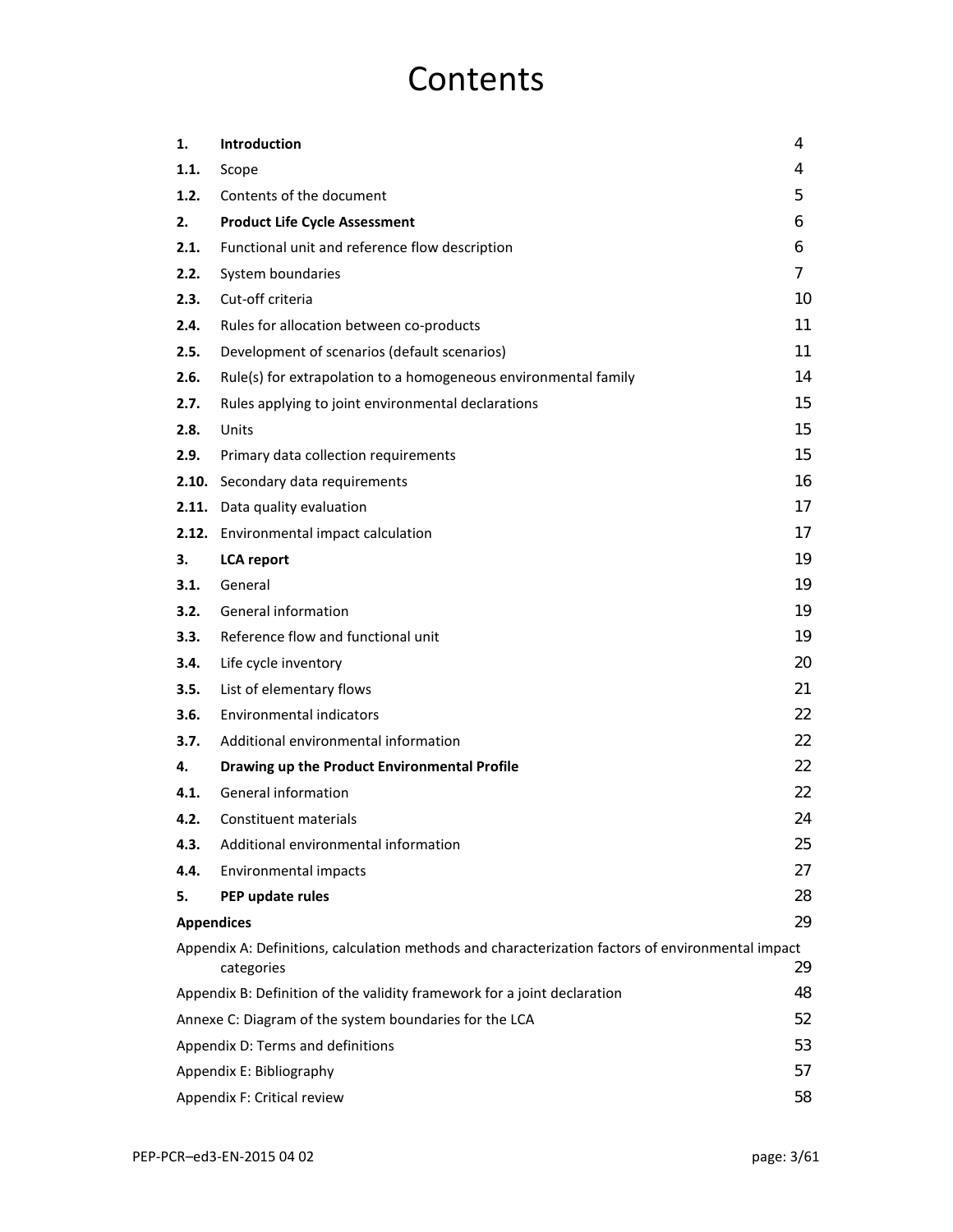## <span id="page-3-1"></span><span id="page-3-0"></span>**1. Introduction**

## **1.1.** Scope

The specifications provided in this document are part of the type III environmental declaration program, entitled PEP ecopassport®, that provides an international reference framework for environmental declaration.

They constitute the Product Category Rules (PCR) of the program and define the rules for the development of Product Environmental Profiles (PEP) in compliance with ISO [1](#page-3-2)4025<sup>1</sup> standard.

This PCR applies to "Electrical, Electronic and Heating Ventilation Air Conditioning-Refrigeration (HVAC-R) products" covered by the program, and include (but not limited to):

- Wires, cables and accessories for energy, signalling, telecommunications, data and precision,
- Solutions for electrical installations and home automation,
- Openings and closures management systems, heating, air conditioning and lighting equipment,
- Electronic material for persons and buildings security,
- Self-contained emergency lighting systems,
- Routing and cables protection equipment,
- Process and industrial automation,
- Indoor, outdoor lighting and public lighting,
- Equipment for renewable energies production,
- Electric heating equipment and electric water heaters,
- Heating and air conditioning equipment,
- Equipment for domestic hot water production,
- Ventilation and treatment of air equipment,

It describes the required rules to ensure that PEP created in the context of this type III environmental declaration program are correctly drawn up and published with verifiable, comparable and not misleading information.

Drawing up PEP requires a product Life Cycle Assessment (LCA) which has to be carried out in accordance with the rules described by ISO 14040<sup>[2](#page-3-3)</sup> and ISO 14044<sup>3</sup> standards.

This reference document is mainly intended for:

- Product & Environment managers
- Company LCA experts responsible of drawing up PEP
- Verifiers responsible of assessing PEP conformity according to the rules defined in this reference document.

-

<span id="page-3-2"></span> $<sup>1</sup>$  ISO 14025 :2010. Environmental labels and declarations - Type III environmental declarations - Principles</sup> and procedures

<span id="page-3-3"></span> $2$  ISO 14040: 2006. Environmental management  $-$  Life cycle assessment  $-$  Principles and framework

<span id="page-3-4"></span> $3$  ISO 14044: 2006. Environmental management – Life cycle assessment – Requirements and guidelines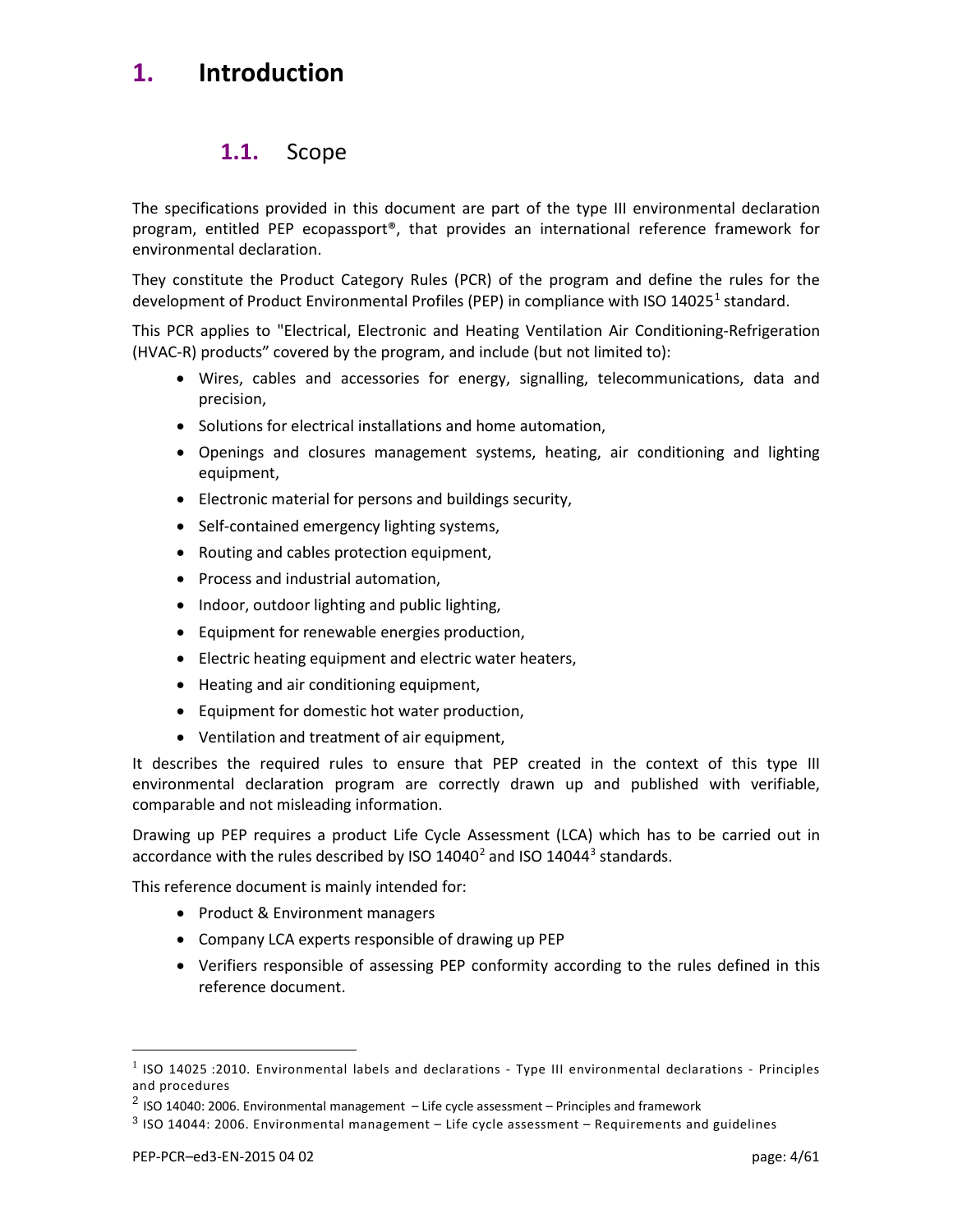<span id="page-4-0"></span>This document is the third version of the PCR that has been developed by the PEP ecopassport® program since 2009. From the best of our knowledge, no other program for Type III environmental declaration covering electrical, electronic and HVAC-R products is existing at the time PCR is published.

## **1.2.** Contents of the document

This document includes the following parts:

• Common Rules to conduct Life Cycle Assessments

This part describes the common LCA rules to comply with for all the categories of products covered by the PEP ecopassport® program. It also specifies the requirements regarding data selection and quality.

• Description of the contents of LCA report

This part specifies the information that shall be included in the LCA report which brings together all the necessary data for the completion of the fulfilment of the LCA and the PEP.

• Product Environmental Profile editorial rules

This part describes the editorial guidelines to draw up PEP, i.e. the sections to be completed and the information to be provided.

- Appendices
	- A. Definitions, calculation methods and characterization factors for environmental impact categories,
	- B. Definition of the validity framework for a joint declaration,
	- C. Diagram of the system boundaries for the LCA,
	- D. Terms and definitions,
	- E. Bibliography,
	- F. Critical review.

The PCR is supplemented, if necessary, by additional Product-Specific Rules (PSR) defined for each product category covered by further standards that specifically explicit the functional units and additional information in relation to the common rules (e.g. use scenario).

Consequently, for a given product category, all the common rules and additional specific rules constitute a PCR for this category, as defined in ISO 14025 standard (see figure 1).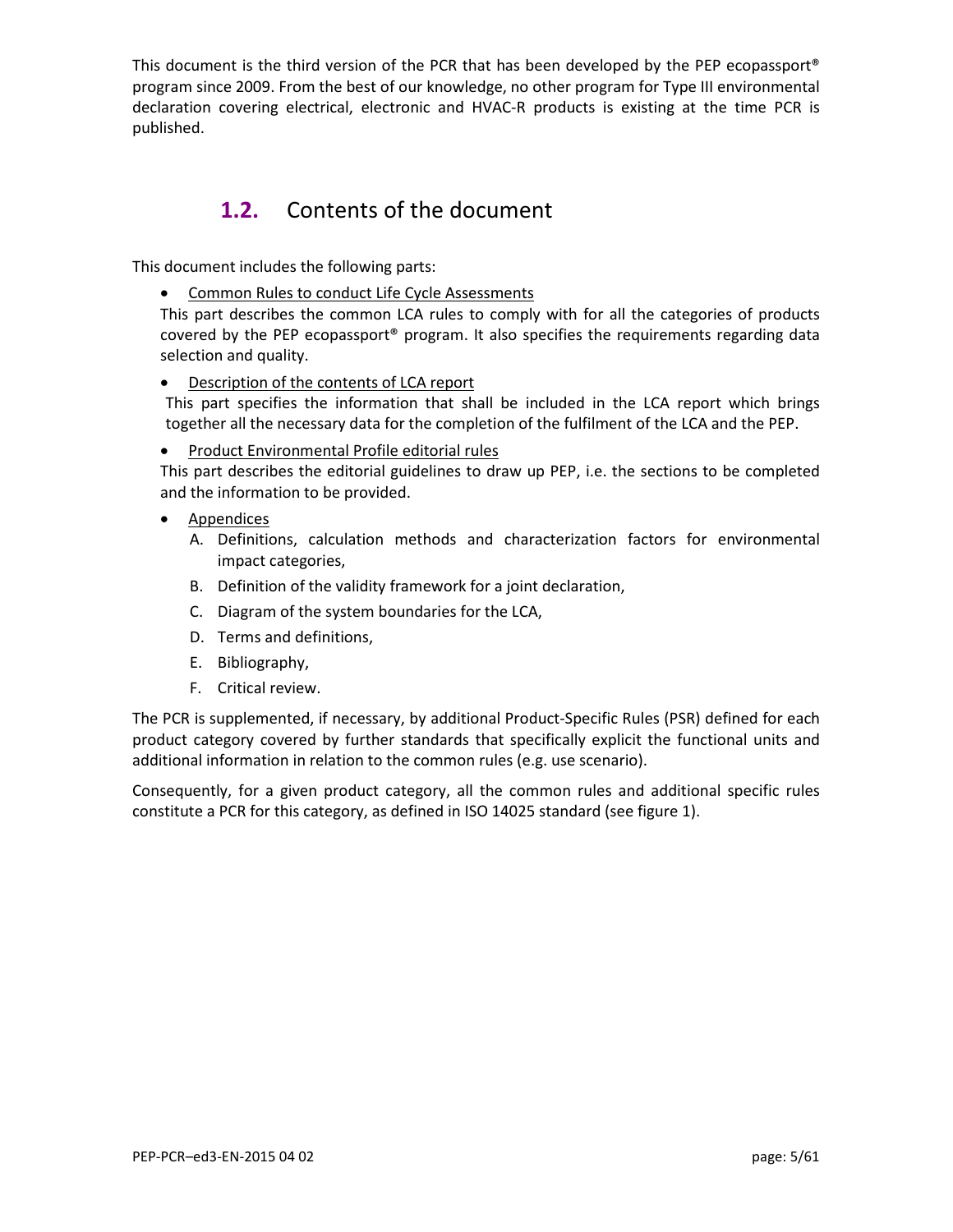

Figure 1: organization of PCR in PEP ecopassport® program

For products not covered by a PSR, the PCR rules shall be applied. It is recommended to contact the PEP ecopassport® program to identify the need for a PSR development regarding the specific product category and the processes to be followed.

<span id="page-5-0"></span>The PCR as well as the different PSR are available from the PEP ecopassport program®.

## <span id="page-5-1"></span>**2. Product Life Cycle Assessment**

## **2.1.** Functional unit and reference flow description

The functional unit is the reference unit used to quantify the performance of the service delivered by a product to the user. The main purpose of the functional unit is to provide a reference to which inputs and outputs are related in the LCA. The functional unit shall include:

- The identification of the product function(s) under study. The function(s) shall describe the service delivered to the user,
- The performance or requirement level achieved by the function(s). This level shall be quantified. It may be determined according to the standards applicable to the product,
- The reference life time (RLT).

The definition of the reference flow to fulfil the functional unit shall include:

- The quantification of the reference product and its mass (kg),
- The materials not found in the reference product that includes waste and discarded materials generated at each life cycle stage (manufacturing process, cutting, installation, etc.),
- All the packaging used during the reference life time,
- Elements, flows and processes required to distribute, install, use (maintenance, repairs, replacements…) remove, dismantle and treat the reference product.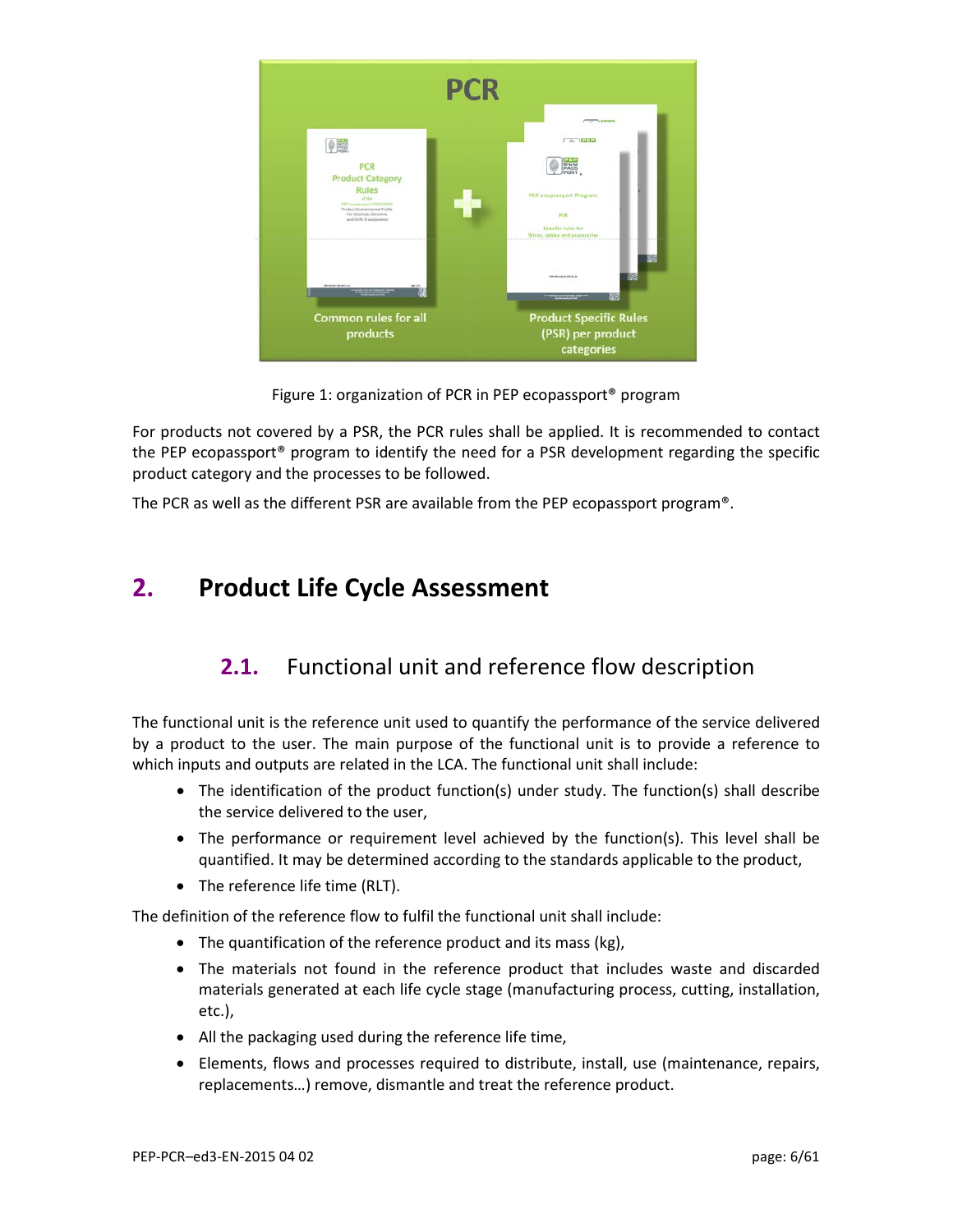<span id="page-6-0"></span>Where appropriate, the definitions of the functional unit and the reference flow are given in the PSR. The declaring party shall define and specify the functional unit in the PEP and the reference flow in the LCA report, as defined in sections 3.3 and 4.1.4 of this document.

## **2.2.** System boundaries

## **2.2.1.** Presentation of modularity principle

All aspects related to production, transportation, installation, use and end-of-life, up to the final disposal of a flow required to supply the considered stage, shall be allocated to the corresponding stage.

Therefore, each life cycle stage includes all the aspects related to its inputs and outputs. For example, regarding waste quantification, each stage includes the production, transportation, treatment and disposal of the waste generated at the considered stage (discarded products, materials, etc.).

## **2.2.2.** Stages to be included

The environmental information included in the PEP shall cover all the stages of the life cycle ("cradle to grave"). Therefore, the life cycle shall be divided into the following stages:

- Manufacturing stage: from the extraction of natural resources to product and packaging manufacturing and their delivery to the manufacturer's last logistics platform,
- Distribution stage: transportation from the last manufacturer's logistics platform to the arrival of the product at the place of use,
- Installation stage: installation of the product at the place of use,
- Use stage: use of the product and maintenance necessary to ensure the ability for use,
- End-of-life stage: removal, dismantle and transportation of the end-of-life product to a treatment centre or landfill site, and the end-of-life treatment.

The details of the processes allocated to each stage shall comply with sections 2.2.3 to 2.2.7. The diagram of the scope of the LCA is given in Appendix C.

## **2.2.3.** Manufacturing stage

The inputs and outputs related to the following aspects shall be included in the manufacturing stage:

- 1. Production of the materials and components making up the reference product and assembly:
	- Production (extraction, treatment, transformation, etc.) and transportation of raw materials necessary to manufacture the components, including the flows associated with the waste and discarded materials generated by the manufacturing processes up to their end-of-waste status or disposal of final residues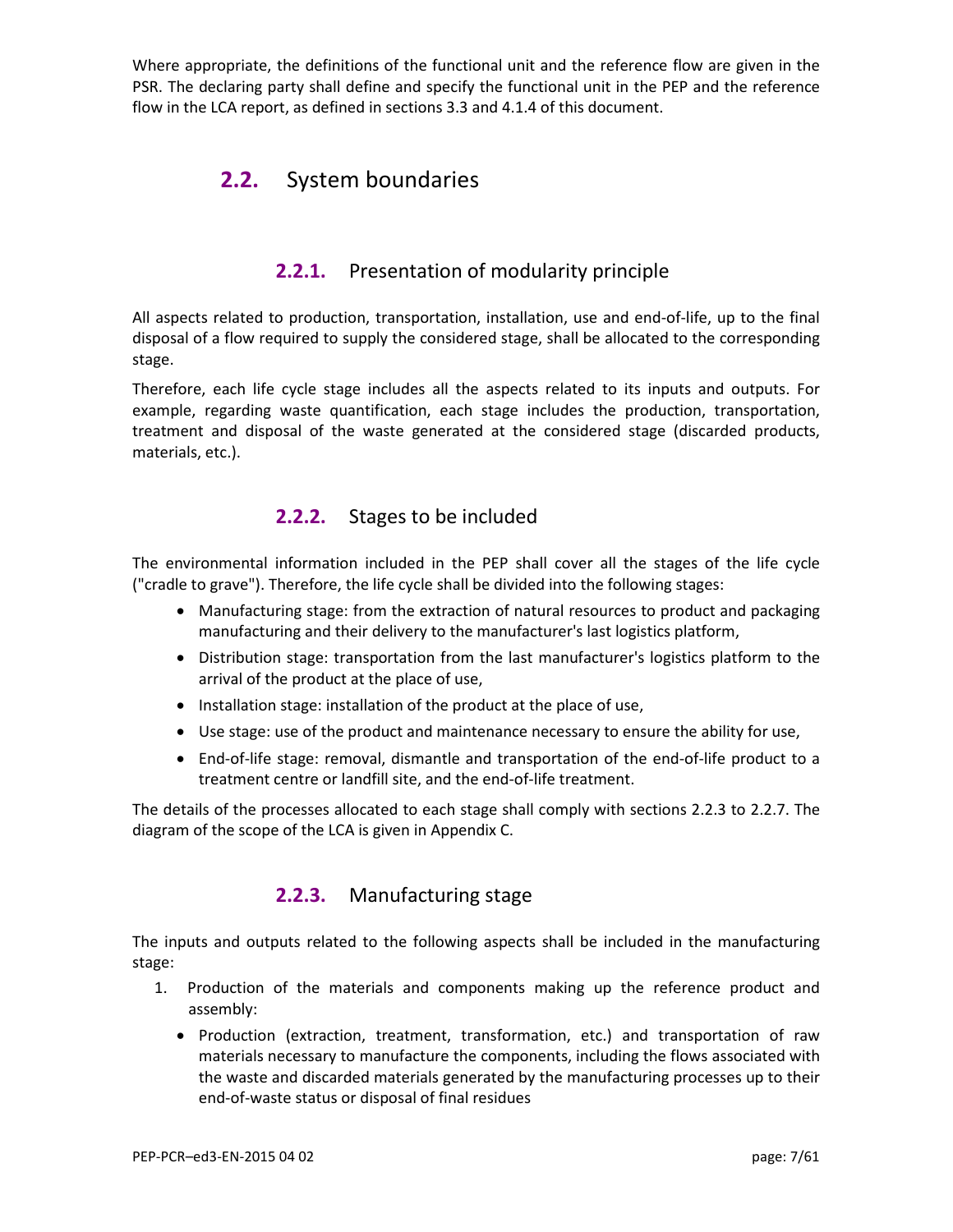- Industrial transforming and manufacturing processes of the various parts, components, and products
- Transportation of materials, components and subassemblies from the supplier's production site to the assembly site(s) and/or packaging site(s).
- 2. Production (extraction, treatment, transformation, etc.) of packaging raw materials and transportation of the packaging from its manufacturing site to the product packaging site. Packaging shall include the reference product packaging and the product manuals and labels, where applicable.
- 3. Industrial processes used to assemble the reference product and packaging components.
- 4. Transportation of the packaged product from the packaging site to the manufacturer's last logistics platform.

## **2.2.4.** Distribution stage

The inputs and outputs associated with the following aspects shall be included in the distribution stage:

- 1. Transportation of the product in its packaging from the manufacturer's last logistics platform to the distributor and from the distributor to the installation place.
- 2. Where appropriate, production, procurement and transportation of reconditioning packaging materials:
	- Production (extraction, treatment, transformation, etc.) of raw materials and procurement of the reconditioning packaging,
	- Transportation of the reconditioning packaging from the point of reconditioning to the place of use.
- 3. Where appropriate, end-of-life management of the product packaging materials leaving the last logistic platform up to their end-of-waste status or disposal of the final residues.

## **2.2.5.** Installation stage

The processes, components and energy included in the installation stage shall be described and justified in the LCA report and described in the PEP. In particular, the installation stage shall include the flows (energy consumption, emissions, etc.) related to the installation process.

The inputs and outputs associated with the following aspects shall be included in the installation stage:

- 1. For all products generating waste when installed: production and transport of such waste.
- 2. Manufacturing, packaging and procurement of materials and components not supplied with the reference product but required for its installation.
- 3. Installation processes.
- 4. Management of the waste generated at the installation place (collection and treatment up to its end-of-waste status, or disposal of the final residues):
	- Packaging,
	- Discarded installation materials,
	- Waste associated with the installation processes.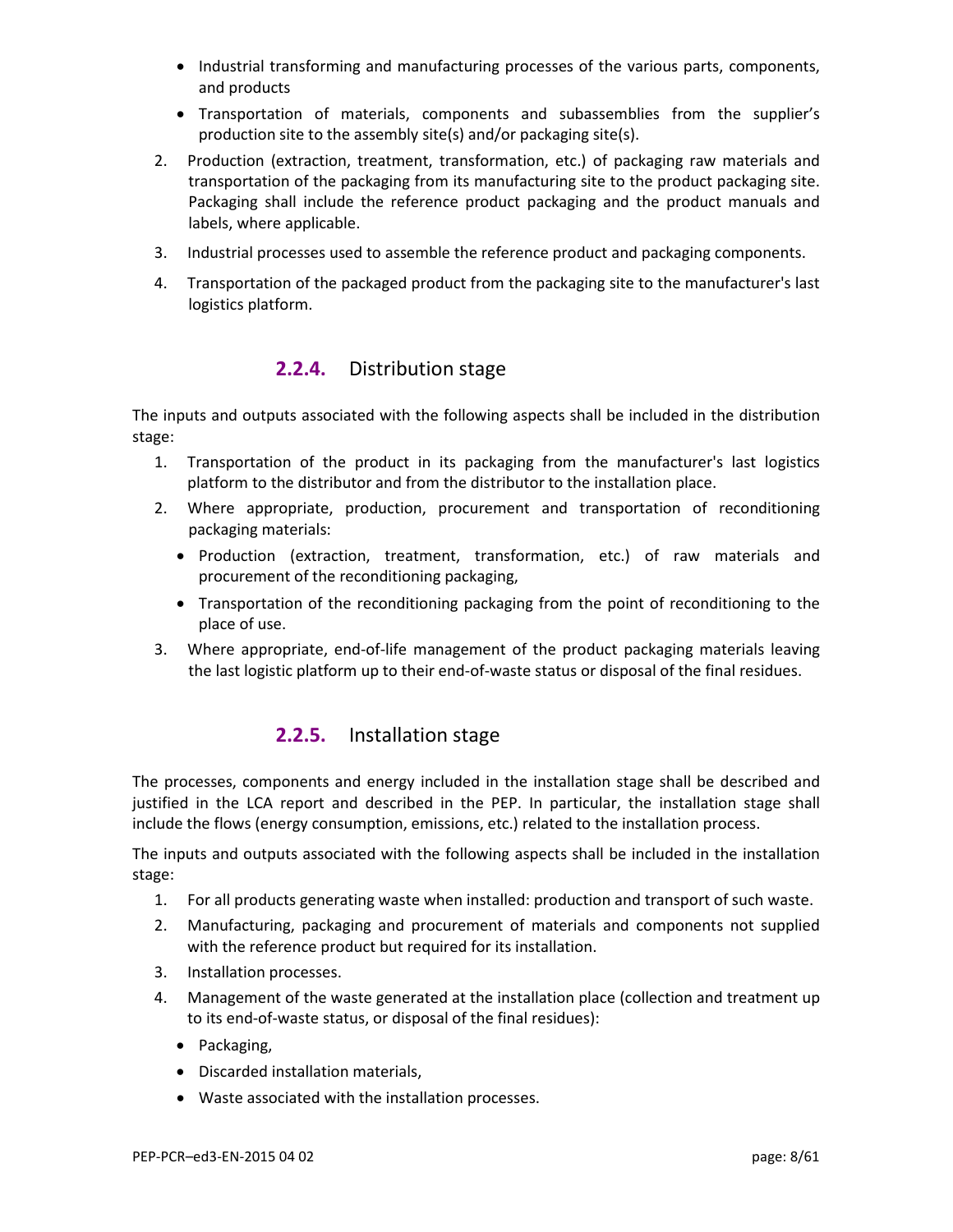## **2.2.6.** Use stage

The use stage of the reference product shall consider product operation under normal conditions of use<sup>[4](#page-8-0)</sup>.

The inputs and outputs associated with the following aspects shall be included in the use stage:

- 1. Energy consumption and others flows (emissions, water, etc.) of the product during its use over the RLT.
- 2. Production, distribution, installation and end-of-life of elements required to operate, service and maintain the reference product over the RLT.

Elements specified by the manufacturer and not supplied with the product shall be included (preventive and regulatory maintenance, wear parts, etc.).

## **2.2.7.** End-of-life stage

The inputs and outputs associated with the following aspects shall be included in the end-of-life stage:

- 1. Required transportation to collect the end-of-life product and transport it from the installation site to the final treatment site.
- 2. Treatment processes (landfilling or incineration without waste-to-energy recovery), including depollution treatment of items (for example items covered by WEEE Directive 2012/19/EU) to be sent to special end-of-life product treatment centers, up to final treatment.

System expansion is not allowed at end-of-life stage (i.e. environmental benefits from energy recovering and recycling are excluded).

*NOTE : The end-of-life of the product under study therefore corresponds to a disposal and/or storage process in the case of waste recovery.* 

## **2.2.8.** Exclusions from system boundaries

All assessable input and output flows within the scope of the analysis shall be included.

However, the following flows are conventionally excluded from the analysis, due to the difficulty in allocating them to a particular reference flow:

- Lighting, heating, sanitary facilities and infrastructure cleaning<sup>[5](#page-8-1)</sup>,
- Employee transport,
- Manufacture and maintenance of the manufacturing facility and machines if they are not proportional to the reference flow,
- Construction and maintenance of the infrastructure<sup>3</sup> if they are not proportional to the reference flow,

<u>.</u>

<span id="page-8-0"></span><sup>4</sup> Technical requirements are satisfied by the product design regarding the intended application

<span id="page-8-1"></span> $<sup>5</sup>$  Manufacturing unit, logistics platform, transformation plant, administrative building, etc.</sup>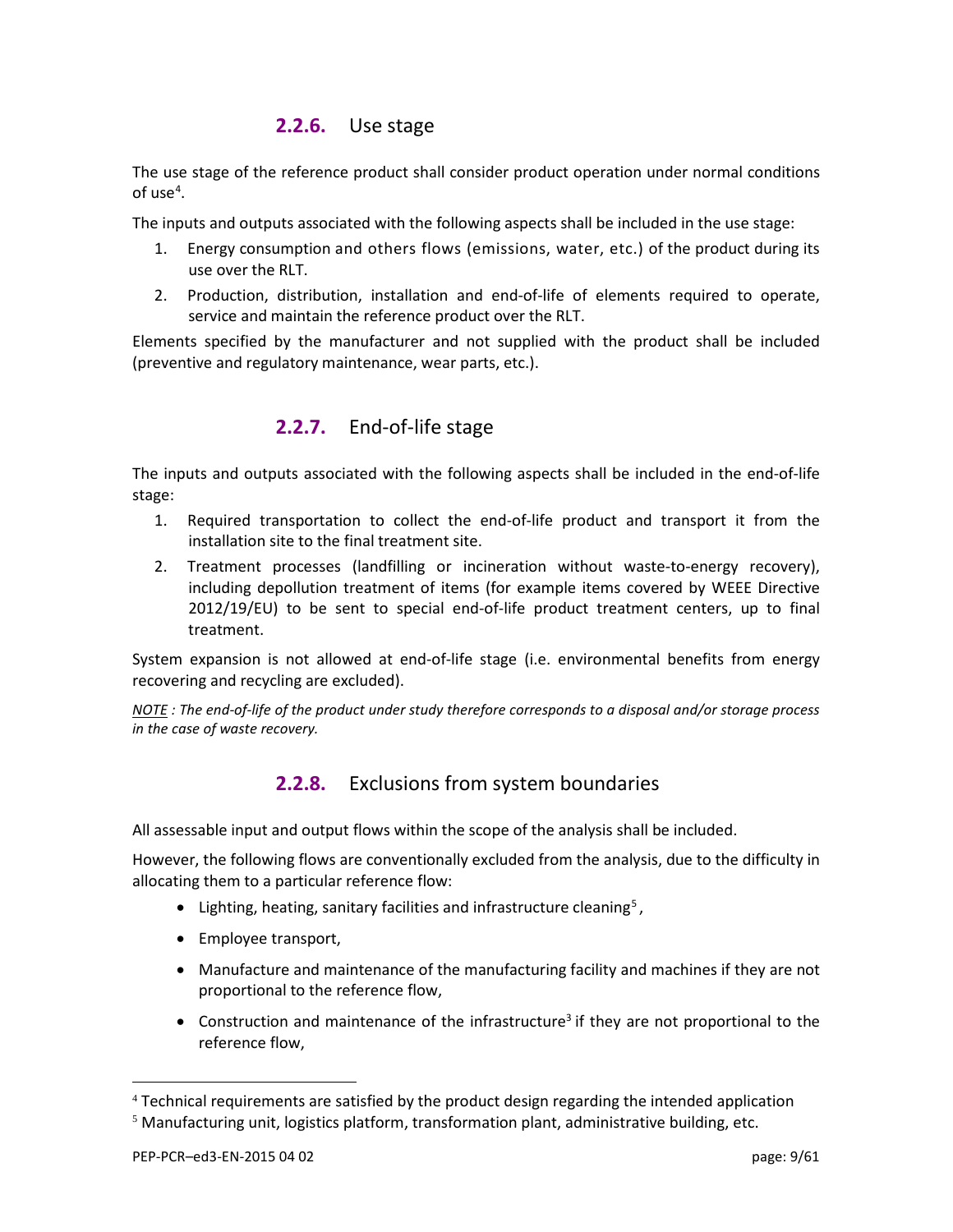- Transport systems and infrastructures<sup>3</sup> if they are not proportional to the reference flow,
- Administrative, management and R&D department flows,
- Marketing activity related to the product.;
- Staff catering facilities,
- The packaging of raw material or the packaging of components used to manufacture the product.

The following processes are also excluded, because the professionals in the sector have recognized their limited impact:

- Clipping,
- Screwing,
- Parts fitting.

If any flow, process or element is not proportional to the reference flow, its impact is not allocated to the reference flow in the case it is negligible compared to the product (scale of the production series).

<span id="page-9-0"></span>Additional exclusions, different from cut-off criteria may be defined in the PSR and provided that they are justified, as in the case of non-quantifiable flows.

## **2.3.** Cut-off criteria

As mentioned into paragraph 2.2.8 all assessable inputs and outputs within the scope of the analysis shall be included:

- Either by collecting primary data that may be used to trace back to the elementary flows, when such data are available,
- Or, with secondary data from Life Cycle Inventory datasets (LCI datasets) or documented scientific models.

The following cut-off criteria shall be applied by default for each stage:

- The mass of intermediate flows not taken into account shall be less than or equal to 5% of the mass of the elements of the reference product corresponding to the functional unit.
- The energy flows not taken into account shall be less than or equal to 5 % of the total use of primary energy during the life cycle of the reference product corresponding to the functional unit.

If necessary, PSR should define more conservative cut-off criteria.

<span id="page-9-1"></span>The list of all known intermediate flows not taken into account in the LCA, due to lack of LCI data shall be described in the LCA report.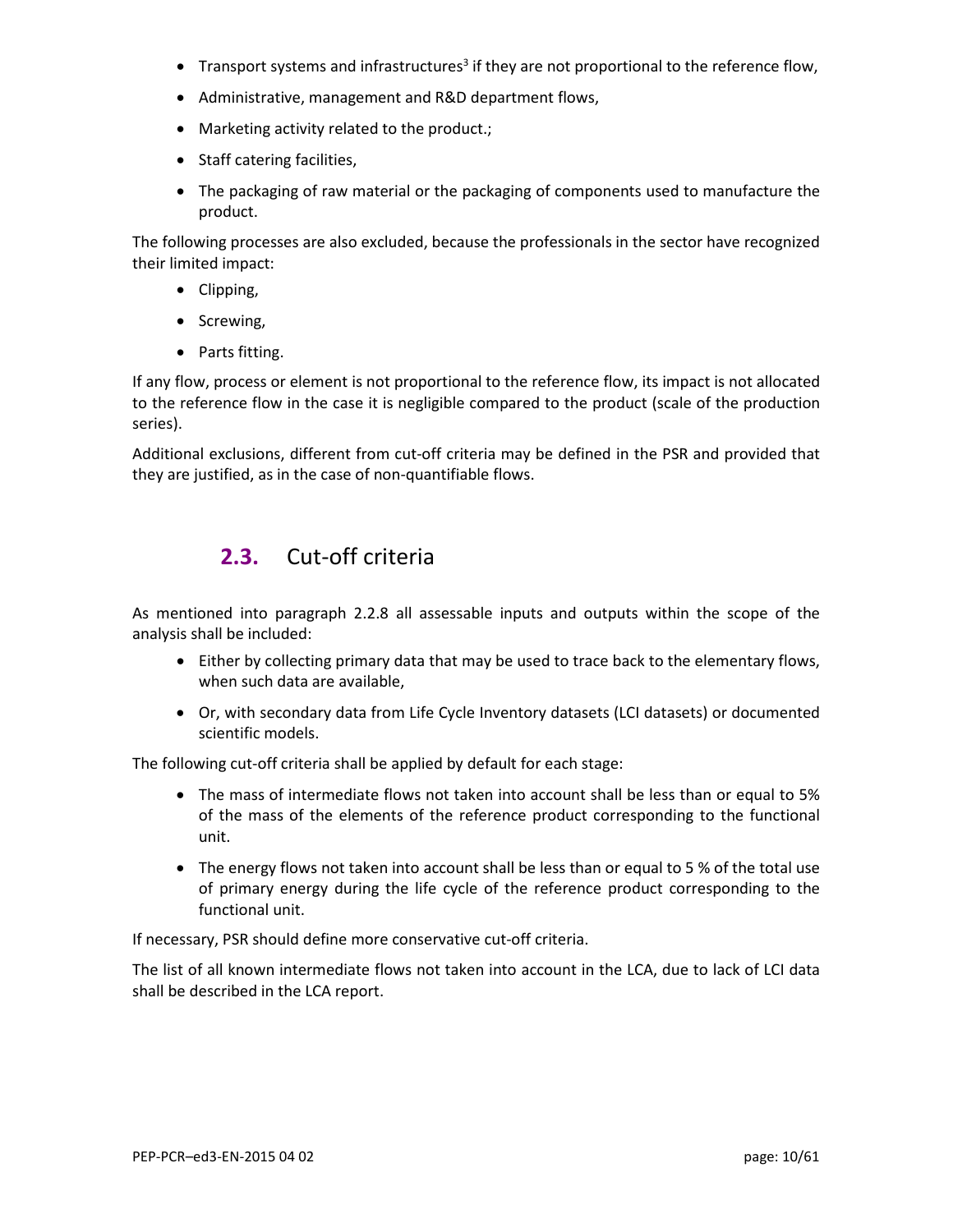## **2.4.** Rules for allocation between co-products

In production systems with co-products, allocation rules for distributing the inputs and outputs to each of the products shall be defined and described in the LCA report (see paragraph 3 for LCA report content).

Where allocation cannot be avoided, the allocation procedures shall follow the requirements provided in paragraph 4.3.4 of ISO 14044.

To partition the consumption of energy, materials and water and the emissions to air, water and soil, as well as waste, a relevant allocation rule (physical, monetary, etc.) that best describes the functioning of the systems shall be applied.

Examples of the physical parameter used to allocate input and output flows are the mass, area or unit quantity produced, as appropriate to the production system (production of materials and parts, product assembly).

<span id="page-10-0"></span>Allocation to the various co-products shall be proportional to the total value of the parameter for the production system under consideration.

## **2.5.** Development of scenarios (default scenarios)

#### **2.5.1.** General

The scenarios to be used for the different life cycle stages are described in the PSR for a product category.

If no PSR is available for a given product category, or if the PSR does not provide information on a specific life cycle stage, the scenarios described in the following sections shall be used, and shall be documented in the LCA report. They also shall be mentioned in the PEP.

Besides, the reference scenario shall be mentioned in the PEP where PSR requires it.

## **2.5.2.** Electricity consumption scenario

For all the life cycle stages except use phase, electricity consumption should be representative of the geographical area of the stage.

Regarding use phase, electricity consumption shall be representative of the geographical area of the use stage.

Life cycle inventory datasets provided in the ELCD database shall be used when available and representative of the geographic area. If no ELCD data are available, the source and model of the data shall be specified in the LCA report.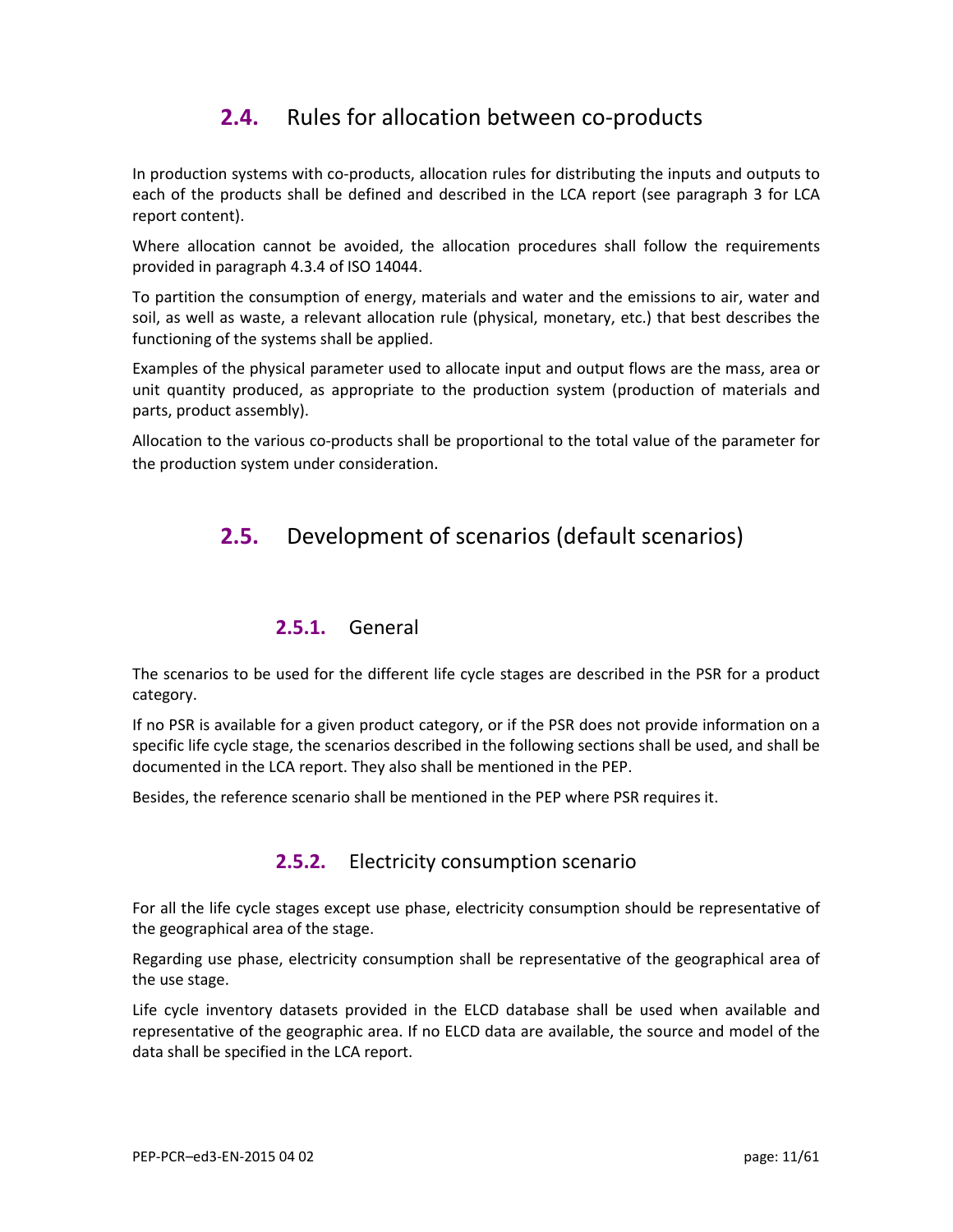## **2.5.3.** Transport scenarios

Transport-specific data should be taken into account for transportation stages (kilometres covered, types of transport). Data shall be justified and documented in the LCA report.

If no specific data are available, the following generic data shall be taken into consideration for all the stages, from manufacturing to end-of-life:

- International transport: 19,000 km by boat plus 1,000 km by lorry
- Intracontinental transport: 3,500 km by lorry
- Local transport: 1,000 km by lorry.

The LCI datasets in the ELCD database should be used for these scenarios:

- Lorry: the latest available version of the "Articulated lorry transport" dataset Euro 0, 1, 2, 3, 4 mix; 40 t total weight, 27 t max payload" dataset for "RER" location and nonparameterised;
- Ship: The latest available version of the "Ocean-going container ship; technology mix; 27.500 dwt pay load capacity" dataset for "RER" location and non-parameterised.

Any special means of transport necessary shall be taken into consideration.

#### **2.5.4.** Reference product use scenarios

The scenario definition shall consider the following where existing:

- Regulations applicable to product categories (e.g. execution measures adopted under ERP directives<sup>[6](#page-11-0)</sup>, etc.)
- Standards or harmonised standards
- Recommendations from manufacturers or manufacturers' organisations
- Use agreements established by consensus in sector-specific working groups.

The use scenario applied shall define at least:

- The reference life time (RLT)
- The load factor, activity factor
- Key use assumptions (for example: % use rate during the RLT).

The aforementioned criteria shall enable the consumed and/or dissipated energy and others flows (emissions, water, etc.) to be measured, according to the product category.

The rules defined by the PSR shall be applied. If the PSR defined a RLT, the manufacturer shall apply it.

The operating, servicing and maintenance conditions, as specified by the manufacturer shall include:

- The maintenance operation frequency where applicable,
- The parts, products and solvents used to maintain / service the reference product: batteries, light sources and any substance covered by a Safety Data Sheet,
- The consumables required for operation: ink, etc.

<u>.</u>

<span id="page-11-0"></span><sup>6</sup> Directive 2009/125/EC of the European Parliament and the Council of 21st October 2009 establishing a framework for the setting of ecodesign requirements for energy related products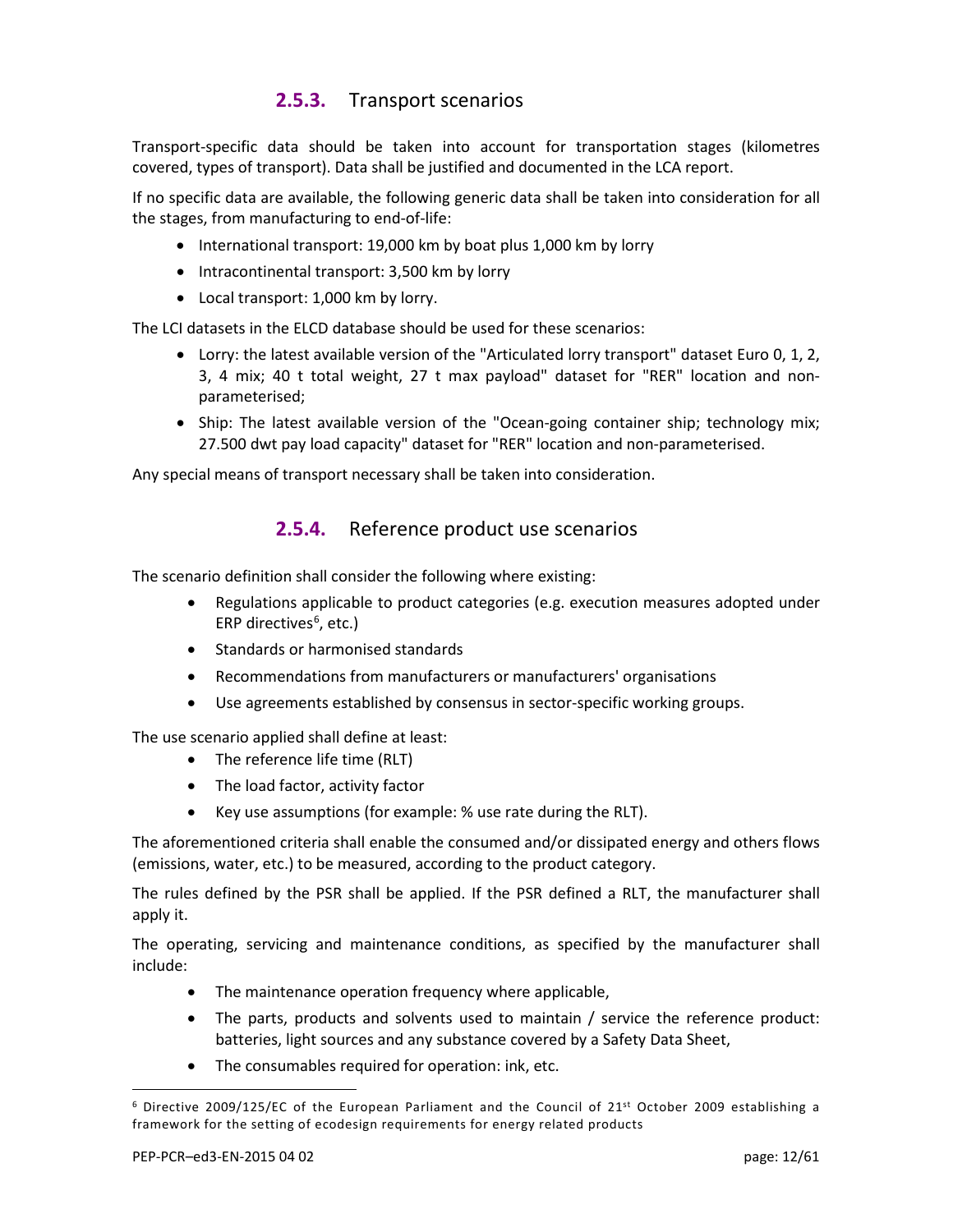If products are not covered by product-specific rules (PSR), the use scenarios shall be justified in the LCA report and the PEP shall mention at least:

- The reference life time (RLT)
- The load factor, activity factor
- Key use assumptions (for example: % use rate during the RLT).

#### **2.5.5.** Maintenance scenarios

For products not covered by a PSR, when legislation requires maintenance visits, the specific visit frequency mentioned in the legislation shall be applied. Then a transportation distance of 100 km for 1 person should be taken into account, using the respective ELCD LCI dataset when available.

Other distance data used for transport shall be described and justified in the LCA report.

## **2.5.6.** End-of-life treatment scenarios

The following treatment scenarios shall be considered for all elements during the life cycle and documented in the LCA report:

1. Product/material disposal processes (incineration without waste-to-energy recovery, landfill)

If the product disposal treatment is known and/or the data are available, the impacts related to these processes shall be taken into account. The types of treatment used shall be described and documented in the LCA report.

If distance data to the disposal site are not known, it shall be considered by default the transport by lorry of the considered product aver 1,000 km.

2. Product/material recovery (reuse, recycling or incineration with waste-to-energy recovery).

In this case, the end-of-life treatment does not lead to waste disposal. The stage ends in the storage of the materials, which obtain the status of end-of waste. Environmental benefits and loads relating to secondary material, secondary fuel or recovered energy going out the product system shall not be included.

Processes ending in waste storage shall be included in the scope of the analysis of the product that generates the waste.

Processes enabling stored resources to be used shall be included in the scope of the study of the product that uses the resources.

If distance data to the disposal site are not known, it shall be considered by default the transport by lorry of the considered product aver 1,000 km.

The system boundaries (and in particular the location of the stored materials) shall be clearly explained and documented in the LCA report.

If the treatment is unknown or the data are not available, it shall be considered by default the transport by lorry of the end-of-life product over 1,000 km and the disposal in landfill site by identified waste constituting material family. The following ELCD LCI dataset shall be used: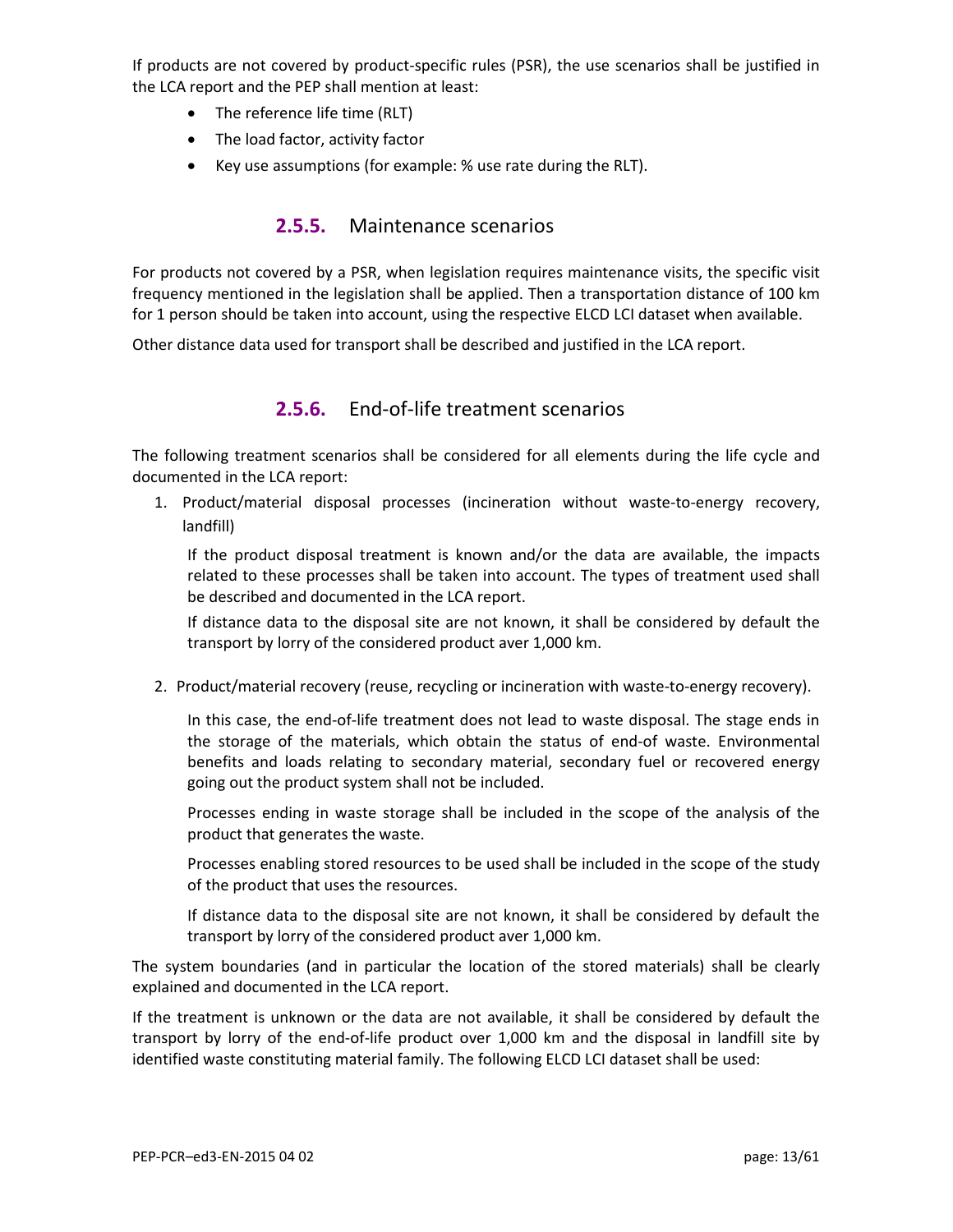- Ferrous metals Data set: [Landfill of ferro](http://elcd.jrc.ec.europa.eu/ELCD3/showProcess.xhtml?uuid=64197301-3307-11dd-bd11-0800200c9a66&version=03.00.000) metals (03.00.000) (source: Landfill of ferro [metals; landfill including leachate treatment and without collection, transport and pre](http://elcd.jrc.ec.europa.eu/ELCD3/showProcess.xhtml?uuid=64197301-3307-11dd-bd11-0800200c9a66&version=03.00.000)[treatment; at landfill site\)](http://elcd.jrc.ec.europa.eu/ELCD3/showProcess.xhtml?uuid=64197301-3307-11dd-bd11-0800200c9a66&version=03.00.000),
- Plastics Data set: Landfill of plastic waste (03.00.000) (source: [Landfill of plastic](http://elcd.jrc.ec.europa.eu/ELCD3/showProcess.xhtml?uuid=64197300-3307-11dd-bd11-0800200c9a66&version=03.00.000)  [waste; landfill including landfill gas utilisation and](http://elcd.jrc.ec.europa.eu/ELCD3/showProcess.xhtml?uuid=64197300-3307-11dd-bd11-0800200c9a66&version=03.00.000) leachate treatment and without [collection, transport and pre-treatment; at landfill site\)](http://elcd.jrc.ec.europa.eu/ELCD3/showProcess.xhtml?uuid=64197300-3307-11dd-bd11-0800200c9a66&version=03.00.000),
- Inert waste Data set: [Landfill of](http://eplca.jrc.ec.europa.eu/ELCD3/processList.xhtml?stock=default) glass/inert waste (03.00.000) (source : Landfill of glass/inert waste [;landfill including leachate treatment and without collection,](http://eplca.jrc.ec.europa.eu/ELCD3/processList.xhtml?stock=default)  [transport and pre-treatment](http://eplca.jrc.ec.europa.eu/ELCD3/processList.xhtml?stock=default) ;at landfill site).

<span id="page-13-0"></span>*NOTE : The constituent material of an electronic circuit board is considered to belong to the plastics family, which is the least beneficial case.*

## **2.6.** Rule(s) for extrapolation to a homogeneous environmental family

The PEP may cover products other than the reference product.

These products shall be mentioned in the PEP and in the LCA report, provided that they belong to the same homogeneous environmental family as the reference product. To belong to a homogeneous environmental family, the group of products shall have the following characteristics:

- Same main functionality
- Same product standards
- Similar manufacturing technology: same type of materials and manufacturing processes.

If the environmental data, material balance or environmental impacts differ from those of the reference product, extrapolation rule(s) allowing the data to be estimated at every stage of the life cycle shall be used.

Extrapolation rules may be already set in the specific rules (PSR). In this case they can be directly applied. These rules are set on the basis of different products LCA and justified and documented in the PSR. Besides, they are verified during the third party review of the PSR.

If no rules are set in the PSR, the following stages shall be followed to define extrapolation rule(s):

- Perform the LCA of representative products of the homogeneous family,
- Identify and quantify the products parameters that vary between the different products of the homogeneous environmental family (i.e. dimensions, weight of parts, materials, energy consumption,…) and run a sensitivity analysis to identify influential parameters and define an extrapolation rule
- The extrapolation rule(s) shall be indicated into PEP.

<span id="page-13-1"></span>This process shall be documented in the LCA report.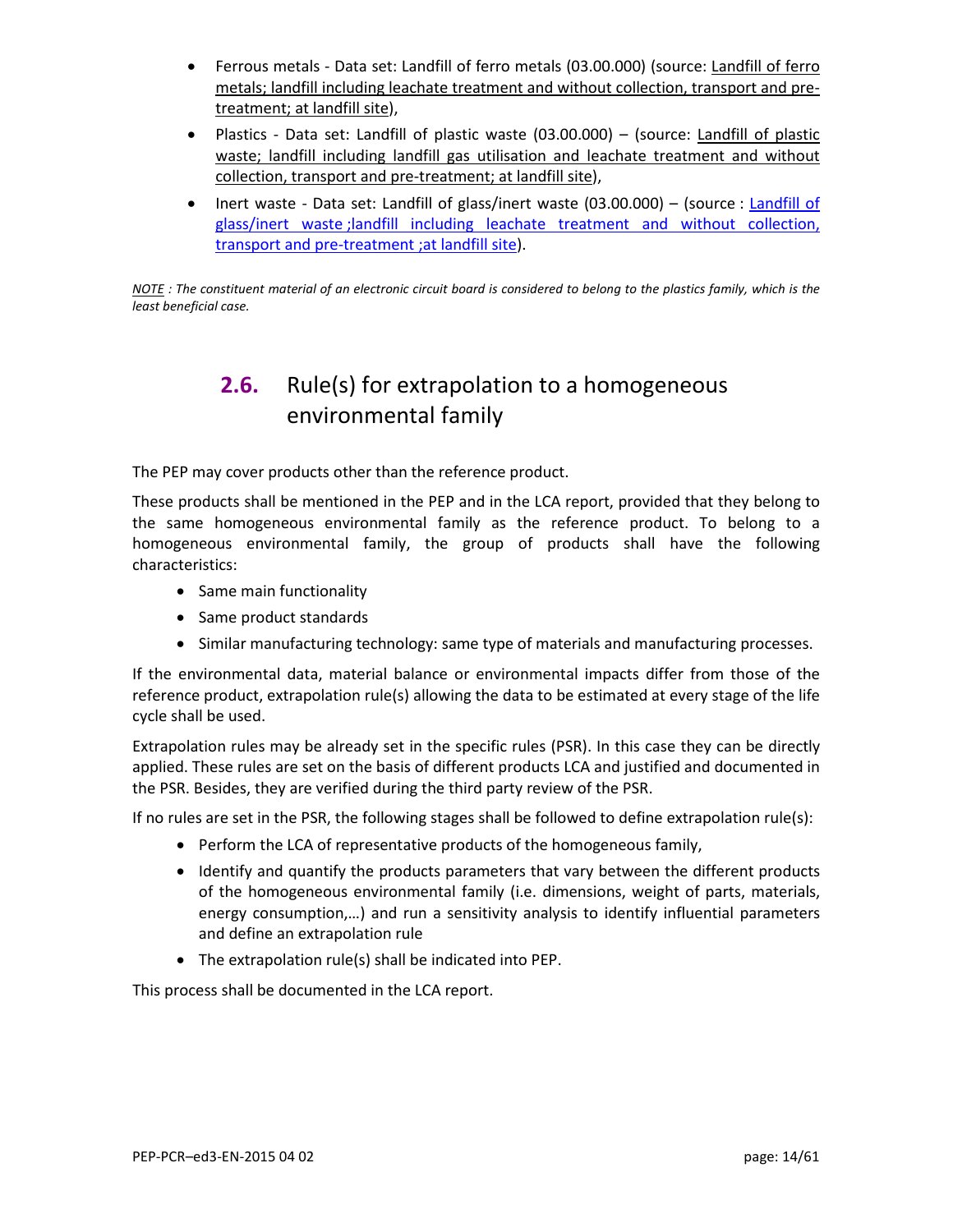## **2.7.** Rules applying to joint environmental declarations

A joint environmental declaration shall meet the following conditions. It shall:

- Apply to a "typical product",
- Be based on the homogeneity of the parameters that significantly influence the value of each of the environmental indicators,
- Include a framework of validity that incorporates the following information:
	- o The identification of the influential parameters, while specifying whether they are sourced from secondary or primary data
	- o The intervals of validity of these parameters.

This information shall be justified and documented in the LCA report.

<span id="page-14-0"></span>Appendix B, which includes an example of a definition of a framework of validity, should be used.

## **2.8.** Units

In general, international system units shall be used. However, the following units can be used:

- For masses: grams (g)
- For energy: megajoules (MJ) or kilowatthours (kWh: 1 kWh =3.6 MJ)
- <span id="page-14-1"></span>• For radioactive emissions: kilobecquerels (kBq).

## **2.9.** Primary data collection requirements

All assessable input and output flows within the scope of the analysis shall be included.

For each unit process within the system boundaries, inputs and outputs related to the reference flow shall be collected including:

- Consumption of materials, energy, water,
- Emissions to air, water, soil,
- Waste from the processes analysed. Waste shall be classified and the classification method documented in the LCA report.

In addition to the requirements above, the following recommendations shall be applied:

- The collected flows shall be averaged over a sufficiently long period, preferably over a year, to even out any seasonal peaks,
- The collected data shall be representative of a current scenario in terms of geographic coverage and technologic coverage. When data are collected from several sites, the data shall be collected from representative sites. The method used to aggregate the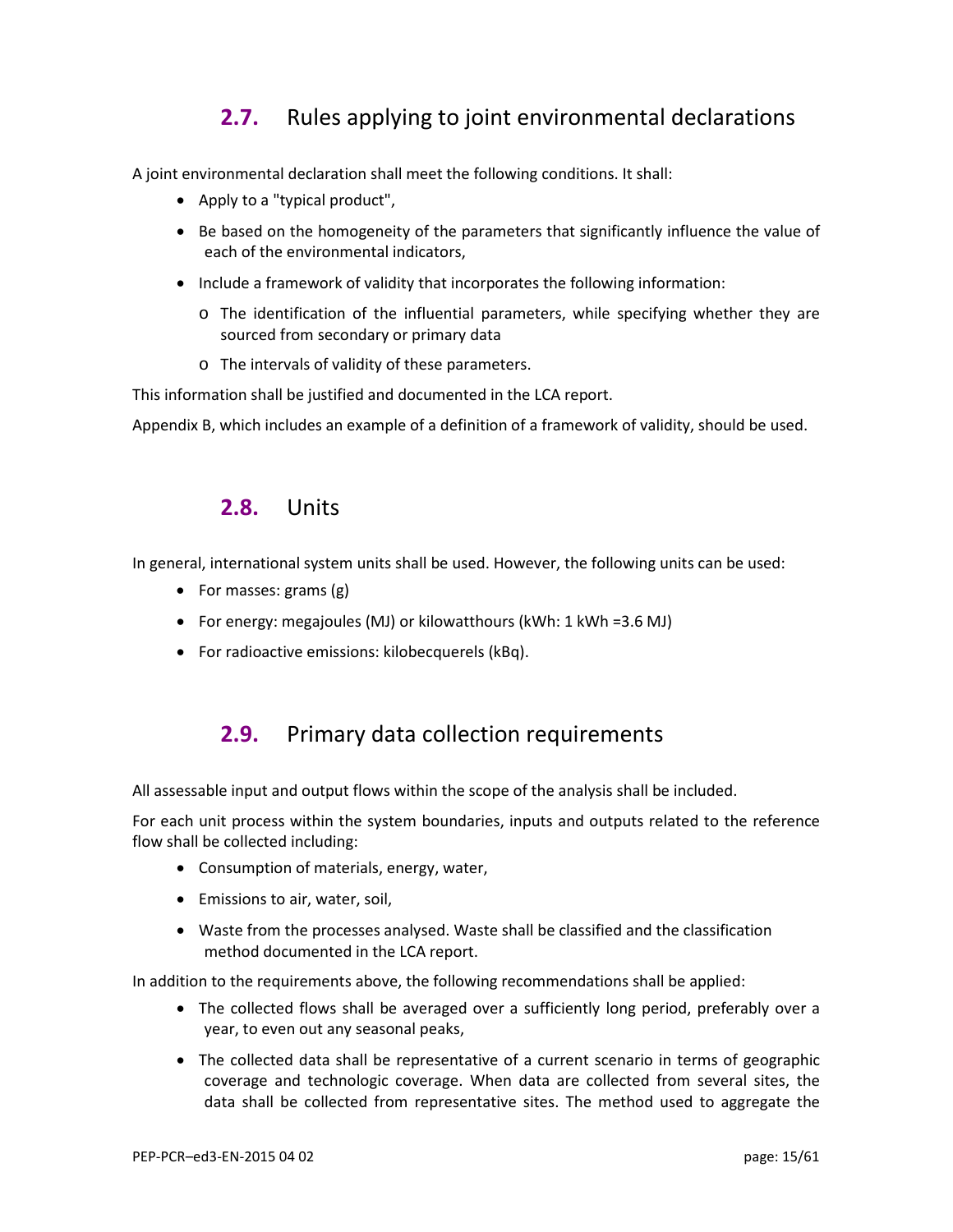multi-site data (i.e. measurements taken on each site) and the rules applying to the creation of data sources shall be documented in the LCA report,

- The method of allocation to the reference flow shall be documented in the LCA report,
- Any deviations or missing data (data not available on all sites) shall be clearly identified and the rules for processing this missing data documented in the LCA report,

<span id="page-15-0"></span>There is no need to collect information on noise or odour pollution and on the use of space due to the difficulty to characterize them. Information noise or odour pollution can nevertheless be mentioned in the additional information chapter.

## **2.10.** Secondary data requirements

When primary data are not available, secondary data should be used for the processes included in the system boundaries. Secondary data shall be identified and consistent with the scope of the study in terms of time-related, geographic and technologic coverage.

In order to evaluate secondary data coverage and consistency with the scope of the study, and for the purpose of transparency and traceability, secondary data for which time-related, geographic and technologic coverage is available shall be used and listed in the LCA report. If the coverage is not available, qualitative assessments shall be explained in the LCA report. Also, the rules used for adapting secondary data to be consistent with the scope of the study shall always be clearly described in the LCA report.

In addition to the Program requirements mentioned above, secondary data should be selected from one of the sources below, in descending order of priority:

- 1. LCI datasets that have been checked by independent experts attesting to their conformity with this PCR
- 2. LCI datasets that have been checked by the PEP developer attesting to their conformity with the PCR
- 3. LCI datasets based on LCA studies compliant with ISO 14040 and 14044 standards or any other reference document referring to these standards and independently verified.
- 4. LCI datasets that have been pre-checked by the data supplier attesting to their conformity with this PCR
- 5. LCI datasets with no proof of verification. In this case, the LCA report shall justify the selection of this dataset.

*NOTE: For the five criteria above, the most up-to-date LCI datasets should be used, considering the same coverage (representativeness).*

<span id="page-15-1"></span>For the scenarios by default, the most up-to-date LCI datasets from ELCD database should be used when available.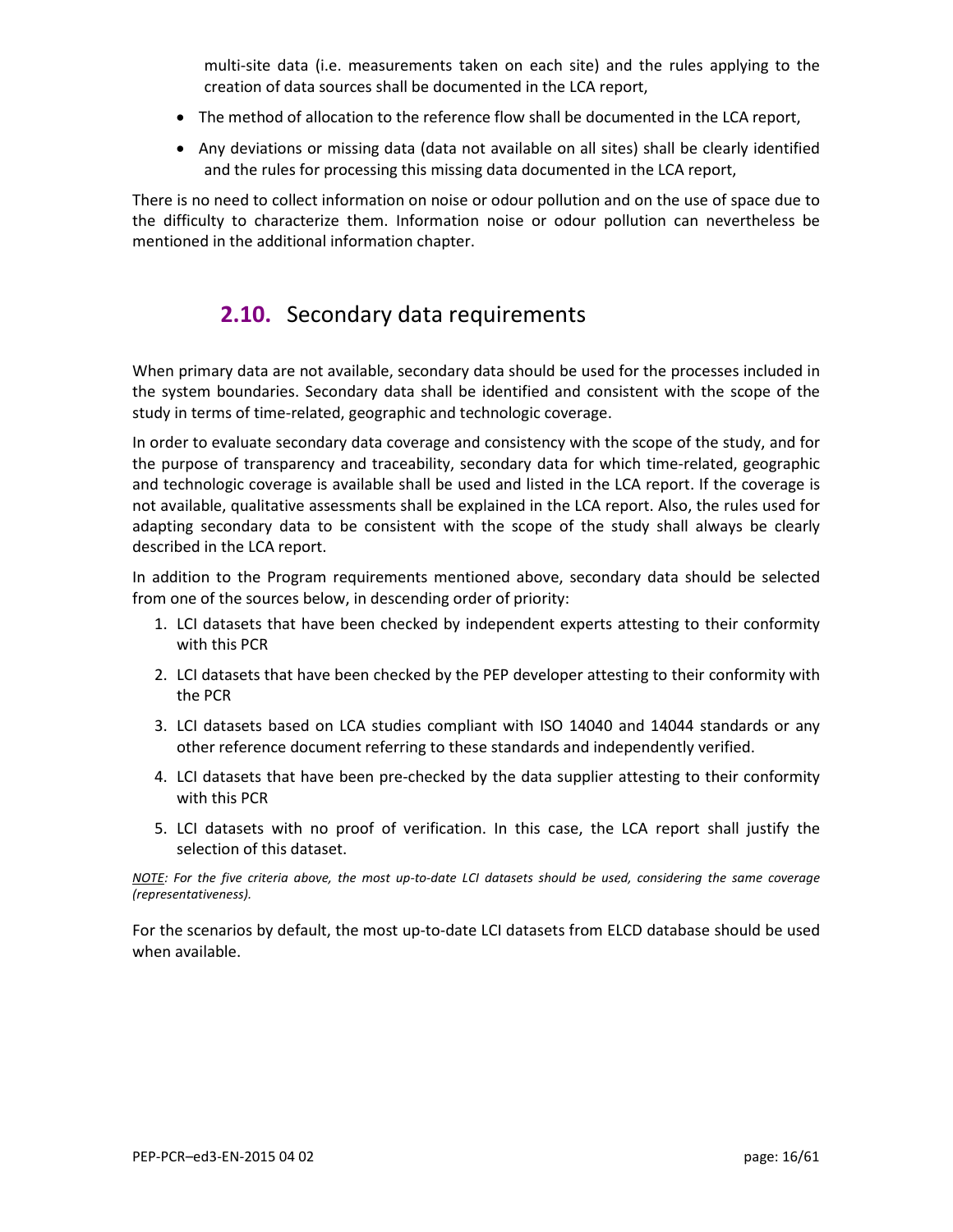## **2.11.** Data quality evaluation

For all the unit processes included in the system boundaries, the quality of primary and secondary data shall be assessed in the LCA report. According to ISO 14044 standard, the data quality assessment shall address the following:

- Time-related coverage,
- Geographical coverage,
- Technology coverage,
- Precision,
- Completeness,
- Representativeness,
- <span id="page-16-0"></span>• Consistency.

## **2.12.** Environmental impact calculation

The selection of indicators by the program is based on the level of international recognition and takes into consideration the specific nature of the production of electrical, electronic and HVAC-R equipment and the requirements of other industry sectors, such as the European construction industry.

The indicators selected by the program are classified into two categories:

- a common base of mandatory indicators,
- optional indicators that companies are free to choose and declare.

The detailed definitions of the indicators and the characterization factors specified in the tables in Appendix A shall be used.

The impact results shall correspond to the sum of the characterized flows.

#### **2.12.1.** Common base of mandatory indicators

The parameters and units to be selected are:

- Environmental impact indicators
	- $\circ$  Global warming expressed in kg CO<sub>2</sub> eq.
	- o Ozone depletion expressed in kg CFC-11 eq.
	- $\circ$  Acidification of soils and water expressed in kg SO<sub>2</sub> eq.
	- $\circ$  Water eutrophication expressed in kg (PO<sub>4</sub>)<sup>3-</sup> eq.
	- $\circ$  Photochemical ozone formation expressed in kg C<sub>2</sub>H<sub>4</sub> eq.
	- o Depletion of abiotic resources elements, expressed in kg Sb eq.
- Inventory flows indicator:
	- o Total use of primary energy during the life cycle expressed in MJ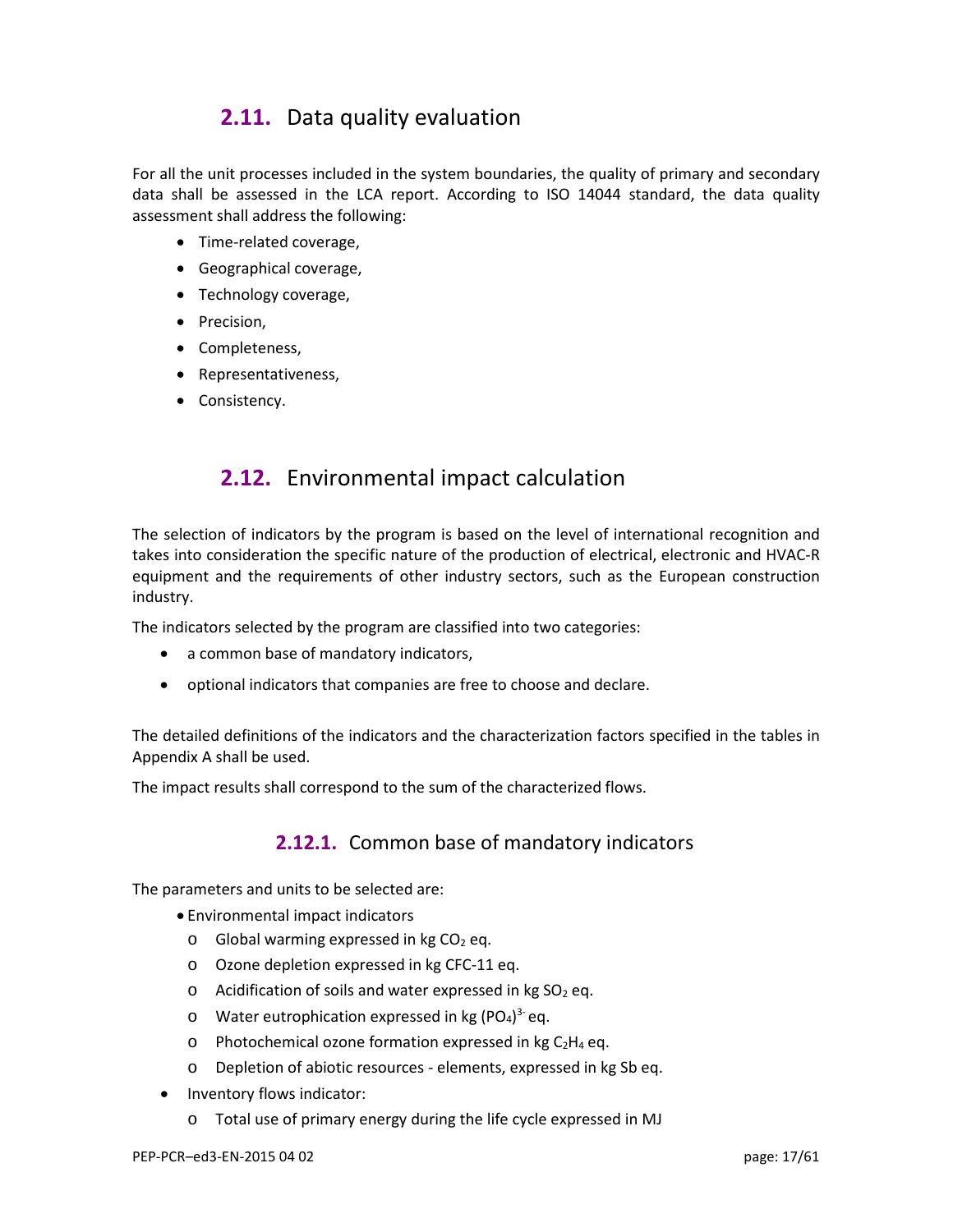$\circ$  Net use of fresh water expressed in m<sup>3</sup>.

## **2.12.2.** Optional indicators

The parameters and units to be selected are:

- Environmental impact indicators:
	- o Depletion of abiotic resources fossil fuels, expressed in MJ
	- $\circ$  Water pollution expressed in  $m<sup>3</sup>$
	- $\circ$  Air pollution expressed in m<sup>3</sup>
- <span id="page-17-0"></span>• Inventory flows indicator:
	- o Indicators describing the use of primary energy resources:
		- $\checkmark$  Use of renewable primary energy, excluding renewable primary energy resources used as raw materials, expressed in MJ
		- $\checkmark$  Use of renewable primary energy resources used as raw materials, expressed in MJ
		- $\checkmark$  Total use of renewable primary energy resources (primary energy and primary energy resources used as raw materials), expressed in MJ
		- $\checkmark$  Use of non-renewable primary energy, excluding non-renewable primary energy resources used as raw materials, expressed in MJ
		- $\checkmark$  Use of non-renewable primary energy resources used as raw materials, expressed in MJ
		- $\checkmark$  Total use of non-renewable primary energy resources (primary energy and primary energy resources used as raw materials), expressed in MJ
	- o Indicators describing the use of secondary materials and energy resources (e.g. waste combustion):
		- $\checkmark$  Use of secondary materials expressed in kg
		- $\checkmark$  Use of renewable secondary fuels expressed in MJ
		- $\checkmark$  Use of non-renewable secondary fuels expressed in MJ
	- o Indicators describing categories of waste:
		- $\checkmark$  Hazardous waste disposed of, expressed in kg
		- $\checkmark$  Non-hazardous waste disposed of, expressed in kg
		- $\checkmark$  Radioactive waste disposed of, expressed in kg
	- o Indicators describing output flows:
		- $\checkmark$  Components for reuse, expressed in kg
		- $\checkmark$  Materials for recycling, expressed in kg
		- $\checkmark$  Materials for energy recovery, expressed in kg
		- $\checkmark$  Exported energy, expressed in MJ by energy vector.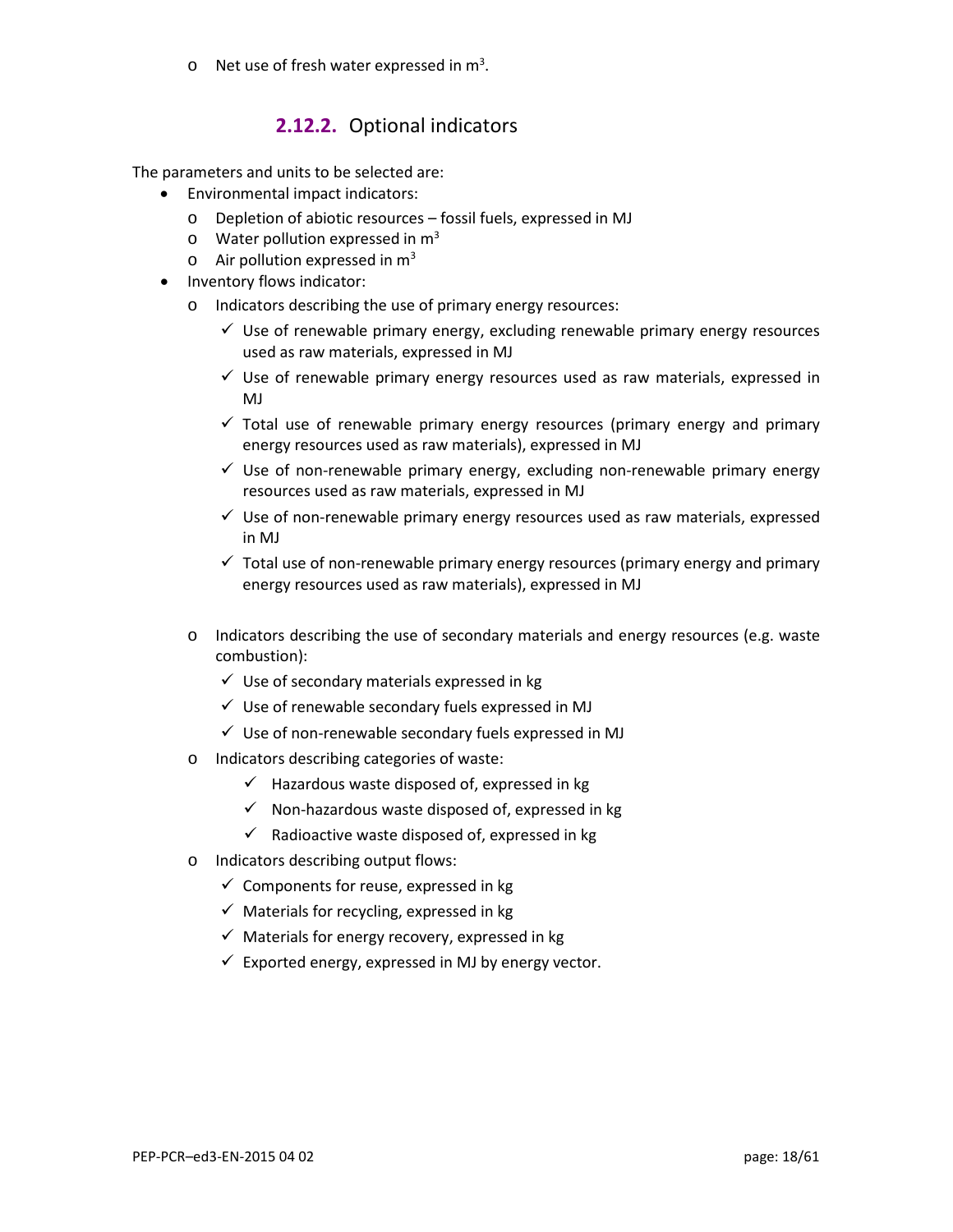## <span id="page-18-0"></span>**3. LCA report**

## **3.1.** General

A LCA report shall be made available to the authorised verifier to demonstrate that the analysis complies with the rules in this document.

It shall contain the information described in sections 3.2 to 3.7 regarding:

- General information,
- Reference flow and the functional unit,
- Life cycle inventory,
- List of elementary flows,
- Environmental impacts,
- Additional environmental information.

#### *NOTE : The company is free to choose formal or graphical aspects.*

<span id="page-18-1"></span>The content of the LCA report is described in last updated version of the document entitled "LCA report content" (AP0012) available from the PEP ecopassport® program website.

## **3.2.** General information

The LCA report shall indicate:

- The date of the report,
- The name of the persons/agents who drew up the report,
- The version of the PCR applied,
- The version of the PSR applied, where appropriate,
- The identification of the LCA report,
- <span id="page-18-2"></span>• The period of validity.

## **3.3.** Reference flow and functional unit

The LCA report shall indicate:

- The reference flow as defined in paragraph 2.1 ,
- The product category (reference to the applicable PSR),
- The description and justification of the functional unit (e.g.: standards fulfilled by the reference product, test reports),
- The reference life time and its justification when no PSR is available,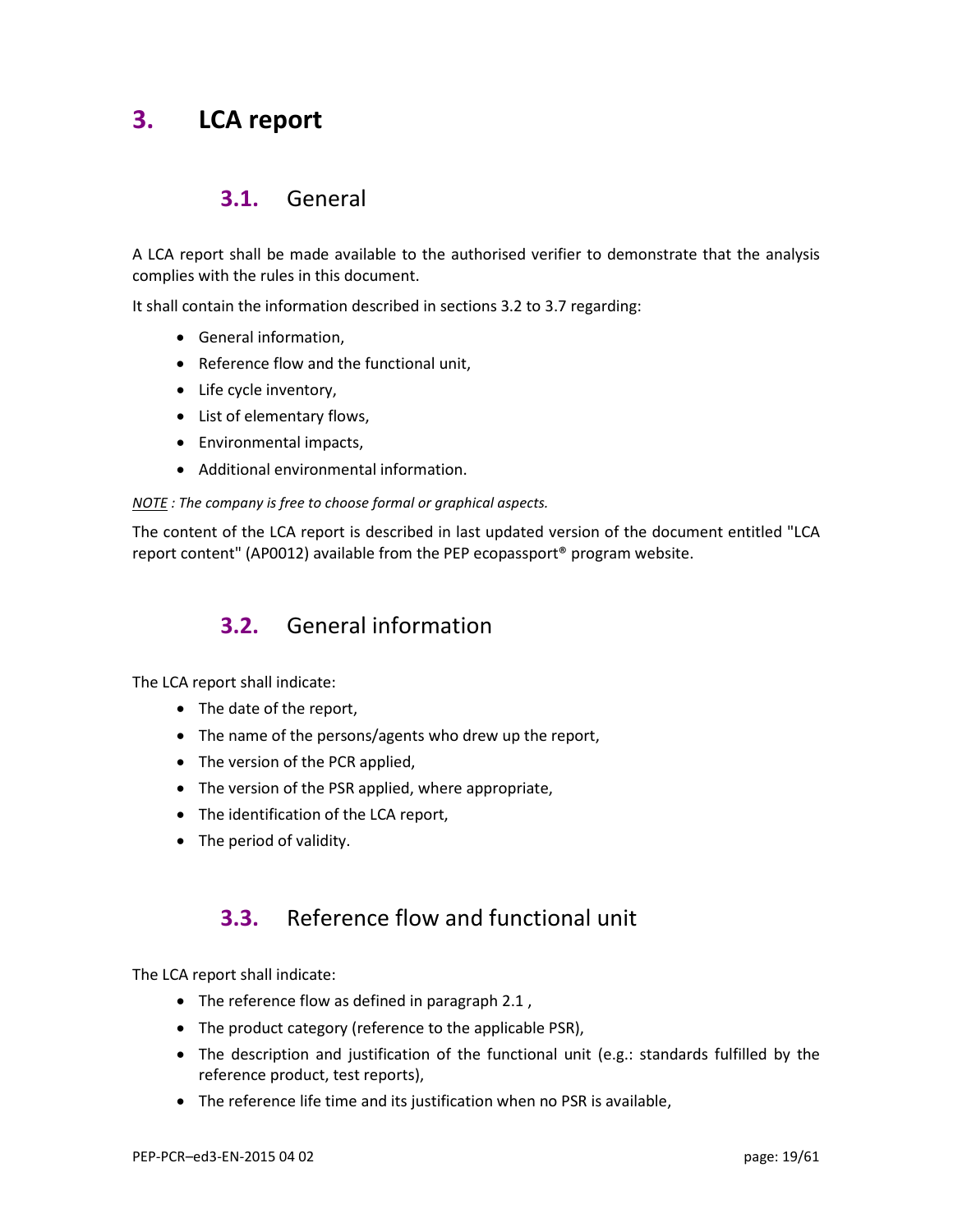- Where applicable:
- o The products from the same homogeneous environmental family as the reference product
- $\circ$  The extrapolation rule(s) used to estimate the environmental impacts of the products from the reference product, which shall be described, justified and documented
- <span id="page-19-0"></span>o The list of entitled entities for joint environmental declaration.

## **3.4.** Life cycle inventory

### **3.4.1.** Data sources

The LCA report shall indicate the source of the LCI datasets used and the data used for the calculation (e.g.: Database editor, database version, and data list).

For specific LCI datasets used for the LCA, attach the specific LCA reports or the information necessary to access them.

For all life cycle stages, the list of intermediate flows that have not been considered in the analysis due to the lack of LCI dataset shall be reported in the LCA report.

The data quality assessment shall be mentioned into the LCA report.

## **3.4.2.** Life cycle stages

#### 3.4.2.1. Manufacturing stage

The LCA report shall:

- Clearly identify and quantify (e.g. mass, etc.) each material, component and process used to produce the reference flow, as well as the corresponding dataset used
- Identify and justify any approximations or exclusions of materials, components or processes.
- Indicate the justification for the mass and the energy consumption to verify the cut-off criteria.
- Identify the transport data for the raw materials to the manufacturing site and the reference flow to the manufacturer's final logistics platform, as well as the corresponding datasets used.
- Indicate clearly, describe and justify if any transport scenarios other than those indicated in section 2.5.3 in this document are used.

Finally, a flowchart representing manufacturing stage may be added.

#### 3.4.2.2. Distribution stage

The LCA report shall indicate the transport scenarios from the manufacturer's platform to the site of use and the corresponding dataset used. If any transport scenarios other than those described in section 2.5.3 in this document are used, it shall be clearly indicated, described and justified (i.e. internal statistics on transport).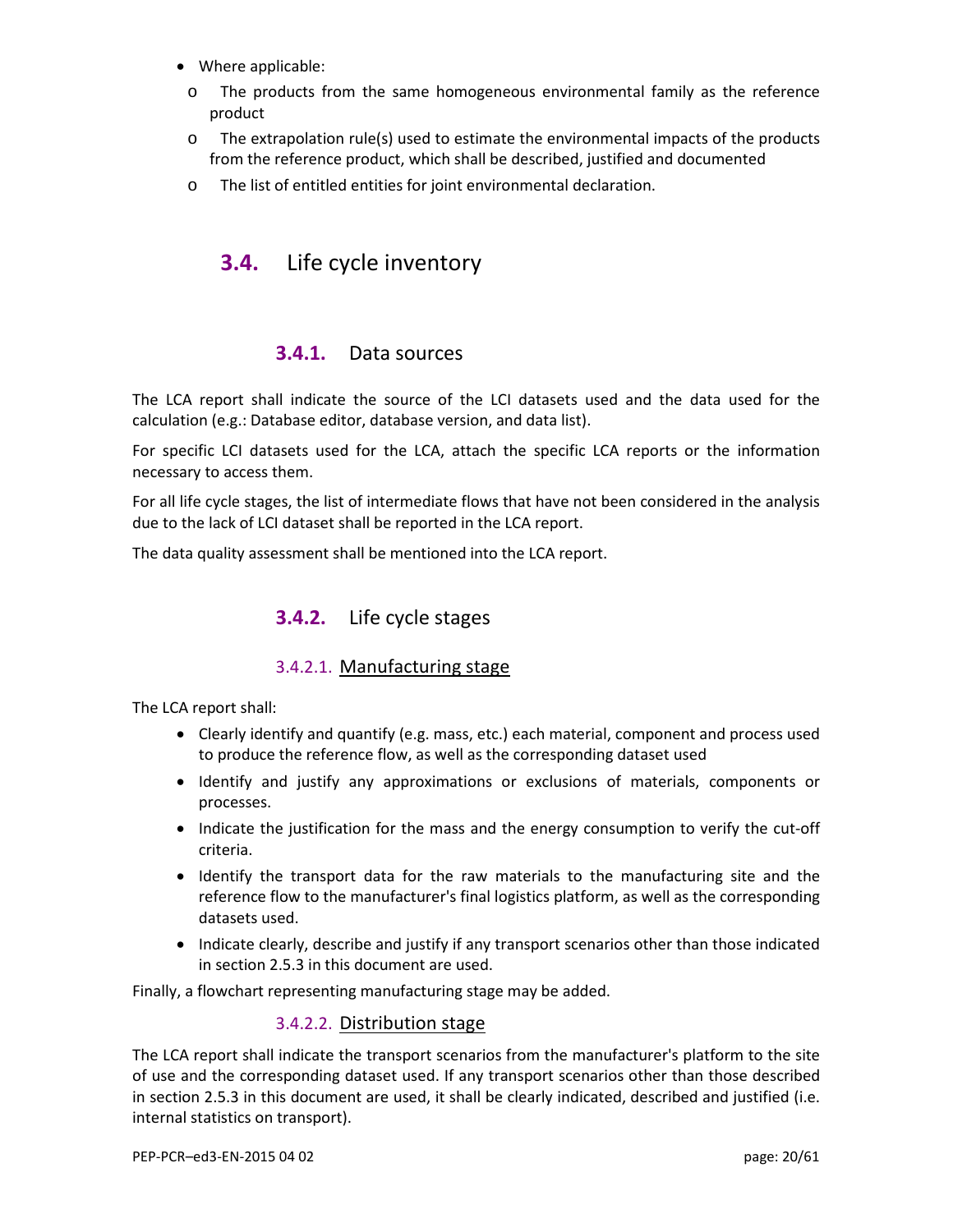#### 3.4.2.3. Installation stage

The LCA report shall:

- Clearly identify and quantify (e.g. mass, volume, number, etc.) each component, process and type of energy required to install the product and the corresponding datasets used.
- Identify and justify any approximations or exclusions of components, processes or energy flows.

#### 3.4.2.4. Use stage

The LCA report shall:

- Clearly identify any complex product operating modes.
- For each product operating mode, indicate the hypotheses considered (use rate, energy consumption, path-through current, etc.).
- If the product is covered by a standard or regulation that defines an energy consumption measurement method, clearly identify it (e.g. ErP performance measurement, thermal regulations, etc.).
- Indicate the selected energy model and the corresponding dataset used.
- Clearly identify and quantify (e.g. mass, volume, number, etc.) the elements required to operate, service and maintain the product and the corresponding datasets used.
- Identify and justify any approximations or exclusions.

If no PSR exists on the product category, the use scenario shall be based on existing standards or regulations, or, by default, on experimental measurements (the measurement protocol and results shall be also included). This shall be indicated in the LCA report.

#### 3.4.2.5. End-of-life stage

The LCA report shall:

- Indicate, describe and justify the transport scenarios and the corresponding datasets used.
- Describe the product end-of-life scenario and the corresponding datasets used.
- <span id="page-20-0"></span>• Identify and justify any approximations or exclusions of any stage of the end-of-life scenario.

## **3.5.** List of elementary flows

The LCA report shall include the list and units of elementary flows or the information required to access it (e.g.: how to access it in an LCA tool).

<span id="page-20-1"></span>The list of elementary flows shall be accessible during the entire period of PEP validity.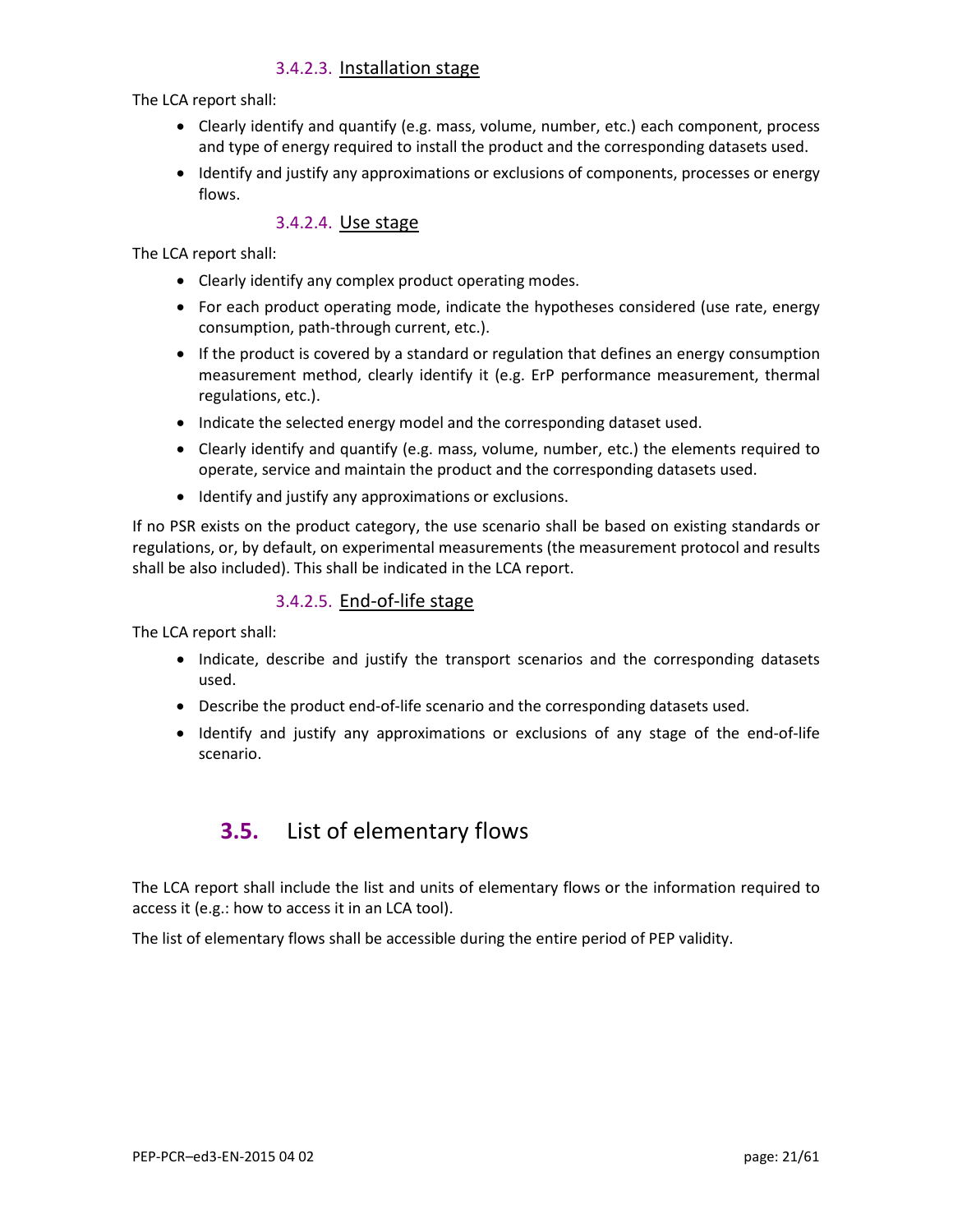## **3.6.** Environmental indicators

The LCA report shall indicate:

- The environmental indicators calculated, expressed as a numerical value in the corresponding unit with three significant figures (and in addition option as a percentage) for each of the aforementioned life cycle stages and for the total life cycle.
- <span id="page-21-0"></span>• Where appropriate, the name and version of the software used if an LCA software application is used to calculate the impacts.

## **3.7.** Additional environmental information

<span id="page-21-1"></span>The LCA report shall justify all quantitative or qualitative information included in the PEP according to the paragraph 4.3.

## **4. Drawing up the Product Environmental Profile**

The PEP shall contain the information described in the following sections regarding:

- General information
- Constituent materials
- Additional environmental information
- Environmental impacts

<span id="page-21-2"></span>*NOTE: The Company is free to choose formal or graphical aspects.*

## **4.1.** General information

The editorial rules to be applied are in document AP0008 – Editorial rules - available from the PEP ecopassport® program website. This document details the limitations to the use of the logo.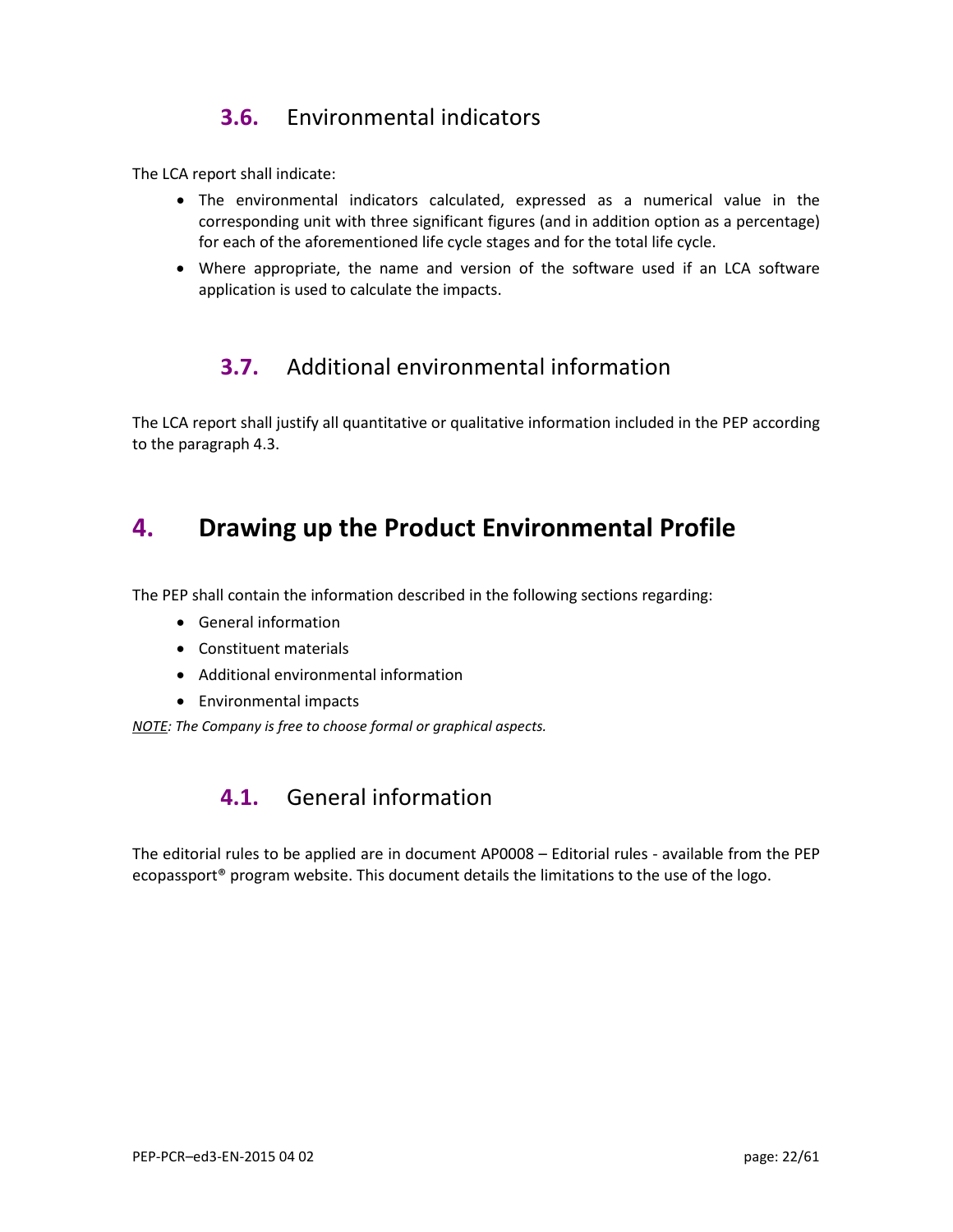## **4.1.1.** Name of the document

The term "Product Environmental Profile" and the "PEP ecopassport®" logo (below) shall be included in the environmental declaration.



The logo is available on demand on PEP ecopassport® website.

## **4.1.2.** Information about the PEP ecopassport® program

The information shall include:

- The registration number of the PEP in the program,
- The name of the program, the program operator address, and if relevant , logo and website,
- The date of publication and the validity period,
- The identification of the applicable "Product Category Definition Rules" (PCR) document and its version,
- Where applicable, the identification of the "Product-Specific Rules" (PSR) document used and its version,
- The text: "Compliant with ISO 14025: 2010 Type III environmental declarations",
- The text specified in ISO 14025: "The PCR review was conducted by an expert panel chaired by <name and organisation of the chair of the review panel>",
- The text: "The content of this PEP cannot be compared with content based on another program",
- The verification text specified in ISO 14025: "Independent verification of the declaration and data, according to ISO 14025:2010:  $\vert$  internal  $\vert$  external",
- The verifier's accreditation number.

*NOTE : A part of this information is described in the checklist title block presented in the document AP0008 – Editorial rules - available from the PEP ecopassport® program website.*

#### **4.1.3.** Company information

The company information shall include at least:

- The company details (name, web site),
- The details of a legal contact in the company (e.g. create a specific email address).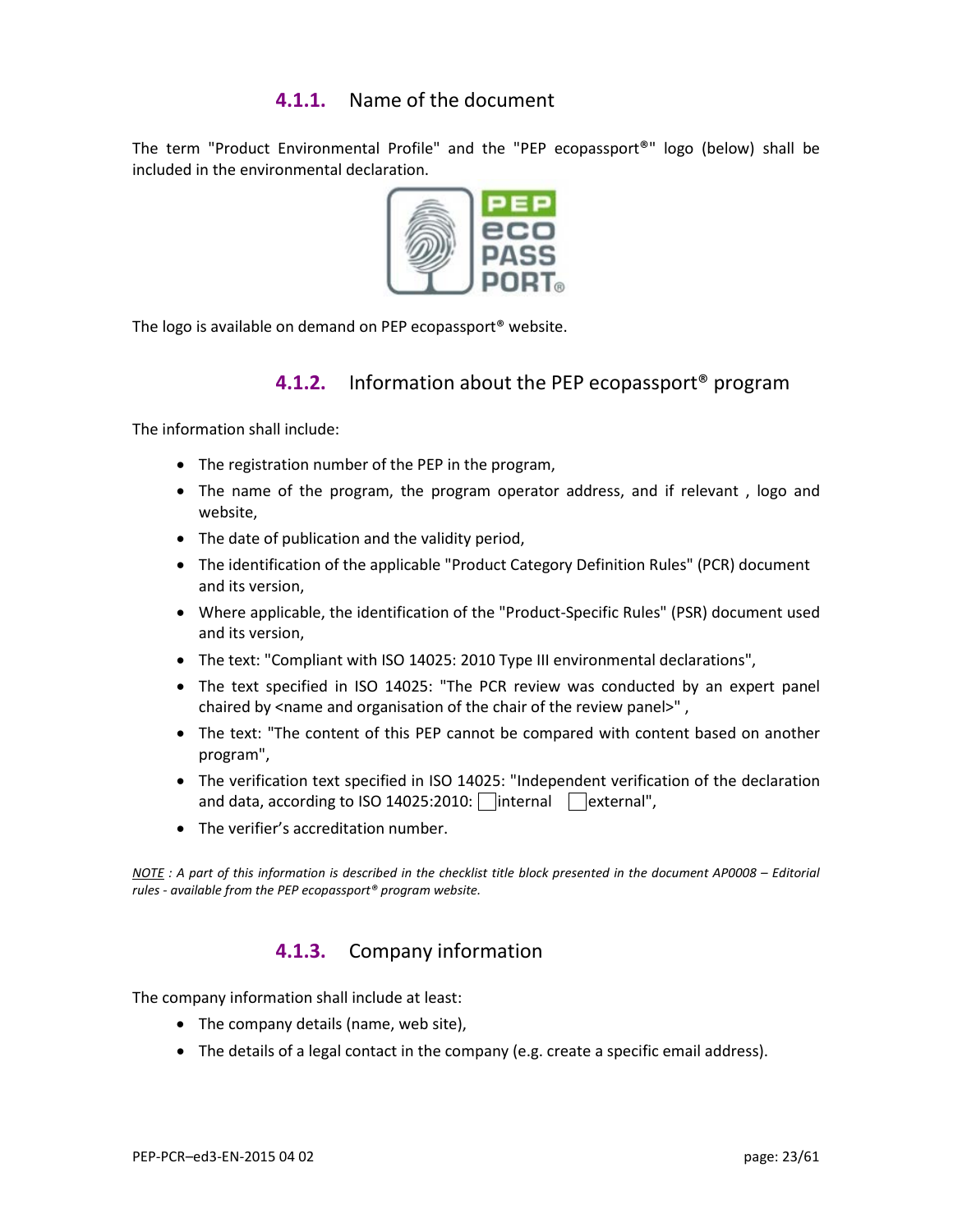## **4.1.4.** Reference product and methodology

The PEP shall indicate:

- The PEP reference product ,
- An illustration of the reference product where appropriate,
- Information that unambiguously identifies the reference product: trade reference, etc.,
- The functional unit used to draw up the PEP ,
- Where appropriate:
	- o The product category to which the product(s) belong,
	- o The list of eligible entities and the list of the products studied in case of joint environmental declaration.

### **4.1.5.** Homogeneous environmental families

The PEP may cover products other than the reference product.

In this case, the extrapolation rules established to estimate the data related to a product from the reference product and the way to use them shall be indicated in the PEP.

<span id="page-23-0"></span>For example, the environmental impact extrapolation rule concerning the indicator for the depletion of the natural resources of the planet may be stated as "The impacts of raw material depletion can be extrapolated to other products in the homogeneous environmental family by applying a rule of proportionality to the mass of the reference product".

## **4.2.** Constituent materials

- The total mass of the reference product, packaging and additional elements supplied with the reference product by the manufacturer shall be indicated.
- For the following categories, indicate their distribution in percentage of the total mass of the reference product, packaging and elements supplied with the reference product:
	- o Plastics,
	- o Metals,
	- o Others.
- Materials can be also further listed by material groups or by base materials as defined in IEC 62474:
	- o Example of a material groups: copper and alloys, thermoplastics,
	- o Example of base materials: copper, zinc, lead, polycarbonate, talc, dye.
- Beyond appearing in 15 material groups or basic materials, they shall also be listed under "Miscellaneous".
- Distribution data for materials shall be expressed as a % of the reference product mass with 1 digit after the decimal point and ranked in descending order of mass if it is presented in the form of a table.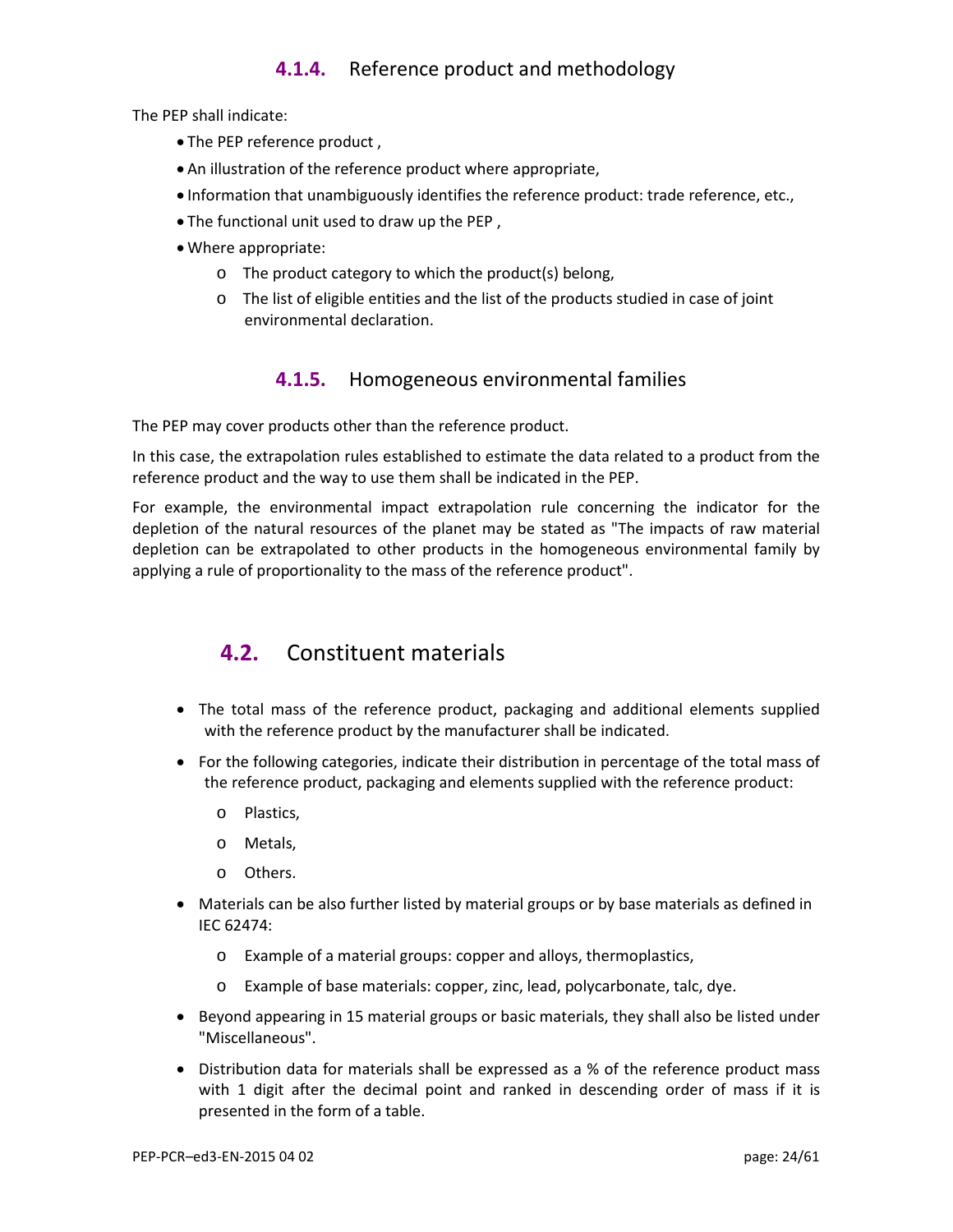- The materials shall cover the entire reference product, packaging and elements supplied with the reference product.
- The value of substances and materials with a mass lower than 0.1 % shall be given as "<0.1%".
- Plastics can be identified in conformity with the relevant current standards.
- <span id="page-24-0"></span>• Some components (e.g.: electronic circuit boards, cells and batteries, fluorescent lamps) can be listed with their mass in the material balance without a description of the constituent materials, except for hazardous substances such as those listed in the following sections.

## **4.3.** Additional environmental information

### **4.3.1.** General

Certain relevant aspects should be specified in the PEP according to ISO 14025 standard and the general instructions of the PEP ecopassport® program following:

- Additional environmental information shall be specific, accurate and not misleading. They shall be based on information that is substantiated and verified, in accordance with the requirements of ISO 14020 and ISO 14021, clause 5.
- Additional environmental information shall only be related to environmental issues. It may include data on product performance, if environmentally significant. Information and instructions on product safety unrelated to the environmental performance of the product shall not be part of a Type III environmental declaration.
- Although the additional information cannot generally be related to a functional unit, it shall be provided for the same product as the product to which the environmental part of the declaration applies.

All additional environmental information shall be justified and documented in the LCA report and readily available on request and verifiable if it is disclosed:

- Where relevant, references shall be made to recognized measurement methods defined in PSR or to the standards in force.
- By default, measurement methods used to justify the additional environmental information shall rely on test report documented in LCA report.

#### **4.3.2.** Manufacturing

Actions to reduce the environmental impact of manufacturing activities such as any environmental management systems or a regulatory monitoring device can be mentioned, with a statement on where an interested party may find details of the system.

The additional environmental information may include information on absence or level of presence of a material that is considered of environmental significance in certain areas [see ISO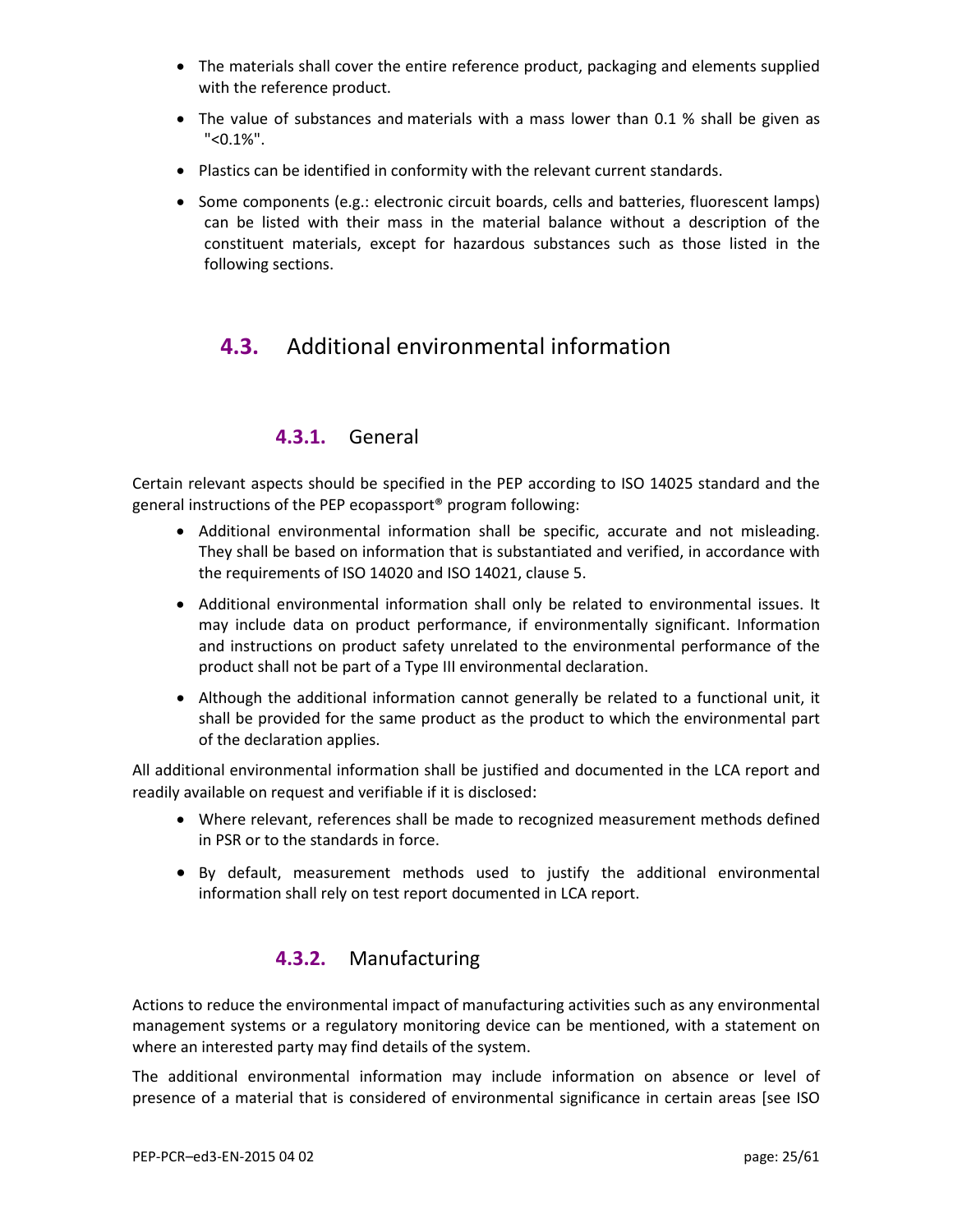14020 and ISO 14021, 5.7 (r)]. It shall not refer to the absence of substances or features that are not or have never been associated with the product category.

The hazardous substances specified in the various regulations (REACH, RoHS, etc.) or standards (IEC 62474, etc.) in force in the countries concerned and used in the composition of the reference flow can be mentioned as additional information.

For example, the following hazardous substances specified in the RoHS Directive can be declared when present in the homogeneous materials of the product:

- Lead,
- Mercury,
- Cadmium,
- Hexavalent chromium,
- Polybrominated biphenyl (PBB) ,
- Polybrominated diphenyl ether (PBDE).

If the quantity of a hazardous substance is indicated, it shall be expressed as specified by the regulations in force.

#### **4.3.3.** Distribution

Actions to reduce the environmental impact of the distribution stage such as the establishment of specific logistic processes can be mentioned.

#### **4.3.4.** Installation

Actions to reduce the environmental impact of the installation process can be mentioned.

#### **4.3.5.** Use

Actions to reduce product pollution and its impact on the environment according to the characteristics of the reference product and consistent with the product use scenarios can be mentioned.

The following aspects can be provided, when relevant:

- Instructions and limits for efficient use,
- Noise level, when considered by the applicable standards,
- Electromagnetic emissions, when considered by the applicable standards.

A product may reduce, through its main function, the environmental impact of a system with which it interacts or it monitors, for instance: Thermostat, variable speed drive, presence detector, boiler controller…

In this case, claimed environmental impact reduction may be mentioned in the use phase section in the PEP and shall be clearly calculated, justified and documented in the LCA report.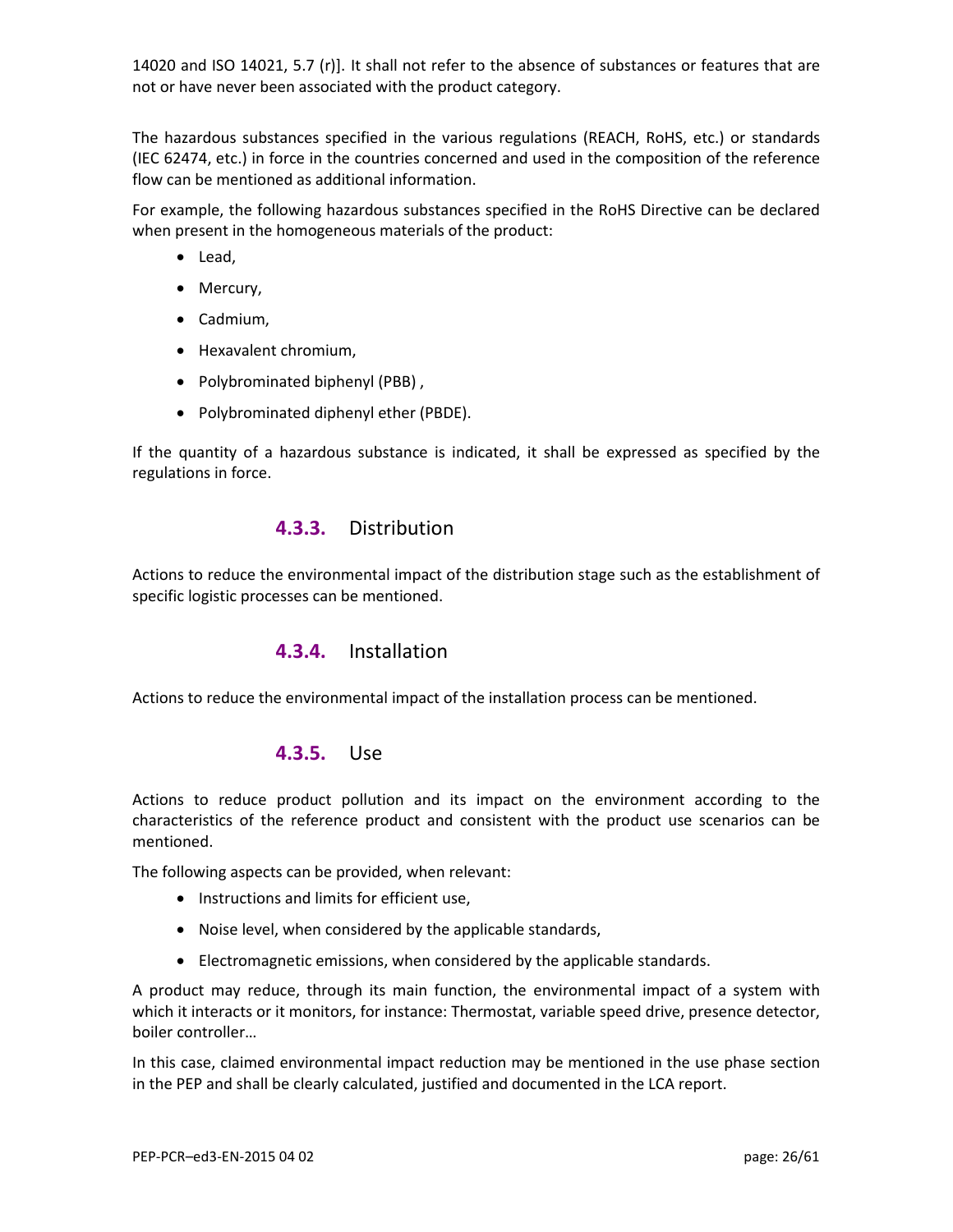## **4.3.6.** End of life

Actions to reduce the end-of-life impact of the reference flow on the environment should be mentioned, such as participation in recycling or recovery programs, provided that details of these programs are readily available to the purchaser or user and contact information is provided.

For products submitted to end-of-life treatment regulations, the presence and mass of any components or subassemblies that have to be sent to specific treatment centres should be mentioned (e.g. Directive 2012/19/EU on Waste Electrical and Electronic Equipment).

The quality of design of the product with respect to end of life can be mentioned. In this case, it can be measured with a recyclability rate indicator. The recyclability rate represents the recycling potential of the product in terms of its design: technology and input materials. The recycling method and potential values shall be compatible with the relevant standards. Document IEC/TR 62635 should be used for electrical and electronic equipment. Other methods shall be mentioned and documented in the PSR and PEP and justified in the LCA report.

## <span id="page-26-0"></span>**4.4.** Environmental impacts

The PEP shall specify:

- The life cycle stages taken into account in the environmental impact analysis,
- The table of environmental impacts in numerical values, expressed in the corresponding units with three significant figures (and in option as a percentage) for each stage of the life cycle, and the total for each indicator of the complete life cycle assessment,
- If the stages of the life cycle are calculated according to different parameters, each column shall specify the applicable parameter mentioned in the functional unit.
- The name and version of the LCA software and database,
- The product category and the use scenario specifying:
	- o The reference life time,
	- o The description of the product use scenario,
- Where appropriate, the applicable product standards,
- For the installation phase, the installation elements taken into account,
- The product maintenance scenario and the consumables used during the reference life time of the product category,
- Information on the geographical and technological representativeness of the PEP,
- The energy model used to determine the impacts of the manufacturing, installation, use and end-of-life stages.

*NOTE For a given indicator, a life cycle stage can be considered to be negligible if it represents less than 0.01% of the total life cycle of the reference flow. In this case, it shall be shown as 0\* in the environmental impacts table for this stage and this indicator and "represents less than 0.01% of the total life cycle of the reference flow" shall be inserted under the table.*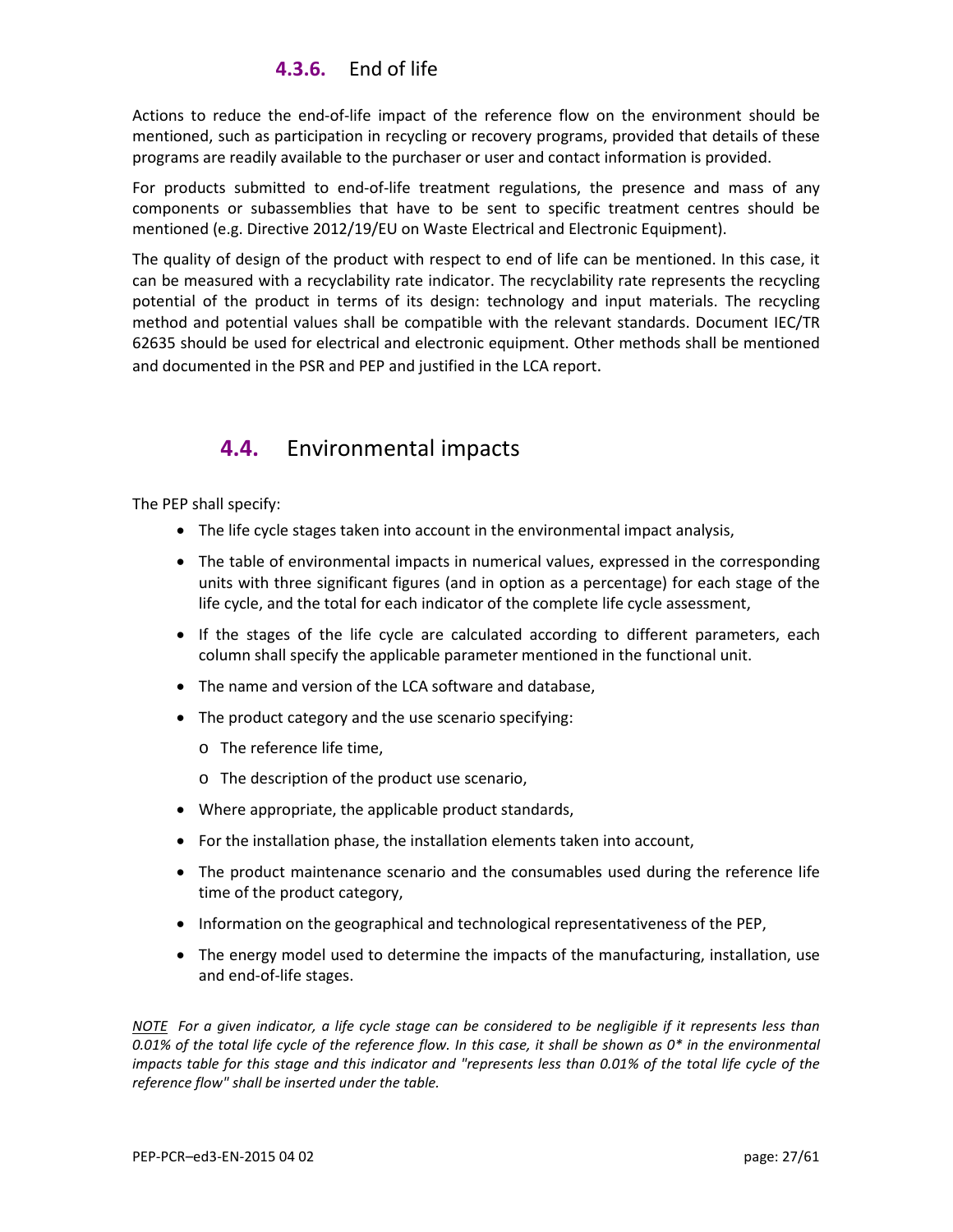## <span id="page-27-0"></span>**5. PEP update rules**

The development rules are specified in the general instructions of the PEP ecopassport® program. Specific rules can be defined in the PSR.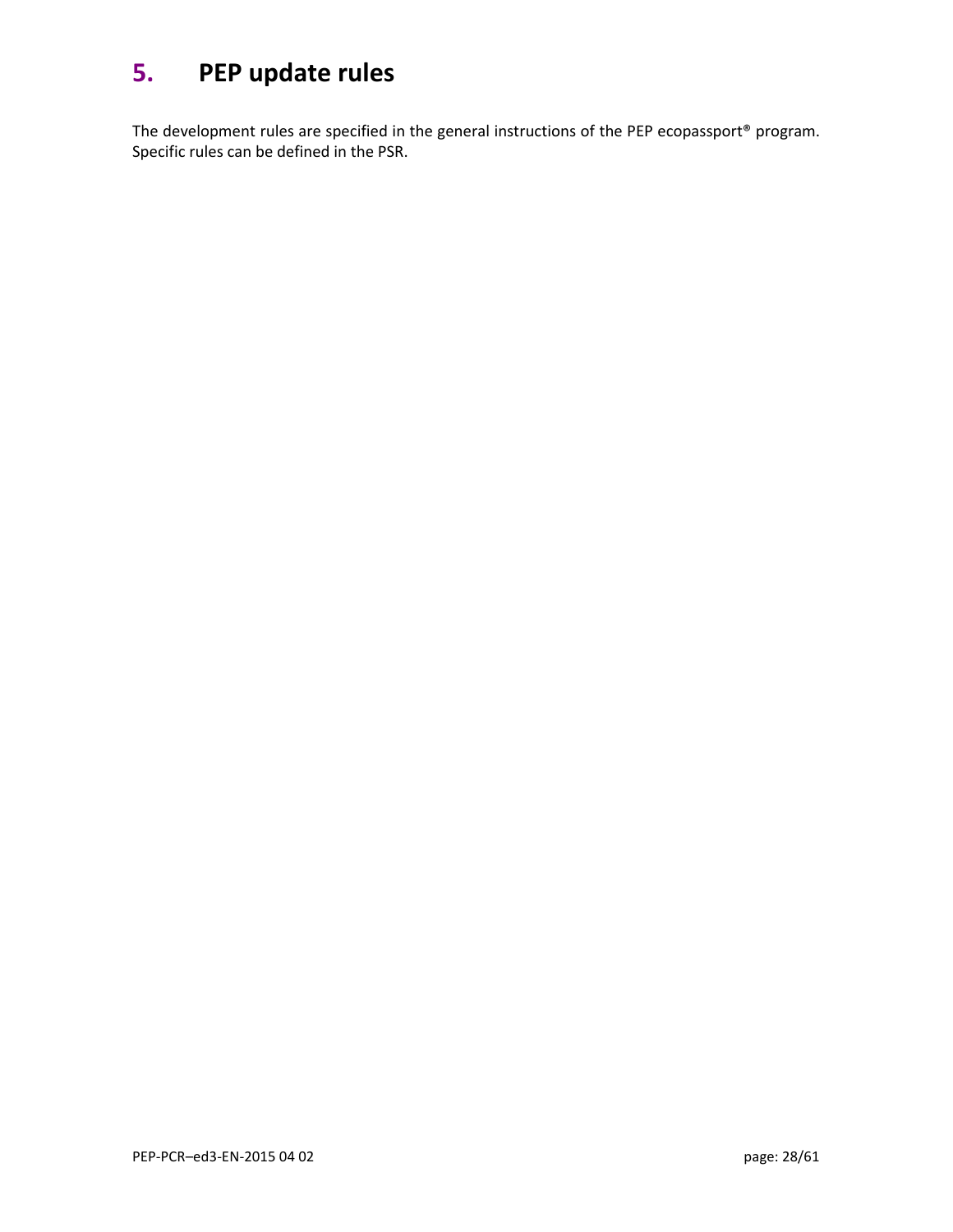## <span id="page-28-1"></span><span id="page-28-0"></span>**Appendices**

## Appendix A: Definitions, calculation methods and characterization factors of environmental impact categories

The following environmental indicators shall be provided. The sources are provided in Table.

NOTE The elements quoted in this Appendix are derived from EN 15804:2012+A1:2013 and CML-IA version 4.2, dated April 2013.

#### - Indicators describing environmental impacts as per table A.1:

| Indicator                                     | <b>Description</b>                                                                                                                                                                               | Unit                        |
|-----------------------------------------------|--------------------------------------------------------------------------------------------------------------------------------------------------------------------------------------------------|-----------------------------|
| Global warming                                | Indicator of potential global warming caused by emissions to<br>air contributing to the greenhouse effect                                                                                        | kg CO <sub>2</sub> eq.      |
| Ozone depletion                               | Indicator of emissions to air that contribute to the<br>destruction of the ozone layer                                                                                                           | kg CFC-11 eq.               |
| Acidification of soil and water               | Indicator of the potential acidification of soils and water<br>caused by the release of certain gases to the atmosphere                                                                          | kg SO <sub>2</sub> eq.      |
| Eutrophication                                | Indicator of the contribution to eutrophication of water by<br>the enrichment of the aquatic ecosystem with nutritional<br>elements, e.g. industrial or domestic effluents, agriculture,<br>etc. | $kg(PO4)3$ eq.              |
| Photochemical ozone creation                  | Indicator of emissions of gases that affect the creation of<br>photochemical ozone in the lower atmosphere (smog) due<br>to the effect of the rays of the sun.                                   | $kg C2H4$ eq.               |
| Depletion of abiotic resources - elements     | Indicator of the depletion of natural non-fossil resources                                                                                                                                       | kg Sb eq.                   |
| Depletion of abiotic resources – fossil fuels | Indicator of the depletion of natural fossil resources                                                                                                                                           | MJ (Lower Heating<br>Value) |
| <b>Water Pollution</b>                        | Indicator of the quantity of water necessary to dilute the<br>toxic elements poured into water in all the stages of the<br>product life cycle.                                                   | m <sup>3</sup>              |
| Air pollution                                 | Indicator of the quantity of air necessary to dilute the toxic<br>elements emitted into the air in all the stages of the product<br>life cycle.                                                  | m <sup>3</sup>              |

#### **Table A.1 — Environmental impact indicators**

NOTE The "Water pollution" and "Air pollution" indicators are derived from XP P01-064/CN, April 2014 and may be changed in order to refine their characterization and their application to other substances and, in particular, to mixes.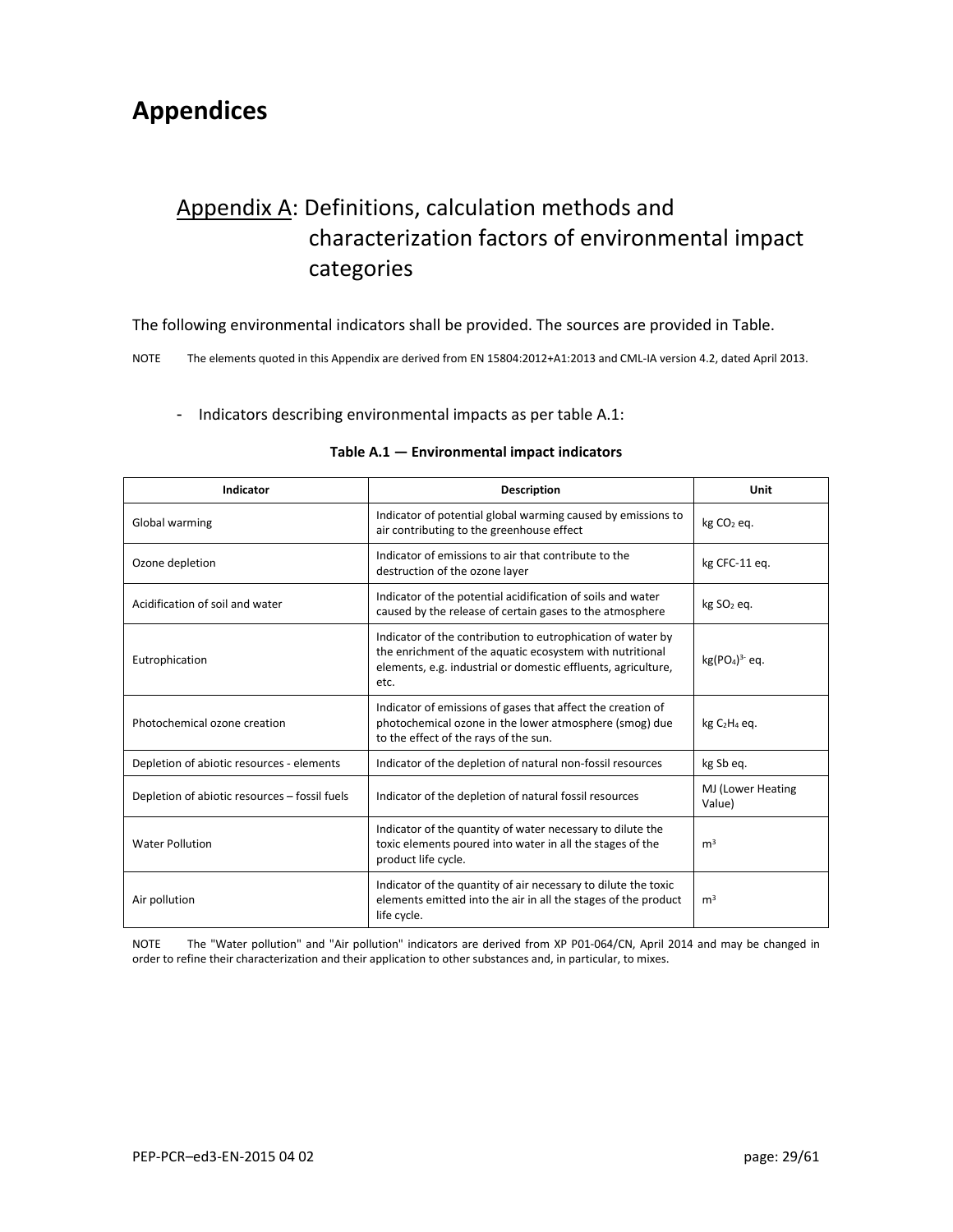- indicators describing the use of resources as per table A.2:

| Indicator                                                                                                                                                                                                                                                                           | Unit                    |
|-------------------------------------------------------------------------------------------------------------------------------------------------------------------------------------------------------------------------------------------------------------------------------------|-------------------------|
| Use of renewable primary energy, excluding renewable primary energy resources used<br>as raw materials                                                                                                                                                                              | MJ, Lower Heating Value |
| Use of renewable primary energy resources as raw materials                                                                                                                                                                                                                          | MJ, Lower Heating Value |
| Total use of renewable primary energy resources (primary energy and primary energy<br>resources used as raw materials)                                                                                                                                                              | MJ, Lower Heating Value |
| Use of non-renewable primary energy, excluding non-renewable primary energy<br>resources used as raw materials                                                                                                                                                                      | MJ, Lower Heating Value |
| Use of non-renewable primary energy resources as raw materials                                                                                                                                                                                                                      | MJ, Lower Heating Value |
| Total use of non-renewable primary energy resources (primary energy and primary<br>energy resources used as raw materials)                                                                                                                                                          | MJ, Lower Heating Value |
| Total use of primary energy [Total use of non-renewable primary energy resources<br>(primary energy and primary energy resources used as raw materials)+ Total use of<br>renewable primary energy resources (primary energy and primary energy resources<br>used as raw materials)] | MJ, Lower Heating Value |
| Use of secondary materials                                                                                                                                                                                                                                                          | kg                      |
| Use of renewable secondary fuels                                                                                                                                                                                                                                                    | MJ, Lower Heating Value |
| Use of non-renewable secondary fuels                                                                                                                                                                                                                                                | MJ, Lower Heating Value |
| Net fresh water use                                                                                                                                                                                                                                                                 | m <sup>3</sup>          |
| Note: To identify the share of input renewable / non-renewable energy used as an energy vector and not as a raw material, the "use of renewable / non-renewable                                                                                                                     |                         |

primary energy, excluding renewable / non-renewable primary energy resources used as raw materials" indicator shall be taken into consideration and can be calculated as the difference between the total primary energy input and the input of energy resources used as raw materials.

#### - indicators describing categories of waste as per table A.3:

#### **Table A.3 — Waste category indicators**

| Indicator                    | Unit |
|------------------------------|------|
| Hazardous waste disposed     | kg   |
| Non-hazardous waste disposed | kg   |
| Radioactive waste disposed   | kg   |

NOTE Hazardous waste is a specific form of waste with a certain degree of toxicity that necessitates special treatment (as stipulated in Directive 91/689/EC and decision 2532 EC). Non-hazardous waste is non-toxic and similar to household waste. Nonhazardous waste is made up of inert waste (that does not decompose) and ordinary/household/similar household waste.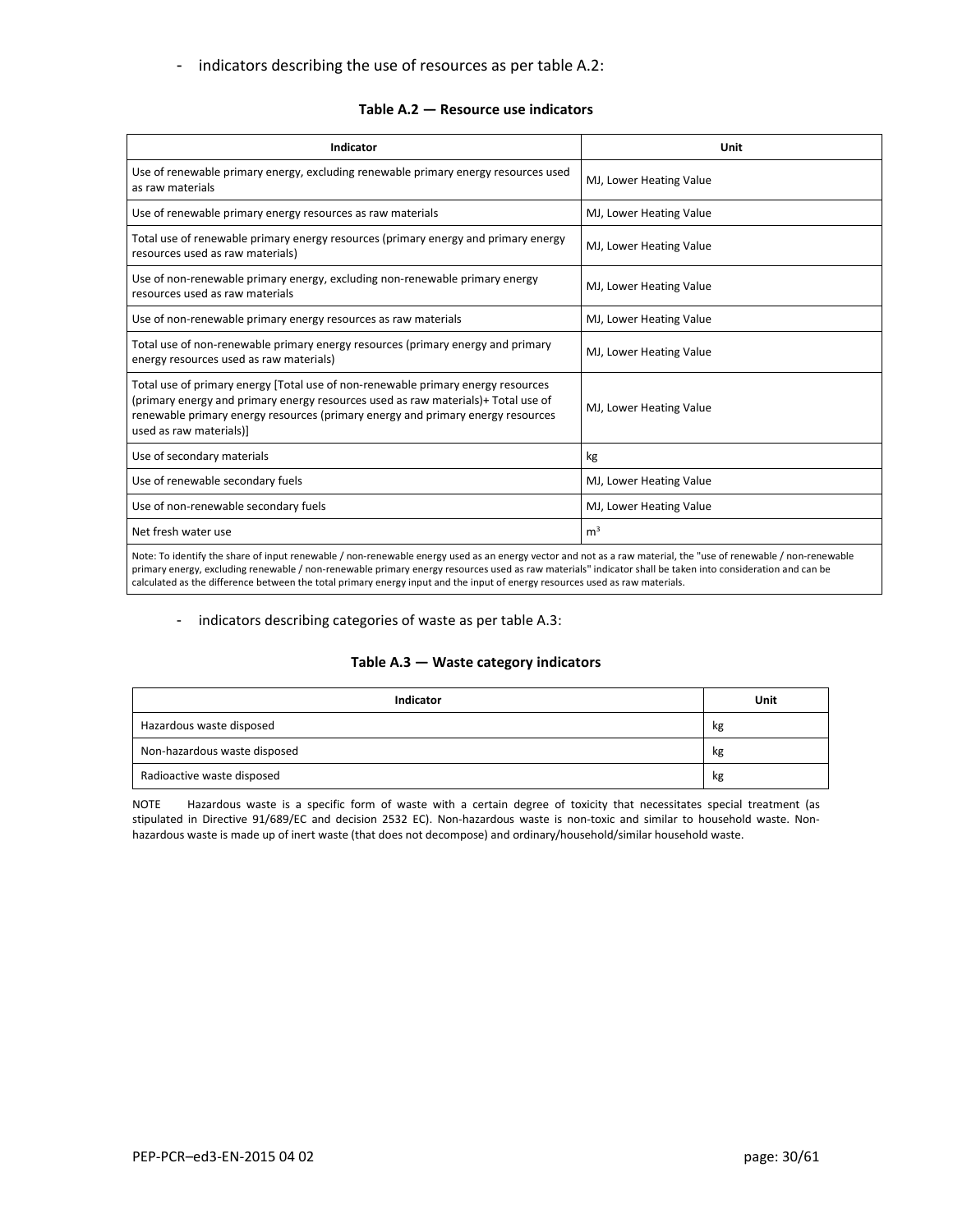- Indicators describing output flows as per table A.4:

#### **Table A.4 — Output flow indicators**

| Indicator                                                                                                                                                                                                                                                                                                                                                                                                                                                                                                                                                                           | Unit                |  |  |  |  |
|-------------------------------------------------------------------------------------------------------------------------------------------------------------------------------------------------------------------------------------------------------------------------------------------------------------------------------------------------------------------------------------------------------------------------------------------------------------------------------------------------------------------------------------------------------------------------------------|---------------------|--|--|--|--|
| Components for reuse                                                                                                                                                                                                                                                                                                                                                                                                                                                                                                                                                                | kg                  |  |  |  |  |
| Materials for recycling                                                                                                                                                                                                                                                                                                                                                                                                                                                                                                                                                             | kg                  |  |  |  |  |
| Materials for energy recovery                                                                                                                                                                                                                                                                                                                                                                                                                                                                                                                                                       | kg                  |  |  |  |  |
| Exported energy                                                                                                                                                                                                                                                                                                                                                                                                                                                                                                                                                                     | MJ by energy vector |  |  |  |  |
| Note 1: The "materials for energy recovery" indicator does not include materials intended for waste incineration. Waste incineration is a waste treatment method and<br>is allocated within the boundaries of the system. The energy yield of waste incineration facilities is lower than that of power plants using secondary fuels. Materials for<br>energy recovery are based on an energy yield of the power plant higher than or equal to 60%, or 65% for facilities built after 31 December 2008, in order to comply with<br>the distinction made by the European Commission. |                     |  |  |  |  |

Note 2: Exported energy refers to energy produced by the incineration of waste and by landfill sites.

The factors shown in tables A.5 to A.13 below shall be used to characterize the indicators.

Additional factors can be used to improve the consistency between the life cycle inventory data with a more detailed flow list and the characterization factors available. The use of these factors shall be clearly documented.

| Substance             | CAS no.       | Group                       | <b>Initial collection or</b><br>emission<br>compartment | Unit | Characterization<br>factor<br>kg CO <sub>2</sub> eq. |
|-----------------------|---------------|-----------------------------|---------------------------------------------------------|------|------------------------------------------------------|
| 1,1,1-Trichloroethane | $71 - 55 - 6$ | Halogenated<br>non-aromatic | Air                                                     | kg   | $1.46E+02$                                           |
| Carbon dioxide        | 124-38-9      | Inorganic                   | Air                                                     | kg   | $1.0 E + 00$                                         |
| $CFC-11$              | 75-69-4       | Halogenated<br>non-aromatic | Air                                                     | kg   | 4.75 E+03                                            |
| CFC-113               | $76-13-1$     | Halogenated<br>non-aromatic | Air                                                     | kg   | $6.13E+03$                                           |
| CFC-114               | $76-14-2$     | Halogenated<br>non-aromatic | Air                                                     | kg   | $1.0 E + 04$                                         |
| CFC-115               | $76 - 15 - 3$ | Halogenated<br>non-aromatic | Air                                                     | kg   | 7.37 E+03                                            |
| $CFC-12$              | $75 - 71 - 8$ | Halogenated<br>non-aromatic | Air                                                     | kg   | $1.09E + 04$                                         |
| $CFC-13$              | 75-72-9       | Halogenated<br>non-aromatic | Air                                                     | kg   | 1.44 E+04                                            |
| Dichloromethane       | 75-09-2       | Halogenated<br>non-aromatic | Air                                                     | kg   | 8.70 E+00                                            |

#### **Table A.5 — Characterization factor of the global warming indicator**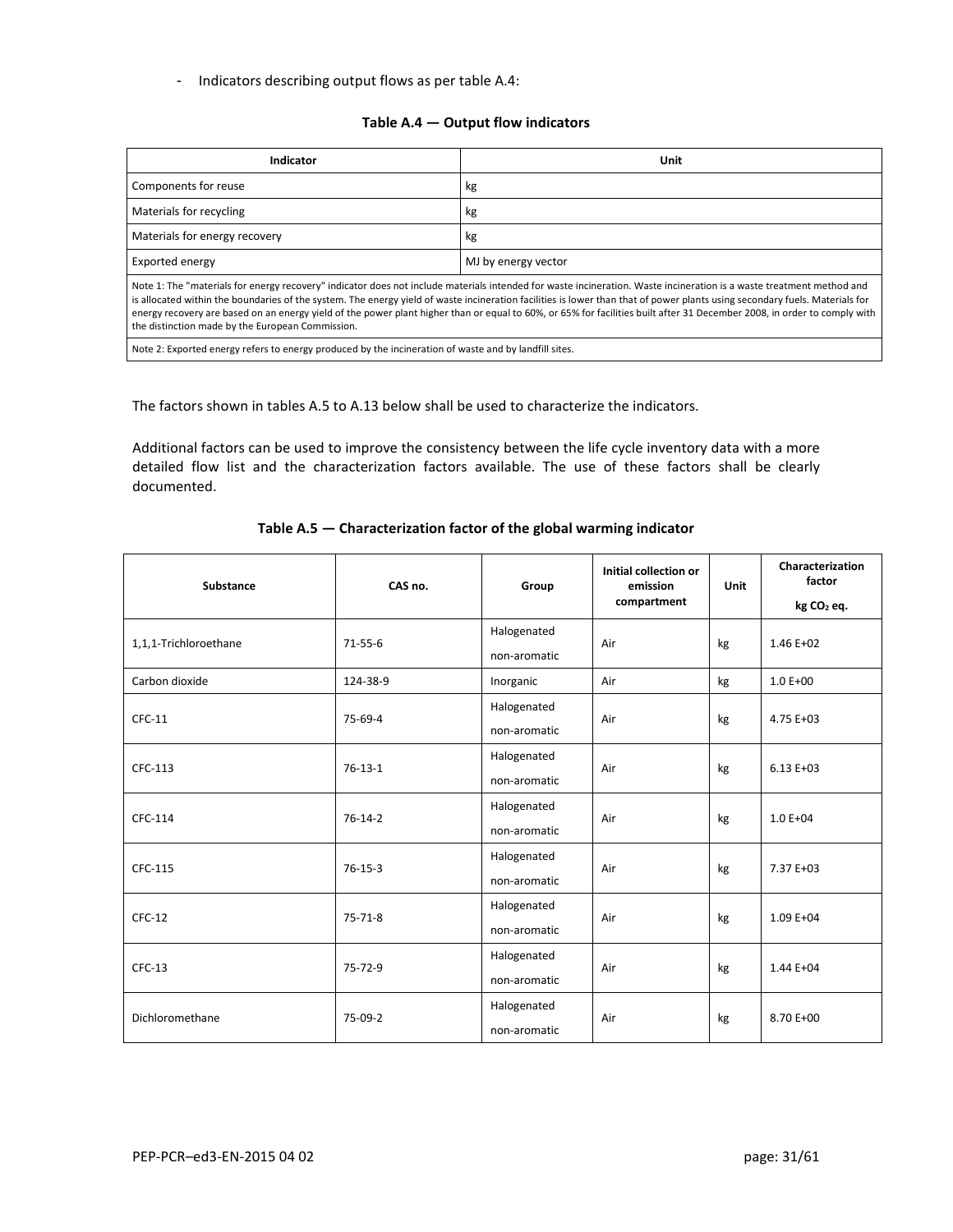| Substance         | CAS no<br>Group | <b>Initial collection or</b><br>emission | Unit        | Characterization<br>factor |                        |
|-------------------|-----------------|------------------------------------------|-------------|----------------------------|------------------------|
|                   |                 |                                          | compartment |                            | kg CO <sub>2</sub> eq. |
| Dinitrogen oxide  | 10024-97-2      | Inorganic                                | Air         | $\mathsf{kg}$              | 2.98 E+02              |
| <b>HALON-1211</b> | 353-59-3        | Halogenated                              | Air         | kg                         | 1.89 E+03              |
|                   |                 | non-aromatic                             |             |                            |                        |
| <b>HALON-1301</b> | 75-63-8         | Halogenated                              | Air         | kg                         | 7.14 E+03              |
|                   |                 | non-aromatic                             |             |                            |                        |
| <b>HALON-2402</b> | 25497-30-7      | Halogenated                              | Air         | kg                         | 1.64 E+03              |
|                   |                 | non-aromatic                             |             |                            |                        |
| <b>HCFC-123</b>   | 306-83-2        | Halogenated                              | Air         |                            | 7.70 E+01              |
|                   |                 | non-aromatic                             |             | kg                         |                        |
|                   |                 | Halogenated                              |             |                            |                        |
| <b>HCFC-124</b>   | 2837-89-0       | non-aromatic                             | Air         | kg                         | $6.09E+02$             |
|                   |                 | Halogenated                              |             | kg                         | 7.25 E+02              |
| HCFC-141b         | 1717-00-6       | non-aromatic                             | Air         |                            |                        |
|                   | 75-68-3         | Halogenated                              | Air         | kg                         |                        |
| HCFC-142b         |                 | non-aromatic                             |             |                            | 2.31 E+03              |
|                   | 75-45-6         | Halogenated                              | Air         |                            | $1.81E + 03$           |
| HCFC-22           |                 | non-aromatic                             |             | kg                         |                        |
| HCFC-225ca        | 422-56-0        | Halogenated                              | Air         |                            | 1.22 E+02              |
|                   |                 | non-aromatic                             |             | kg                         |                        |
|                   | 507-55-1        | Halogenated                              | Air         |                            | 5.95 E+02              |
| HCFC-225cb        |                 | non-aromatic                             |             | kg                         |                        |
| <b>HFC-125</b>    |                 | Halogenated                              | Air         | kg                         | 3.50 E+03              |
|                   | 354-33-6        | non-aromatic                             |             |                            |                        |
| <b>HFC-134a</b>   |                 | Halogenated                              |             | kg                         | 1.43 E+03              |
|                   | 811-97-2        | non-aromatic                             | Air         |                            |                        |
| HFC-143a          |                 | Halogenated                              | Air         | kg                         |                        |
|                   | 420-46-2        | non-aromatic                             |             |                            | 4.47 E+03              |
| <b>HFC-152a</b>   |                 | Halogenated                              | Air         | $\mathsf{kg}$              | 1.24 E+02              |
|                   | 75-37-6         | non-aromatic                             |             |                            |                        |
| HFC-227ea         | 431-89-0        | Halogenated                              | Air         | kg                         | 3.22 E+03              |
|                   |                 | non-aromatic                             |             |                            |                        |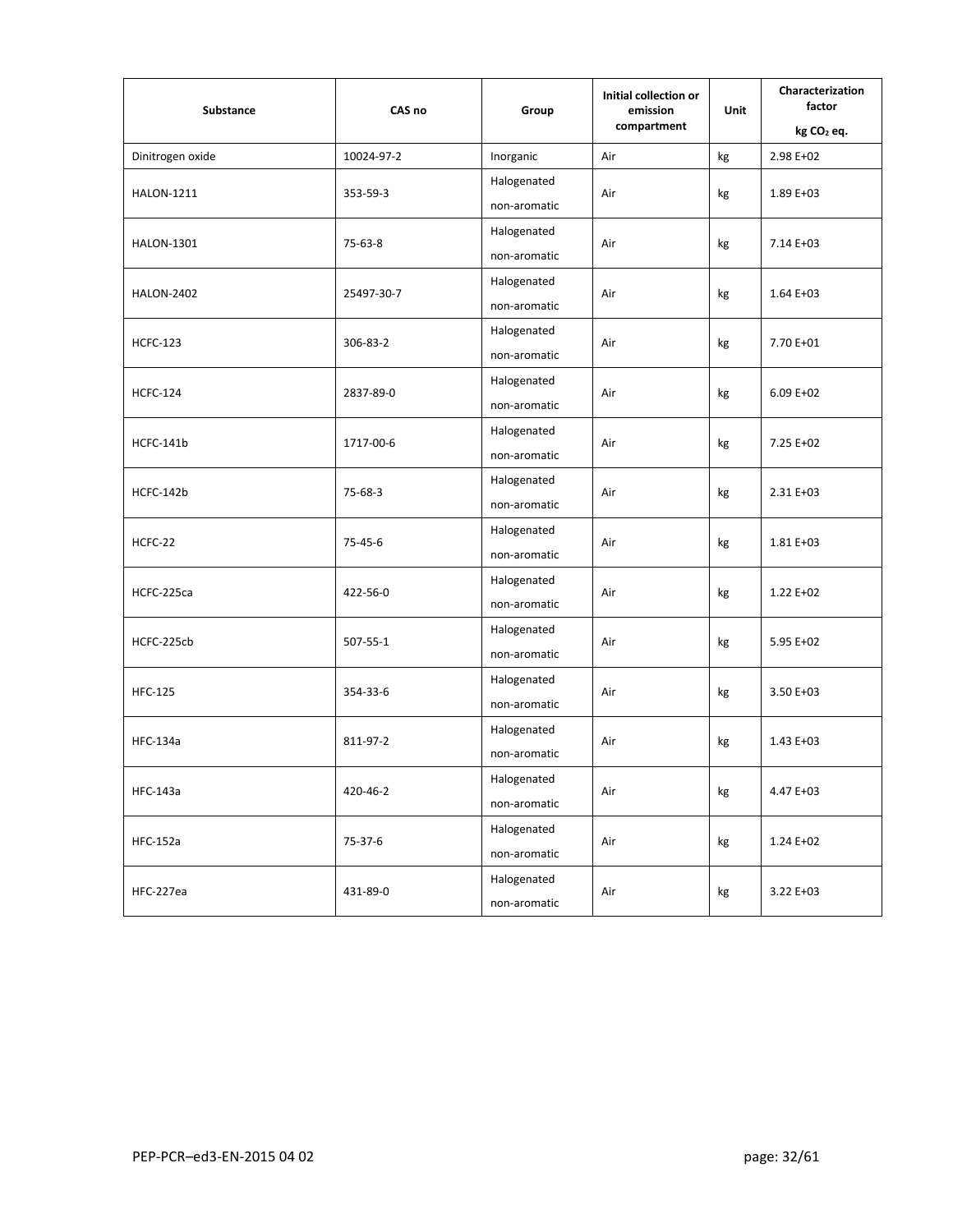| Substance            | CAS no.       | Group                    | Initial collection or<br>emission<br>compartment | Unit | Characterization<br>factor<br>kg CO <sub>2</sub> eq. |
|----------------------|---------------|--------------------------|--------------------------------------------------|------|------------------------------------------------------|
|                      |               | Halogenated              |                                                  |      |                                                      |
| $HFC-23$             | 75-46-7       | non-aromatic             | Air                                              | kg   | 1.48 E+04                                            |
| HFC-236fa            | 690-39-1      | Halogenated              | Air                                              | kg   | 9.81 E+03                                            |
|                      |               | non-aromatic             |                                                  |      |                                                      |
| <b>HFC-32</b>        | $75-10-5$     | Halogenated              | Air                                              | kg   | $6.75E+02$                                           |
|                      |               | non-aromatic             |                                                  |      |                                                      |
| HFC-43-10mee         | 138495-42-8   | Halogenated              | Air                                              | kg   | $1.64E+03$                                           |
|                      |               | non-aromatic             |                                                  |      |                                                      |
| Methane              | 74-82-8       | Non-aromatic<br>(alkane) | Air                                              | kg   | 2.50 E+01                                            |
| Methyl chloride      | 74-87-3       | Halogenated              | Air                                              | kg   | 1.30 E+01                                            |
|                      |               | non-aromatic             |                                                  |      |                                                      |
| Methyl bromide       | 74-83-9       | Pesticide                | Air                                              | kg   | 5.00 E+00                                            |
| Perfluorobutane      | 355-25-9      | Halogenated              | Air                                              | kg   | 8.86 E+03                                            |
|                      |               | non-aromatic             |                                                  |      |                                                      |
| Perfluorocyclobutane | 115-25-3      | Halogenated              | Air                                              | kg   | 1.03 E+04                                            |
|                      |               | non-aromatic             |                                                  |      |                                                      |
| Perfluoroethane      | 76-16-4       | Halogenated              | Air                                              | kg   | 1.22 E+04                                            |
|                      |               | non-aromatic             |                                                  |      |                                                      |
| Perfluorohexane      | 355-42-0      | Halogenated              | Air                                              | kg   | $9.30 E + 03$                                        |
|                      |               | non-aromatic             |                                                  |      |                                                      |
| Perfluoromethane     | 75-73-0       | Halogenated              | Air                                              | kg   | 7.39 E+03                                            |
|                      |               | non-aromatic             |                                                  |      |                                                      |
| Perfluoropropane     | $76-19-7$     | Halogenated              | Air                                              | kg   | 8.83 E+03                                            |
|                      |               | non-aromatic             |                                                  |      |                                                      |
| Sulphur hexafluoride | 2551-62-4     | Inorganic                | Air                                              | kg   | 2.28 E+04                                            |
| Tetrachloromethane   | $56 - 23 - 5$ | Halogenated              | Air                                              | kg   | 1.40 E+03                                            |
|                      |               | non-aromatic             |                                                  |      |                                                      |
| HFC-245fa            | 460-73-1      |                          | Air                                              | kg   | $1.03E+03$                                           |
| <b>HFE-125</b>       | 3822-68-2     |                          | Air                                              | kg   | 1.49 E+04                                            |
| <b>HFE-134</b>       | 1691-17-4     |                          | Air                                              | kg   | $6.32 E+03$                                          |
| <b>HFE-143a</b>      | 421-14-7      |                          | Air                                              | kg   | 7.56 E+02                                            |
| HCFE-235da2          | HCFE235da2    |                          | Air                                              | kg   | 3.50 E+02                                            |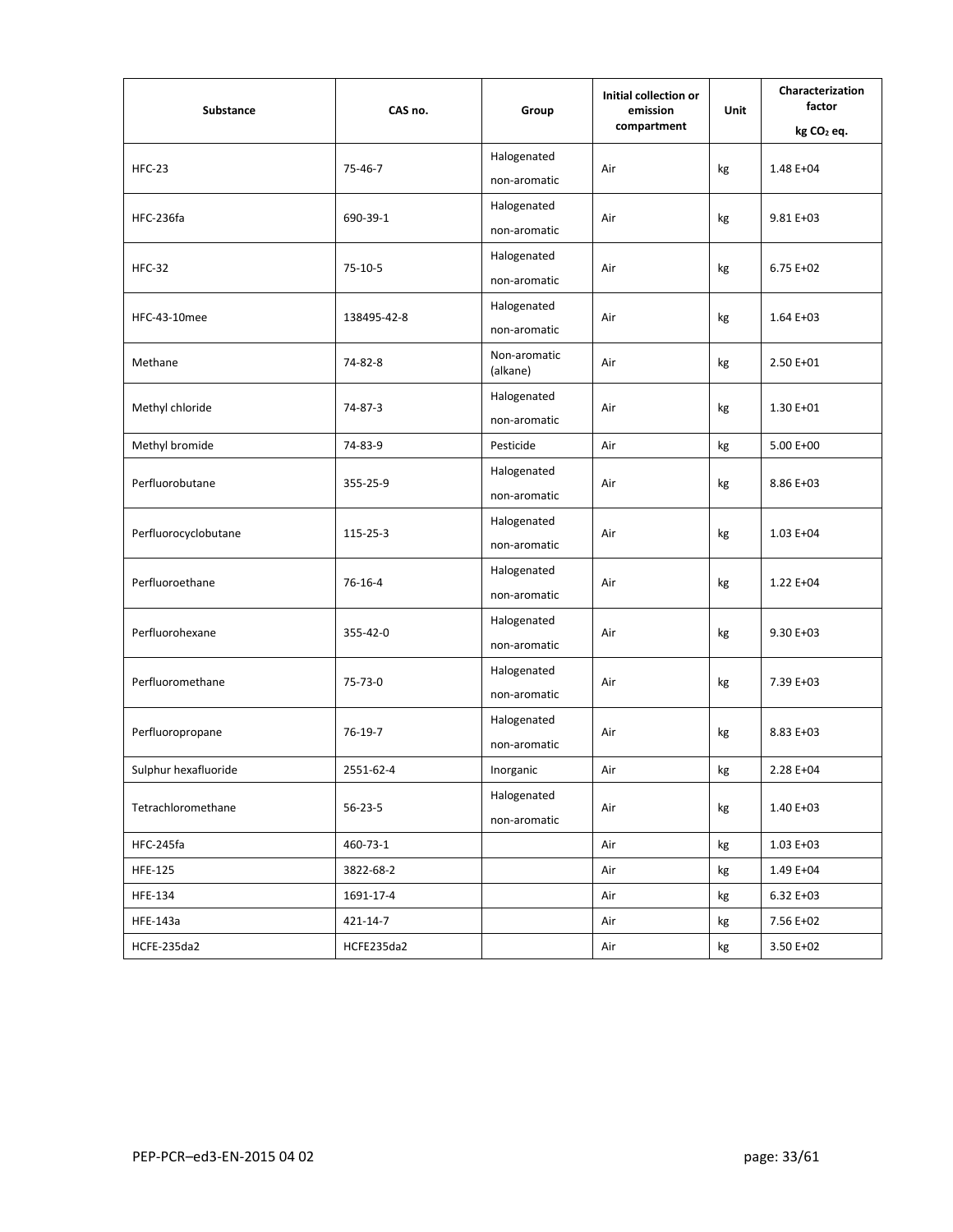| <b>Substance</b>                                                                                                                                                                                                  | CAS no.                                  | Group | Initial collection or<br>emission<br>compartment | Unit | Characterization<br>factor<br>kg CO <sub>2</sub> eq. |  |
|-------------------------------------------------------------------------------------------------------------------------------------------------------------------------------------------------------------------|------------------------------------------|-------|--------------------------------------------------|------|------------------------------------------------------|--|
| <b>HFE-245cb2</b>                                                                                                                                                                                                 | <b>HFE245cb2</b>                         |       | Air                                              | kg   | 7.08 E+02                                            |  |
| <b>HFE-245fa2</b>                                                                                                                                                                                                 | HFE245fa2                                |       | Air                                              | kg   | $6.59E+02$                                           |  |
| <b>HFE-254cb2</b>                                                                                                                                                                                                 | HFE254cb2                                |       | Air                                              | kg   | 3.59 E+02                                            |  |
| HFE-347mcc3                                                                                                                                                                                                       | HFE347mcc3                               |       | Air                                              | kg   | $5.75E+02$                                           |  |
| NF3                                                                                                                                                                                                               | 7783-54-2                                |       | Air                                              | kg   | 1.72 E+04                                            |  |
| <b>HFE-356pcc3</b>                                                                                                                                                                                                | HFE-356pcc3                              |       | Air                                              | kg   | $1.10E + 02$                                         |  |
| PFC-4-1-12                                                                                                                                                                                                        | 594-91-2                                 |       | Air                                              | kg   | $9.16E+03$                                           |  |
| PFC-9-1-18                                                                                                                                                                                                        | 60433-11-6                               |       | Air                                              | kg   | 7.50 E+03                                            |  |
| Trifluoromethyl sulphur pentafluoride                                                                                                                                                                             | Trifluoromethyl sulphur<br>pentafluoride |       | Air                                              | kg   | 1.77 E+04                                            |  |
| HFE-347pcf2                                                                                                                                                                                                       | HFE-347pcf2                              |       | Air                                              | kg   | 5.80 E+02                                            |  |
| (HFE-7100)                                                                                                                                                                                                        | (HFE-7100)                               |       | Air                                              | kg   | $2.97E+02$                                           |  |
| <b>HFE-569sf2</b>                                                                                                                                                                                                 | <b>HFE-569sf2</b>                        |       | Air                                              | kg   | 5.90 E+01                                            |  |
| HFE-43-10pccc124 (H-Galden1040x)                                                                                                                                                                                  | HFE-43-10pccc124 (H-<br>Galden1040x)     |       | Air                                              | kg   | 1.87 E+03                                            |  |
| HFE-236ca12 (HG-10)                                                                                                                                                                                               | HFE-236ca12 (HG-10)                      |       | Air                                              | kg   | $2.80E+03$                                           |  |
| HFE-338pcc13 (HG-01)                                                                                                                                                                                              | HFE-338pcc13 (HG-01)                     |       | Air                                              | kg   | $1.50E+03$                                           |  |
| PFPMIE                                                                                                                                                                                                            | PFPMIE                                   |       | Air                                              | kg   | $1.03E++04$                                          |  |
| Note: To characterize a substance, its quantity should be multiplied by the associated characterization factor. The sum of these characterized substances represents<br>the value of the global warming indicator |                                          |       |                                                  |      |                                                      |  |

#### **Table A.6 — Characterization factor of the ozone layer depletion indicator**

| Substance             | CAS no.       | Group        | Initial collection or<br>emission compartment | Unit | Characterization<br>factor<br>kg CFC-11 eq. |
|-----------------------|---------------|--------------|-----------------------------------------------|------|---------------------------------------------|
| 1,1,1-Trichloroethane | $71 - 55 - 6$ | Halogenated  | Air                                           | kg   | 1.20 E-01                                   |
|                       |               | non-aromatic |                                               |      |                                             |
| $CFC-11$              | 75-69-4       | Halogenated  | Air                                           | kg   | $1.00E + 00$                                |
|                       |               | non-aromatic |                                               |      |                                             |
| CFC-113               | $76-13-1$     | Halogenated  | Air                                           | kg   | $1.00E + 00$                                |
|                       |               | non-aromatic |                                               |      |                                             |
| CFC-114               | $76-14-2$     | Halogenated  | Air                                           | kg   | 9.40 E-01                                   |
|                       |               | non-aromatic |                                               |      |                                             |
|                       | $76 - 15 - 3$ | Halogenated  |                                               | kg   |                                             |
| CFC-115               |               | non-aromatic | Air                                           |      | 4.40 E-01                                   |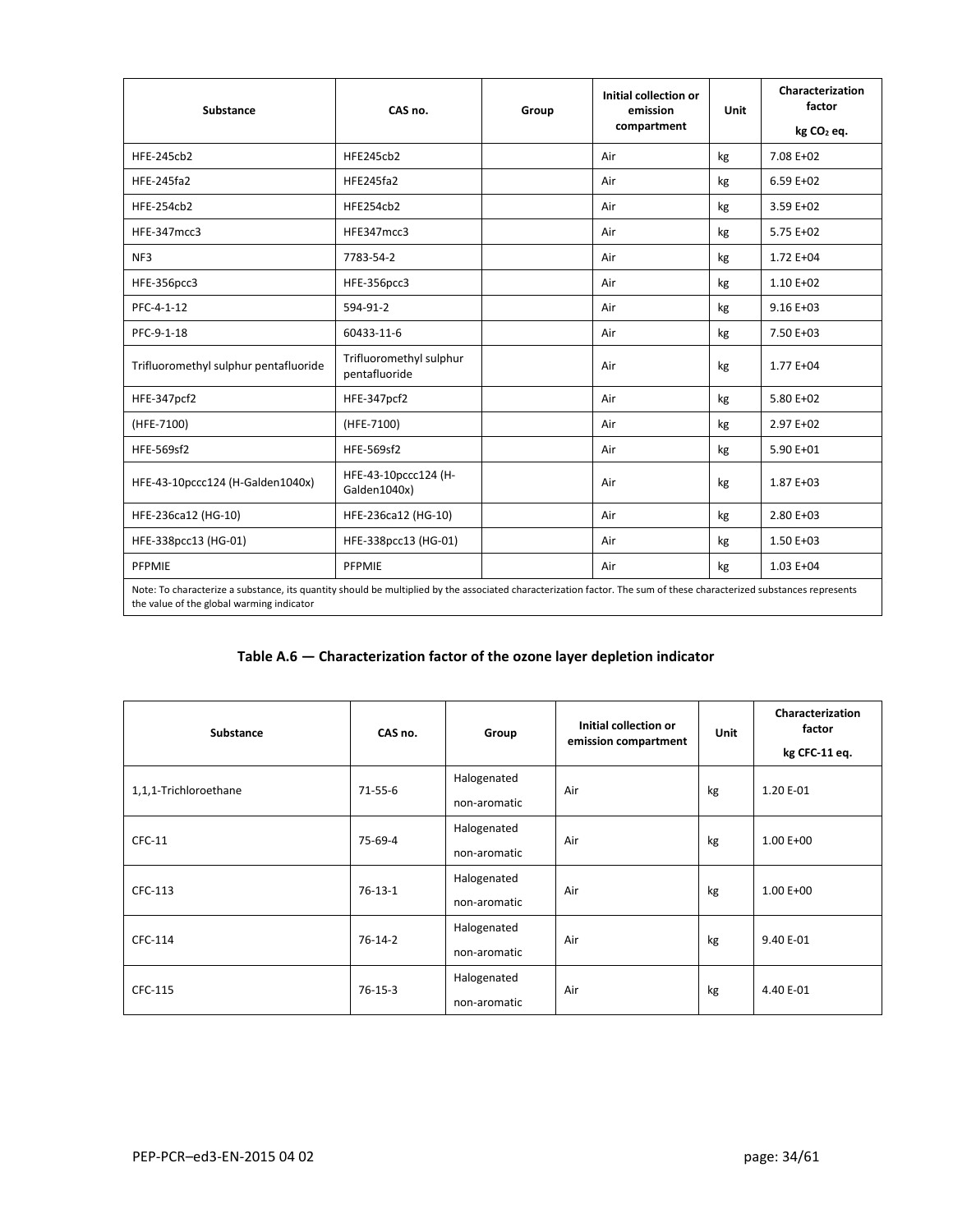| Substance                                                                                                                                                                                                                | CAS no.            | Group                        | <b>Initial collection or</b><br>emission compartment | Unit | Characterization<br>factor<br>kg CFC-11 eq. |  |  |
|--------------------------------------------------------------------------------------------------------------------------------------------------------------------------------------------------------------------------|--------------------|------------------------------|------------------------------------------------------|------|---------------------------------------------|--|--|
|                                                                                                                                                                                                                          |                    | Halogenated                  |                                                      |      |                                             |  |  |
| $CFC-12$                                                                                                                                                                                                                 | $75 - 71 - 8$      | non-aromatic                 | Air                                                  | kg   | $1.00E + 00$                                |  |  |
|                                                                                                                                                                                                                          |                    | Halogenated                  |                                                      |      |                                             |  |  |
| HALON (HALON 2401)                                                                                                                                                                                                       | 124-72-1           | non-aromatic                 | Air                                                  | kg   | 2.50 E-01                                   |  |  |
| HBFC-1201                                                                                                                                                                                                                | 1511-62-2          | Halogenated                  | Air                                                  | kg   | 1.40 E+00                                   |  |  |
|                                                                                                                                                                                                                          |                    | non-aromatic                 |                                                      |      |                                             |  |  |
| <b>HALON-1202</b>                                                                                                                                                                                                        | 75-61-6            | Halogenated                  | Air                                                  | kg   | 1.30 E+00                                   |  |  |
|                                                                                                                                                                                                                          |                    | non-aromatic                 |                                                      |      |                                             |  |  |
| <b>HALON-1211</b>                                                                                                                                                                                                        | 353-59-3           | Halogenated                  | Air                                                  | kg   | $6.00 E+00$                                 |  |  |
|                                                                                                                                                                                                                          |                    | non-aromatic                 |                                                      |      |                                             |  |  |
| <b>HALON-1301</b>                                                                                                                                                                                                        | 75-63-8            | Halogenated<br>non-aromatic  | Air                                                  | kg   | 1.20 E+01                                   |  |  |
|                                                                                                                                                                                                                          |                    | Halogenated                  |                                                      |      |                                             |  |  |
| HBFC-2311                                                                                                                                                                                                                | 151-67-7           | non-aromatic                 | Air                                                  | kg   | 1.40 E-01                                   |  |  |
|                                                                                                                                                                                                                          |                    | Halogenated                  | Air                                                  |      | 2.50 E-01                                   |  |  |
| HBFC-2401 (HALON)                                                                                                                                                                                                        | $124 - 72 - 1$ (b) | non-aromatic                 |                                                      | kg   |                                             |  |  |
| <b>HALON-2402</b>                                                                                                                                                                                                        | 25497-30-7         | Halogenated                  | Air                                                  |      |                                             |  |  |
|                                                                                                                                                                                                                          |                    | non-aromatic                 |                                                      | kg   | $6.00 E+00$                                 |  |  |
| <b>HCFC-123</b>                                                                                                                                                                                                          | 306-83-2           | Halogenated                  | Air                                                  |      |                                             |  |  |
|                                                                                                                                                                                                                          |                    | non-aromatic                 |                                                      | kg   | 2.00 E-02                                   |  |  |
| <b>HCFC-124</b>                                                                                                                                                                                                          | 2837-89-0          | Halogenated                  | Air                                                  | kg   | 2.00 E-02                                   |  |  |
|                                                                                                                                                                                                                          |                    | non-aromatic                 |                                                      |      |                                             |  |  |
| HCFC-141b                                                                                                                                                                                                                | 1717-00-6          | Halogenated                  | Air                                                  | kg   | 1.20 E-01                                   |  |  |
|                                                                                                                                                                                                                          |                    | non-aromatic                 |                                                      |      |                                             |  |  |
| HCFC-142b                                                                                                                                                                                                                | 75-68-3            | Halogenated                  | Air                                                  | kg   | 7.00 E-02                                   |  |  |
|                                                                                                                                                                                                                          |                    | non-aromatic                 |                                                      |      |                                             |  |  |
| HCFC-22                                                                                                                                                                                                                  | 75-45-6            | Halogenated                  | Air                                                  | kg   | 5.00 E-02                                   |  |  |
|                                                                                                                                                                                                                          |                    | non-aromatic                 |                                                      |      |                                             |  |  |
| HCFC-225ca                                                                                                                                                                                                               | 422-56-0           | Halogenated<br>non-aromatic  | Air                                                  | kg   | 2.00 E-02                                   |  |  |
|                                                                                                                                                                                                                          |                    | Halogenated non-             |                                                      |      |                                             |  |  |
| HCFC-225cb                                                                                                                                                                                                               | 507-55-1           | aromatic                     | Air                                                  | kg   | 3.00 E-02                                   |  |  |
| Methyl chloride                                                                                                                                                                                                          | 74-87-3            | Halogenated non-<br>aromatic | Air                                                  | kg   | 2.00 E-02                                   |  |  |
| Methyl bromide                                                                                                                                                                                                           | 74-83-9            | Pesticide                    | Air                                                  | kg   | 3.80 E-01                                   |  |  |
| Tetrachloromethane                                                                                                                                                                                                       | $56 - 23 - 5$      | Halogenated non-<br>aromatic | Air                                                  | kg   | 7.30 E-01                                   |  |  |
| Note: To characterize a substance, its quantity should be multiplied by the associated characterization factor. The sum of these characterized substances represents<br>the value of the ozone layer depletion indicator |                    |                              |                                                      |      |                                             |  |  |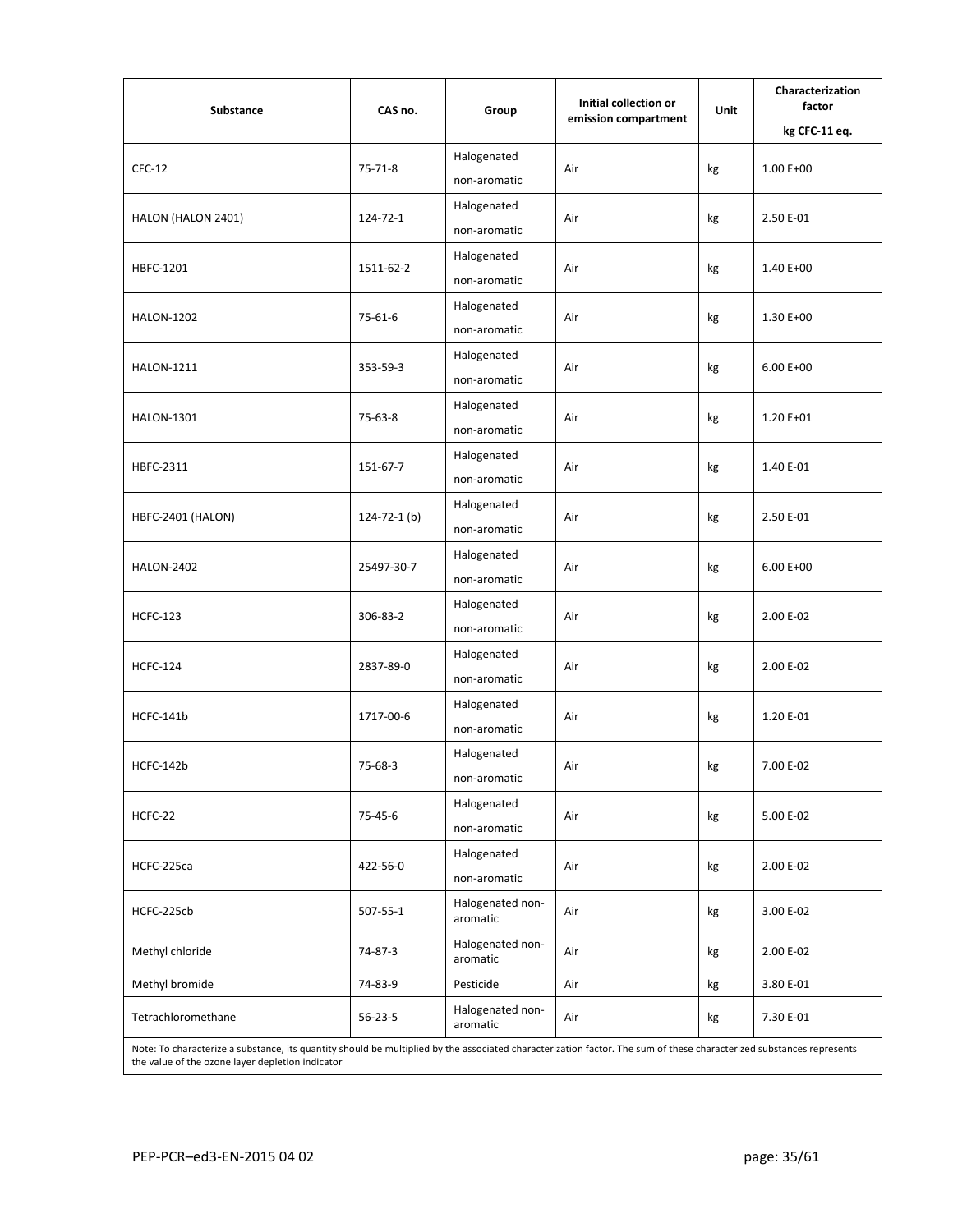#### **Table A.7 — Characterization factor of the soil and water acidification indicator**

| Substance                                                                                                                                                                                                                           | CAS no.    | Group     | Initial collection or | Unit | <b>Characterization factor</b> |  |  |
|-------------------------------------------------------------------------------------------------------------------------------------------------------------------------------------------------------------------------------------|------------|-----------|-----------------------|------|--------------------------------|--|--|
|                                                                                                                                                                                                                                     |            |           | emission compartment  |      | kg SO <sub>2</sub> eq.         |  |  |
| Ammonia                                                                                                                                                                                                                             | 7664-41-7  | Inorganic | Air                   | kg   | $1.60E + 00$                   |  |  |
| Nitrogen dioxide                                                                                                                                                                                                                    | 10102-44-0 | Inorganic | Air                   | kg   | 5.00 E-01                      |  |  |
| Nitrogen monoxide                                                                                                                                                                                                                   | 10102-43-9 | Inorganic | Air                   | kg   | 7.60 E-01                      |  |  |
| Nitrogen oxides (as $NO2$ )                                                                                                                                                                                                         | 11104-93-1 | Inorganic | Air                   | kg   | 5.00 E-01                      |  |  |
| Sulphur dioxide                                                                                                                                                                                                                     | 7446-09-5  | Inorganic | Air                   | kg   | $1.20E + 00$                   |  |  |
| Sulphur trioxide                                                                                                                                                                                                                    | 7446-11-9  | Inorganic | Air                   | kg   | $9.60E-1$                      |  |  |
| Sulphuric acid                                                                                                                                                                                                                      | 7664-93-9  | Inorganic | Air                   | kg   | 7.84 E-1                       |  |  |
| Note: To characterise a substance, its quantity should be multiplied by the associated characterization factor. The sum of these characterized substances represents<br>the value of the acidification of soils and water indicator |            |           |                       |      |                                |  |  |

| Substance                             | CAS no.    | Group     | Initial collection or<br>emission<br>compartment | Unit | <b>Characterization factor</b><br>$kg (PO4)3$ eq. |
|---------------------------------------|------------|-----------|--------------------------------------------------|------|---------------------------------------------------|
| Ammonia                               | 7664-41-7  | Inorganic | Air                                              | kg   | 3.50 E-01                                         |
| Ammonium                              | 14798-03-9 | Inorganic | Air                                              | kg   | 3.30 E-01                                         |
| Dinitrogen oxide                      | 10024-97-2 | Inorganic | Air                                              | kg   | 2.70 E-01                                         |
| Nitrate                               | 14797-55-8 | Inorganic | Air                                              | kg   | 1.00 E-01                                         |
| Nitric acid                           | 7697-37-2  | Inorganic | Air                                              | kg   | 1.00 E-01                                         |
| Nitrogen                              | 7727-37-9  | Inorganic | Air                                              | kg   | 4.20 E-01                                         |
| Nitrogen dioxide                      | 10102-44-0 | Inorganic | Air                                              | kg   | 1.30 E-01                                         |
| Nitrogen monoxide                     | 10102-43-9 | Inorganic | Air                                              | kg   | 2.00 E-01                                         |
| Nitrogen oxides (as NO <sub>2</sub> ) | 11104-93-1 | Inorganic | Air                                              | kg   | 1.30 E-01                                         |
| Phosphate                             | 14265-44-2 | Inorganic | Air                                              | kg   | $1.00 E+00$                                       |
| Phosphoric acid                       | 7664-38-2  | Inorganic | Air                                              | kg   | 9.70 E-01                                         |
| Phosphorus                            | 7723-14-0  | Inorganic | Air                                              | kg   | $3.06E+00$                                        |
| Ammonia                               | 7664-41-7  | Inorganic | Fresh water                                      | kg   | 3.50 E-01                                         |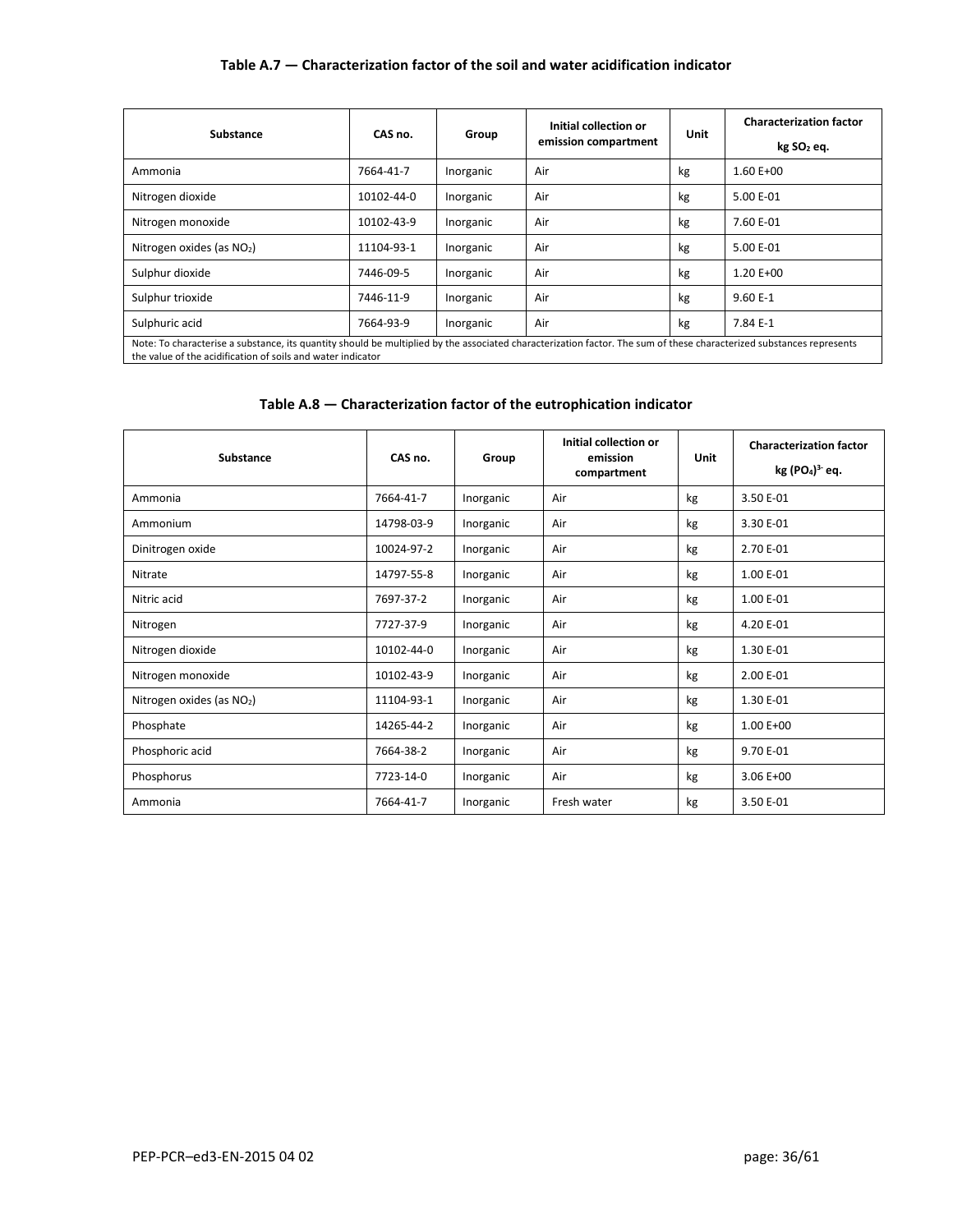| <b>Substance</b>                                      | CAS no.    | Group     | Initial collection or<br>emission<br>compartment | Unit | <b>Characterization factor</b><br>kg (PO <sub>4</sub> )3- eq. |
|-------------------------------------------------------|------------|-----------|--------------------------------------------------|------|---------------------------------------------------------------|
| Ammonium                                              | 14798-03-9 | Inorganic | Fresh water                                      | kg   | 3.30 E-01                                                     |
| Chemical Oxygen Demand (COD)                          | COD        |           | Fresh water                                      | kg   | 2.20 E-02                                                     |
| Nitrate                                               | 14797-55-8 | Inorganic | Fresh water                                      | kg   | 1.00 E-01                                                     |
| Nitric acid                                           | 7697-37-2  | Inorganic | Fresh water                                      | kg   | 1.00 E-01                                                     |
| Nitrite                                               | 14797-65-0 | Inorganic | Fresh water                                      | kg   | 1.00 E-01                                                     |
| Nitrogen                                              | 7727-37-9  | Inorganic | Fresh water                                      | kg   | 4.20 E-01                                                     |
| Phosphate                                             | 14265-44-2 | Inorganic | Fresh water                                      | kg   | $1.00E + 00$                                                  |
| Phosphoric acid                                       | 7664-38-2  | Inorganic | Fresh water                                      | kg   | 9.70 E-01                                                     |
| Phosphorus                                            | 7723-14-0  | Inorganic | Fresh water                                      | kg   | $3.06E+00$                                                    |
| Ammonia                                               | 7664-41-7  | Inorganic | Sea water                                        | kg   | 3.50 E-01                                                     |
| Ammonium                                              | 14798-03-9 | Inorganic | Sea water                                        | kg   | 3.30 E-01                                                     |
| Chemical Oxygen Demand (COD)                          | COD        |           | Sea water                                        | kg   | 2.20 E-02                                                     |
| Nitrate                                               | 14797-55-8 | Inorganic | Sea water                                        | kg   | 1.00 E-01                                                     |
| Nitric acid                                           | 7697-37-2  | Inorganic | Sea water                                        | kg   | 1.00 E-01                                                     |
| Nitrite                                               | 14797-65-0 | Inorganic | Sea water                                        | kg   | 1.00 E-01                                                     |
| Nitrogen                                              | 7727-37-9  | Inorganic | Sea water                                        | kg   | 4.20 E-01                                                     |
| Phosphate                                             | 14265-44-2 | Inorganic | Sea water                                        | kg   | $1.00E + 00$                                                  |
| Phosphoric acid                                       | 7664-38-2  | Inorganic | Sea water                                        | kg   | 9.70 E-01                                                     |
| Phosphorus                                            | 7723-14-0  | Inorganic | Sea water                                        | kg   | $3.06E+00$                                                    |
| Ammonia                                               | 7664-41-7  | Inorganic | Agricultural soil                                | kg   | 3.50 E-01                                                     |
| Ammonium                                              | 14798-03-9 | Inorganic | Agricultural soil                                | kg   | 3.30 E-01                                                     |
| Nitrate                                               | 14797-55-8 | Inorganic | Agricultural soil                                | kg   | 1.00 E-01                                                     |
| Nitric acid                                           | 7697-37-2  | Inorganic | Agricultural soil                                | kg   | 1.00 E-01                                                     |
| Nitrogen                                              | 7727-37-9  | Inorganic | Agricultural soil                                | kg   | 4.20 E-01                                                     |
| Phosphate                                             | 14265-44-2 | Inorganic | Agricultural soil                                | kg   | $1.00 E+00$                                                   |
| Phosphoric acid                                       | 7664-38-2  | Inorganic | Agricultural soil                                | kg   | 9.70 E-01                                                     |
| Phosphorus                                            | 7723-14-0  | Inorganic | Agricultural soil                                | kg   | 3.06 E+00                                                     |
| Ammonia                                               | 7664-41-7  | Inorganic | Industrial soil                                  | kg   | 3.50 E-01                                                     |
| Ammonium                                              | 14798-03-9 | Inorganic | Industrial soil                                  | kg   | 3.30 E-01                                                     |
| Nitrate                                               | 14797-55-8 | Inorganic | Industrial soil                                  | kg   | 1.00 E-01                                                     |
| Nitric acid                                           | 7697-37-2  | Inorganic | Industrial soil                                  | kg   | 1.00 E-01                                                     |
| Nitrogen                                              | 7727-37-9  | Inorganic | Industrial soil                                  | kg   | 4.20 E-01                                                     |
| Phosphate                                             | 14265-44-2 | Inorganic | Industrial soil                                  | kg   | $1.00E + 00$                                                  |
| Phosphoric acid                                       | 7664-38-2  | Inorganic | Industrial soil                                  | kg   | 9.70 E-01                                                     |
| Phosphorus                                            | 7723-14-0  | Inorganic | Industrial soil                                  | kg   | 3.06 E+00                                                     |
| Phosphorus (V) oxide (P2O <sub>5</sub> )              | 1314-56-3  | Inorganic | Air                                              | kg   | 1.34 E+00                                                     |
| Phosphorus (V) oxide (P <sub>2</sub> O <sub>5</sub> ) | 1314-56-3  | Inorganic | Fresh water                                      | kg   | 1.34 E+00                                                     |
| Phosphorus (V) oxide (P <sub>2</sub> O <sub>5</sub> ) | 1314-56-3  | Inorganic | Sea water                                        | kg   | 1.34 E+00                                                     |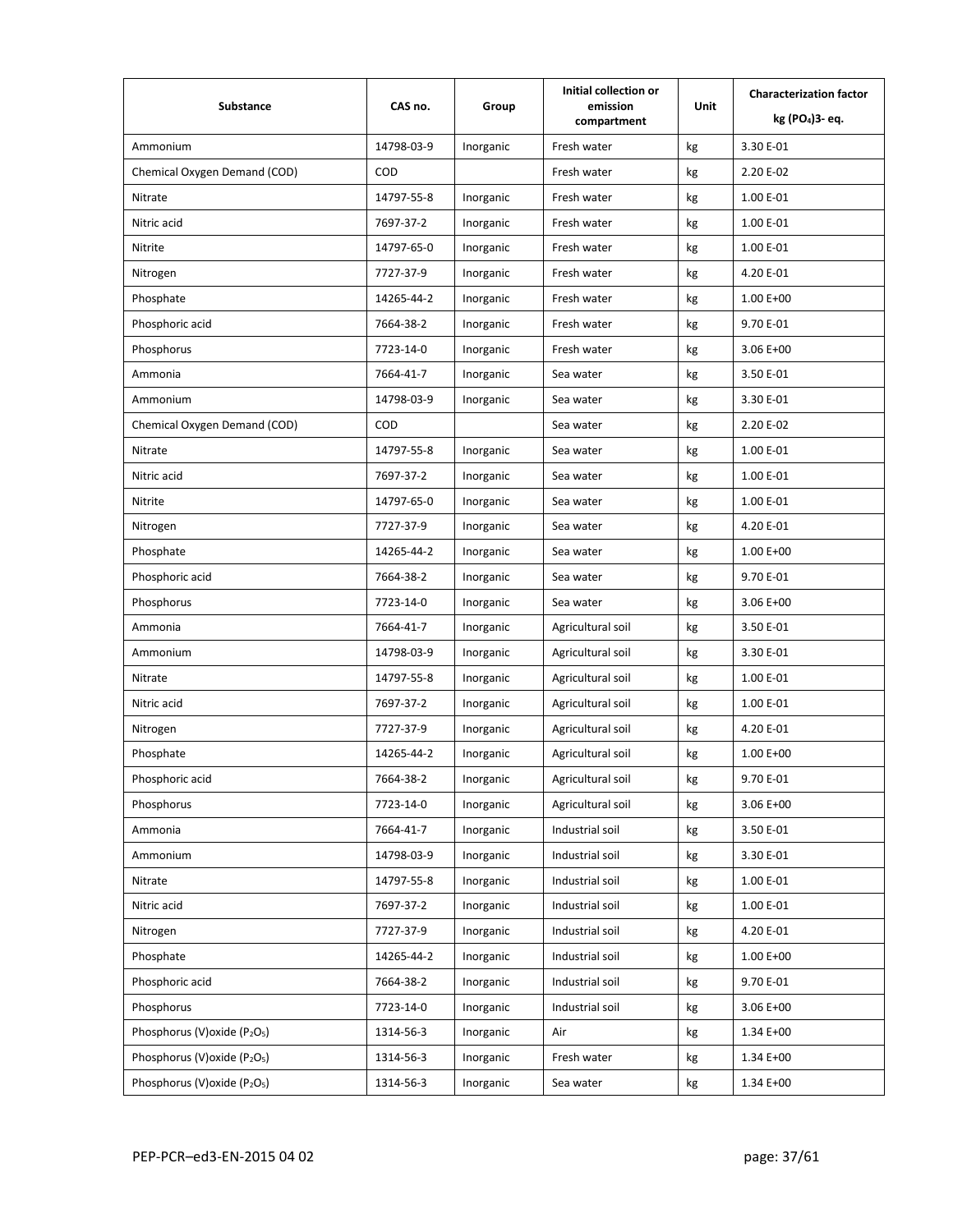| Substance                                                                                                                                                                                                         | CAS no.   | Group     | Initial collection or<br>emission<br>compartment | Unit | <b>Characterization factor</b><br>kg (PO <sub>4</sub> )3- eq. |  |
|-------------------------------------------------------------------------------------------------------------------------------------------------------------------------------------------------------------------|-----------|-----------|--------------------------------------------------|------|---------------------------------------------------------------|--|
| Phosphorus (V) oxide $(P_2O_5)$                                                                                                                                                                                   | 1314-56-3 | Inorganic | Agricultural soil                                | kg   | $1.34E+00$                                                    |  |
| Phosphorus (V) oxide $(P_2O_5)$                                                                                                                                                                                   | 1314-56-3 | Inorganic | Industrial soil                                  | kg   | $1.34E+00$                                                    |  |
| Note: To characterise a substance, its quantity should be multiplied by the associated characterization factor. The sum of these characterized substances represents the<br>value of the eutrophication indicator |           |           |                                                  |      |                                                               |  |

#### **Table A.9 — Characterization factor of the photochemical ozone formation indicator**

| Substance              | CAS no.        | Group                       | Initial collection or<br>emission<br>compartment | <b>Unit</b> | Characterization<br>factor<br>kg C <sub>2</sub> H <sub>4</sub> eq. |
|------------------------|----------------|-----------------------------|--------------------------------------------------|-------------|--------------------------------------------------------------------|
| 1,1,1-Trichloroethane  | $71 - 55 - 6$  | Halogenated<br>Non-aromatic | Air                                              | kg          | $9.0 E - 03$                                                       |
| 1,2,3-Trimethylbenzene | 526-73-8       | Halogenated<br>aromatic     | Air                                              | kg          | 1.27 E+00                                                          |
| 1,2,4-Trimethylbenzene | $95 - 63 - 6$  | Halogenated<br>aromatic     | Air                                              | kg          | 1.28 E+00                                                          |
| 1,3,5-Trimethylbenzene | 108-67-8       | Aromatic                    | Air                                              | kg          | 1.38 E+00                                                          |
| 1,3-Butadiene          | 106-99-0       | Non-aromatic (alkene)       | Air                                              | kg          | 8.51 E-01                                                          |
| 1-Butanol              | $71 - 36 - 3$  | Non-aromatic (alcohol)      | Air                                              | kg          | 6.20 E-01                                                          |
| 1-Butene               | 106-98-9       | Non-aromatic (alkane)       | Air                                              | kg          | $1.08E + 00$                                                       |
| 1-Butoxypropanol       | 57018-52-7     | Non-aromatic (alcohol)      | Air                                              | kg          | 4.63 E-01                                                          |
| 1-Butyl acetate        | 123-86-4       | Non-aromatic (ester)        | Air                                              | kg          | 2.69 E-01                                                          |
| 1-Hexene               | 592-41-6       | Non-aromatic (alkene)       | Air                                              | kg          | 8.74 E-01                                                          |
| 1-Methoxy-2-propanol   | 107-98-2       | Non-aromatic (alcohol)      | Air                                              | kg          | 3.55 E-01                                                          |
| 1-Pentene              | 109-67-1       | Non-aromatic (alkene)       | Air                                              | kg          | 9.77 E-01                                                          |
| 1-Propanol             | $71 - 23 - 8$  | Non-aromatic (alcohol)      | Air                                              | kg          | 5.61 E-01                                                          |
| 1-Propyl benzene       | $103 - 65 - 1$ | <b>Aromatic</b>             | Air                                              | kg          | 6.36 E-01                                                          |
| 1-Propyl acetate       | 109-60-4       | Non-aromatic (ester)        | Air                                              | kg          | 2.82 E-01                                                          |
| 1-Undecane             | 1120-21-4      | Non-aromatic (alkane)       | Air                                              | kg          | 3.84 E-01                                                          |
| 2,2-Dimethylbutane     | $75 - 83 - 2$  | Non-aromatic (alkane)       | Air                                              | kg          | 2.41 E-01                                                          |
| 2.3-Dimethylbutane     | 79-29-8        | Non-aromatic (alkane)       | Air                                              | kg          | 5.41 E-01                                                          |
| 2-Butanone             | 78-93-3        | Non-aromatic (ketone)       | Air                                              | kg          | 3.73 E-01                                                          |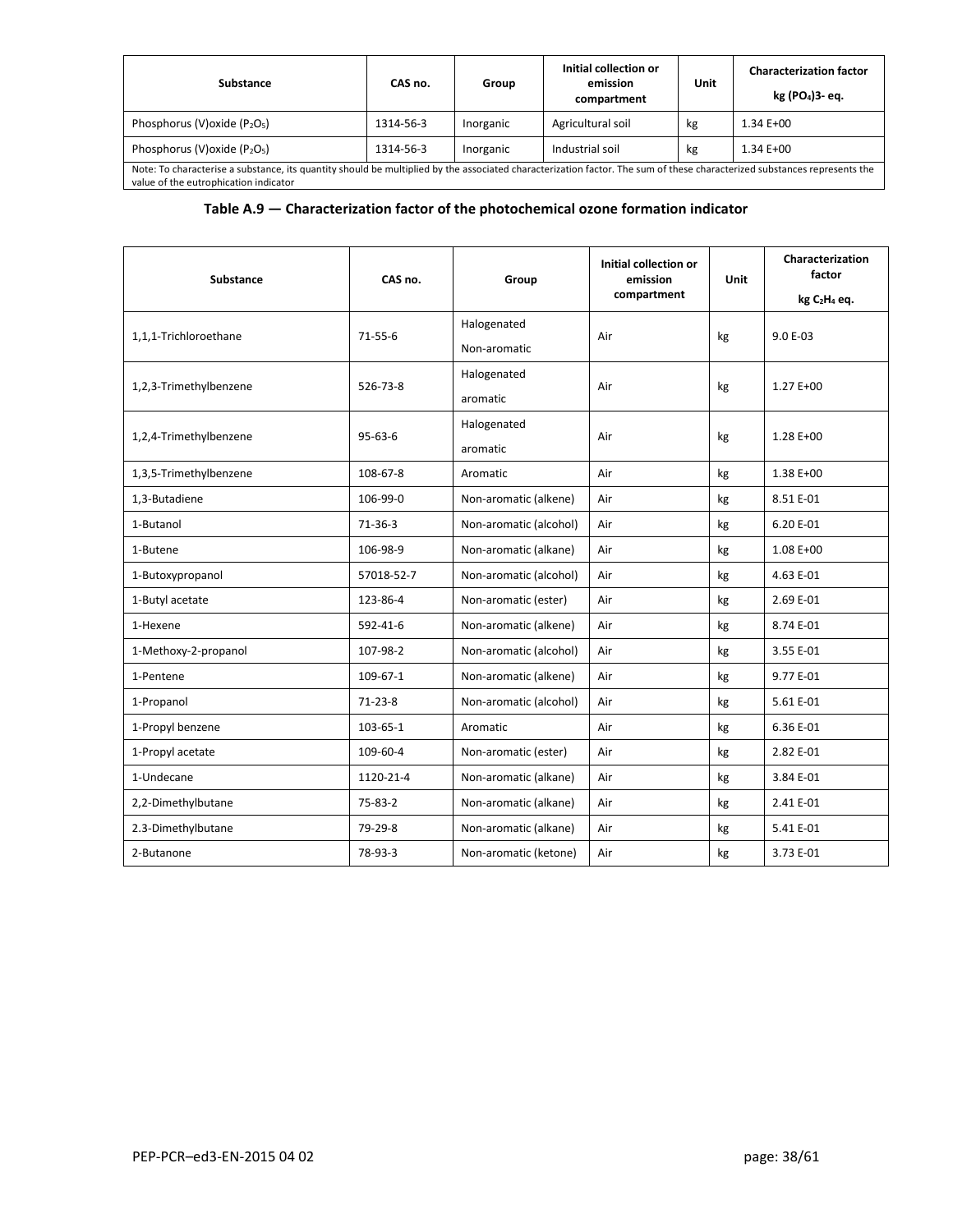| <b>Substance</b>         | CAS no.<br>Group | Initial collection or<br>emission | Unit        | Characterization<br>factor |                                      |
|--------------------------|------------------|-----------------------------------|-------------|----------------------------|--------------------------------------|
|                          |                  |                                   | compartment |                            | kg C <sub>2</sub> H <sub>4</sub> eq. |
| 2-Butoxyethanol          | 111-76-2         | Non-aromatic (alkane)             | Air         | kg                         | 4.83 E-01                            |
| 2-Ethoxyethanol          | 110-80-5         | Non-aromatic (alcohol)            | Air         | kg                         | 3.86 E-01                            |
| 2-Methoxyethanol         | 109-86-4         | Non-aromatic (alcohol)            | Air         | kg                         | 3.07 E-01                            |
| 2-Methyl-1-butene        | 563-46-2         | Non-aromatic (alkene)             | Air         | kg                         | 7.71 E-01                            |
| 2-Methyl-2-butene        | 513-35-9         | Non-aromatic (alkene)             | Air         | kg                         | 8.42 E-01                            |
| 2-Methylbutan-1-ol       | 137-32-6         | Non-aromatic (alcohol)            | Air         | kg                         | 4.89 E-01                            |
| 2-Methylbutan-2-ol       | 75-85-4          | Non-aromatic (alcohol)            | Air         | kg                         | 2.28 E-01                            |
| 2-Methylhexane           | 591-76-4         | Non-aromatic (alkane)             | Air         | kg                         | 4.11 E-01                            |
| 2-Methylpentane          | 107-83-5         | Non-aromatic (alkane)             | Air         | kg                         | 4.20 E-01                            |
| 3,5-Diethyltoluene       | 25550-13-4       | Aromatic                          | Air         | kg                         | 1.30 E+00                            |
| 3,5-Dimethylethylbenzene | 934-74-7         | Aromatic                          | Air         | kg                         | 1.32 E+00                            |
| 3-Methyl-1-butene        | 563-45-1         | Non-aromatic (alkene)             | Air         | kg                         | 6.71 E-01                            |
| 3-Methylbutan-1-ol       | 123-51-3         | Non-aromatic (alcohol)            | Air         | kg                         | 4.33 E-01                            |
| 3-Methylbutan-2-ol       | 598-75-4         | Non-aromatic (alcohol)            | Air         | kg                         | 4.06 E-01                            |
| 3-Methylhexane           | 589-34-4         | Non-aromatic (alkane)             | Air         | kg                         | 3.64 E-01                            |
| 3-Methylpentane          | $96 - 14 - 0$    | Non-aromatic (alkane)             | Air         | kg                         | 4.79 E-01                            |
| 3-Pentanol               | 584-02-1         | Non-aromatic (alcohol)            | Air         | kg                         | 5.95 E-01                            |
| Acetaldehyde             | 75-07-0          | Non-aromatic (alkane)             | Air         | kg                         | 6.41 E-01                            |
| Acetic acid              | $64 - 19 - 7$    | Non-aromatic<br>(carboxylic acid) | Air         | kg                         | 9.70 E-02                            |
| Acetone                  | $67 - 64 - 1$    | Non-aromatic (ketone)             | Air         | kg                         | 9.40 E-02                            |
| Acetylene                | 74-86-2          | Non-aromatic (alkyne)             | Air         | kg                         | 8.50 E-02                            |
| Benzaldehyde             | 100-52-7         | Aromatic                          | Air         | kg                         | $-9.20E-02$                          |
| Benzene                  | $71-43-2$        | Aromatic                          | Air         | kg                         | 2.18 E-01                            |
| <b>Butane</b>            | 106-97-8         | Non-aromatic (alkane)             | Air         | kg                         | 3.52 E-01                            |
| Butyraldehyde            | 123-72-8         | Non-aromatic<br>(aldehyde)        | Air         | kg                         | 7.95 E-01                            |
| Carbon monoxide          | 630-08-0         | Inorganic                         | Air         | kg                         | 2.70 E-02                            |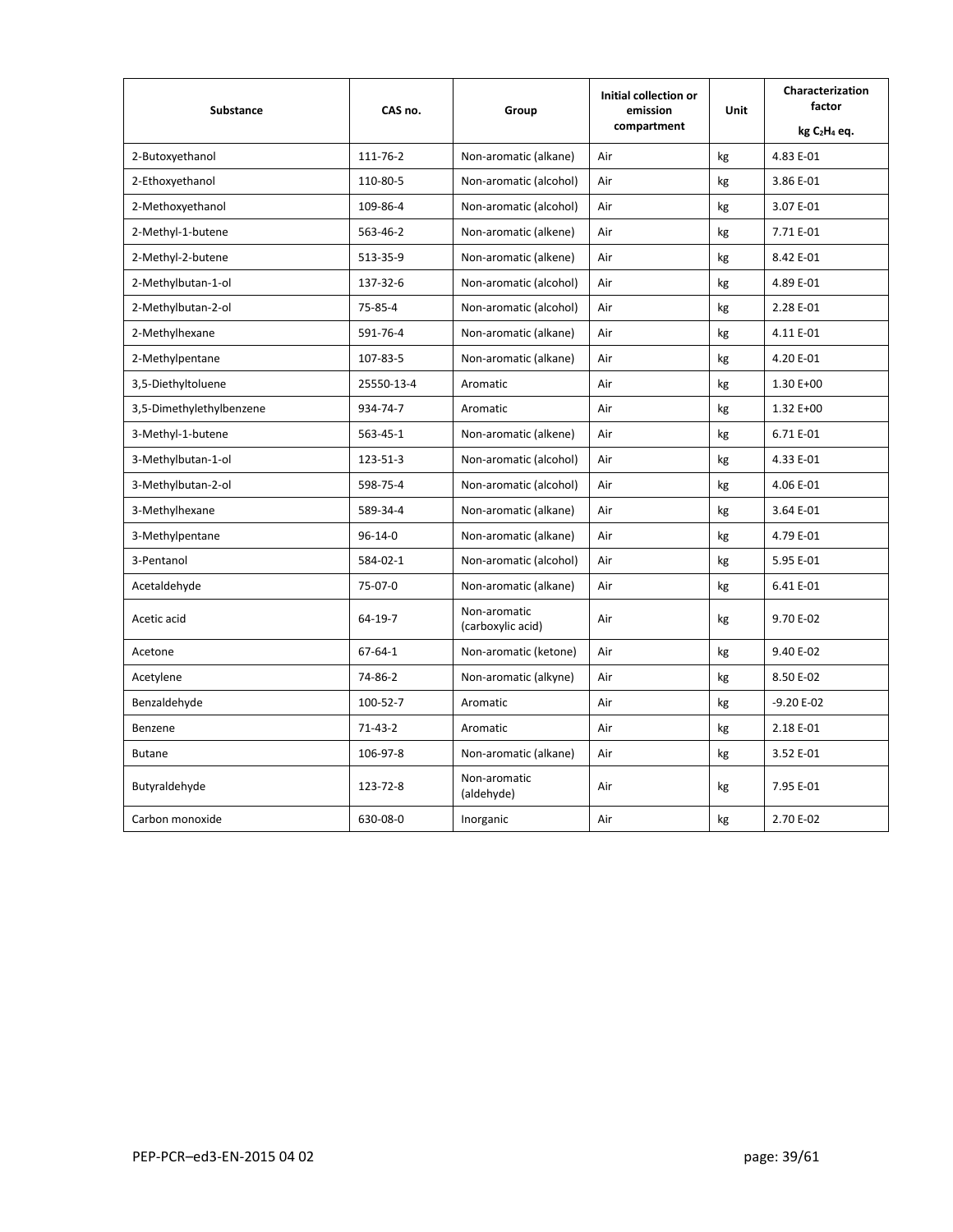| <b>Substance</b>         | CAS no.        | Group                       | Initial collection or<br>emission<br>compartment | <b>Unit</b> | Characterization<br>factor<br>kg C <sub>2</sub> H <sub>4</sub> eq. |
|--------------------------|----------------|-----------------------------|--------------------------------------------------|-------------|--------------------------------------------------------------------|
| Cis-2-butene             | 590-18-1       | Non-aromatic (alkene)       | Air                                              | kg          | 1.15 E+00                                                          |
| Cis-2-hexene             | Cis-2-hexene   | Non-aromatic (alkene)       | Air                                              | kg          | 1.07 E+00                                                          |
| Cis-2-pentene            | 627-20-3       | Non-aromatic (alkene)       | Air                                              | kg          | $1.12 E+00$                                                        |
| Cis-1,2-dichloroethylene | 156-59-2       | Halogenated<br>Non-aromatic | Air                                              | kg          | 4.47 E-01                                                          |
| Cyclohexane              | 110-82-7       | Non-aromatic (alkane)       | Air                                              | kg          | 2.90 E-01                                                          |
| Cyclohexanol             | 108-93-0       | Non-aromatic (alcohol)      | Air                                              | kg          | 5.18 E-01                                                          |
| Cyclohexanone            | 108-94-1       | Non-aromatic (alkane)       | Air                                              | kg          | 2.99 E-01                                                          |
| Decane                   | 124-18-5       | Non-aromatic (alkane)       | Air                                              | kg          | 3.84 E-01                                                          |
| Diacetone-alcohol        | 123-42-2       | Non-aromatic (alcohol)      | Air                                              | kg          | 3.07 E-01                                                          |
| Dichloromethane          | 75-09-2        | Halogenated<br>Non-aromatic | Air                                              | kg          | 6.8 E-02                                                           |
| Diethyl Ether            | $60 - 29 - 7$  | Non-aromatic (ether)        | Air                                              | kg          | 4.45 E-01                                                          |
| Diethylketone            | $96 - 22 - 0$  | Non-aromatic (ketone)       | Air                                              | kg          | 4.14 E-01                                                          |
| Diisopropylether         | $108 - 20 - 3$ | Non-aromatic (ether)        | Air                                              | kg          | 3.98 E-01                                                          |
| Dimethoxy methane        | 109-87-5       |                             | Air                                              | kg          | 1.64 E-01                                                          |
| Dimethyl carbonate       | 616-38-6       |                             | Air                                              | kg          | 2.50 E-02                                                          |
| Dimethyl Ether           | 115-10-6       | Non-aromatic (ether)        | Air                                              | kg          | 1.89 E-01                                                          |
| Dodecane                 | 112-40-3       | Non-aromatic (alkane)       | Air                                              | kg          | 3.57 E-01                                                          |
| Ethane                   | 74-84-0        | Non-aromatic (alkane)       | Air                                              | kg          | 1.23 E-01                                                          |
| Ethanol                  | $64 - 17 - 5$  | Non-aromatic (alcohol)      | Air                                              | kg          | 3.99 E-01                                                          |
| Ethyl acetate            | 141-78-6       | Non-aromatic (ester)        | Air                                              | kg          | 2.09 E-01                                                          |
| Ethyl trans-butyl ether  | 637-92-3       | Non-aromatic (ether)        | Air                                              | kg          | 2.44 E-01                                                          |
| Ethylbenzene             | 100-41-4       | Aromatic                    | Air                                              | kg          | 7.3 E-01                                                           |
| Ethylene                 | 74-85-1        | Non-aromatic (alkene)       | Air                                              | kg          | $1.0 E + 00$                                                       |
| Ethylene Glycol          | $107 - 21 - 1$ | Non-aromatic (ester)        | Air                                              | kg          | 3.73 E-01                                                          |
| Formaldehyde             | $50 - 00 - 0$  | Non-aromatic<br>(aldehyde)  | Air                                              | kg          | 5.19 E-01                                                          |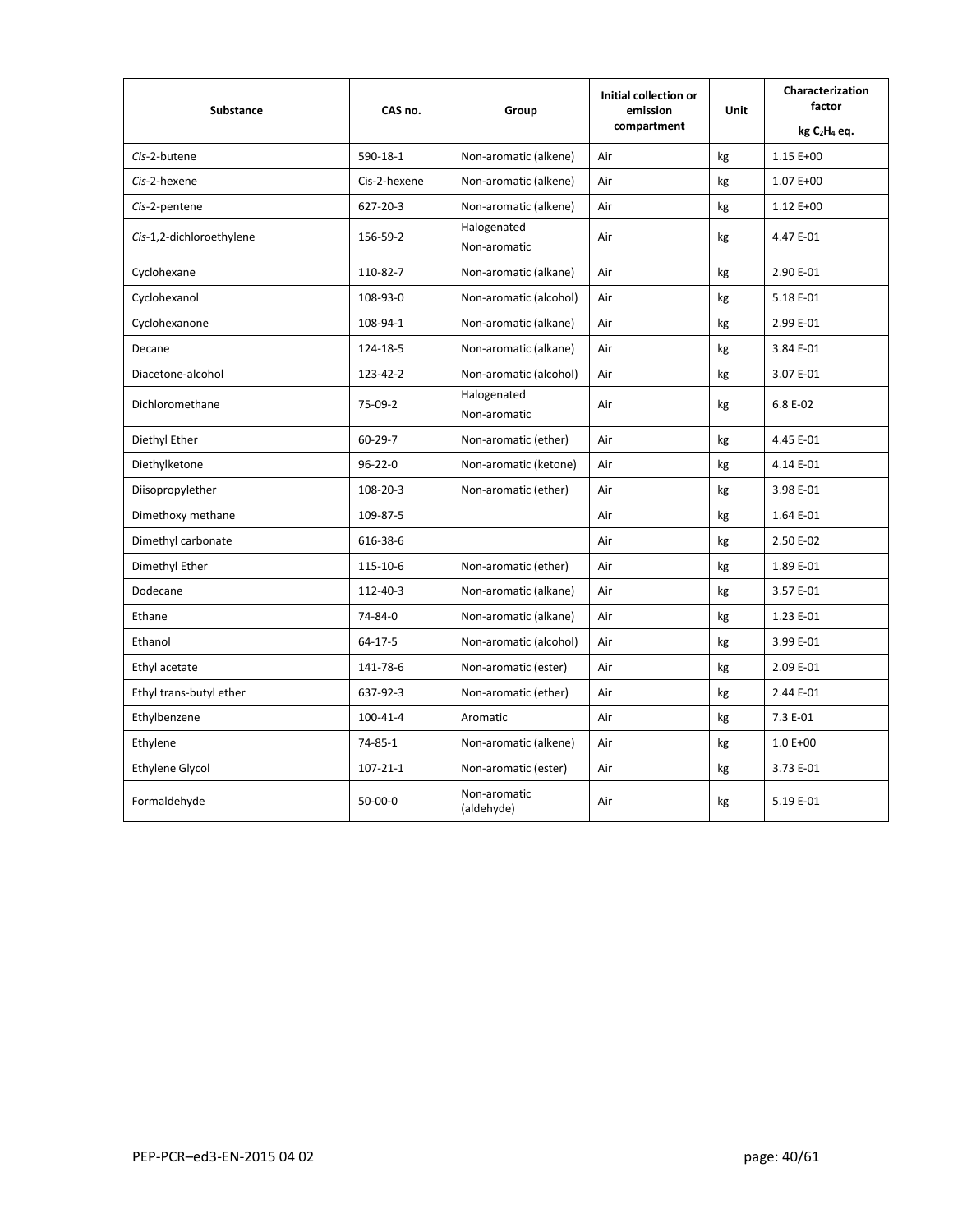| <b>Substance</b>        | CAS no.        | Group                             | Initial collection or<br>emission |    | Characterization<br>factor           |
|-------------------------|----------------|-----------------------------------|-----------------------------------|----|--------------------------------------|
|                         |                |                                   | compartment                       |    | kg C <sub>2</sub> H <sub>4</sub> eq. |
| Formic acid             | $64 - 18 - 6$  | Non-aromatic<br>(carboxylic acid) | Air                               | kg | 3.20 E-02                            |
| Heptane                 | 142-82-5       | Non-aromatic (alkane)             | Air                               | kg | 4.94 E-01                            |
| Hexan-2-one             | 591-78-6       | Non-aromatic (ketone)             | Air                               | kg | 5.72 E-01                            |
| Hexan-3-one             | 589-38-8       | Non-aromatic (ketone)             | Air                               | kg | 5.99 E-01                            |
| Hexane                  | 110-54-3       | Non-aromatic (alkane)             | Air                               | kg | 4.82 E-01                            |
| <i>Isobutane</i>        | 75-28-5        | Non-aromatic (alkane)             | Air                               | kg | 3.07 E-01                            |
| Isobutanol              | 78-83-1        | Non-aromatic (alcohol)            | Air                               | kg | 3.60 E-01                            |
| <b>Isobutene</b>        | $115 - 11 - 7$ | Non-aromatic (alkene)             | Air                               | kg | 6.27 E-01                            |
| Isobutyraldehyde        | 78-84-2        | Non-aromatic<br>(aldehyde)        | Air                               | kg | 5.14 E-01                            |
| Isopentane              | 78-78-4        | Non-aromatic (alkane)             | Air                               | kg | 4.05 E-01                            |
| Isoprene                | 78-79-5        | Non-aromatic (alkene)             | Air                               | kg | 1.09 E+00                            |
| Isopropanol             | $67 - 63 - 0$  | Non-aromatic (alcohol)            | Air                               | kg | 1.88 E-01                            |
| Isopropyl acetate       | 108-21-4       | Non-aromatic (ester)              | Air                               | kg | 2.11 E-01                            |
| Isopropylbenzene        | $98 - 82 - 8$  | Aromatic                          | Air                               | kg | 5.00 E-01                            |
| Meta-ethyltoluene       | 620-14-4       | Aromatic                          | Air                               | kg | $1.02 E+00$                          |
| Meta-xylene             | 108-38-3       | Aromatic                          | Air                               | kg | 1.11 E+00                            |
| Methane                 | 74-82-8        | Non-aromatic (alkane)             | Air                               | kg | 6.00 E-03                            |
| Methanol                | $67 - 56 - 1$  | Non-aromatic (alcohol)            | Air                               | kg | 1.40 E-01                            |
| Methyl acetate          | 79-20-9        | Non-aromatic (ester)              | Air                               | kg | 5.90 E-02                            |
| Methyl chloride         | 74-87-3        | Halogenated<br>Non-aromatic       | Air                               | kg | 5.00 E-03                            |
| Methyl formate          | 107-31-3       | Non-aromatic (ester)              | Air                               | kg | 2.70 E-02                            |
| Methyl Isobutyl Ketone  | $108 - 10 - 1$ | Non-aromatic (ketone)             | Air                               | kg | 4.90 E-01                            |
| Methyl oropyl Ketone    | 107-87-9       | Non-aromatic (ketone)             | Air                               | kg | 5.48 E-01                            |
| Methyl-tert-butylether  | 1634-04-4      | Non-aromatic (ether)              | Air                               | kg | 1.75 E-01                            |
| Methyl-tert-butylcetone | 75-97-8        | Non-aromatic (ketone)             | Air                               | kg | 3.23 E-01                            |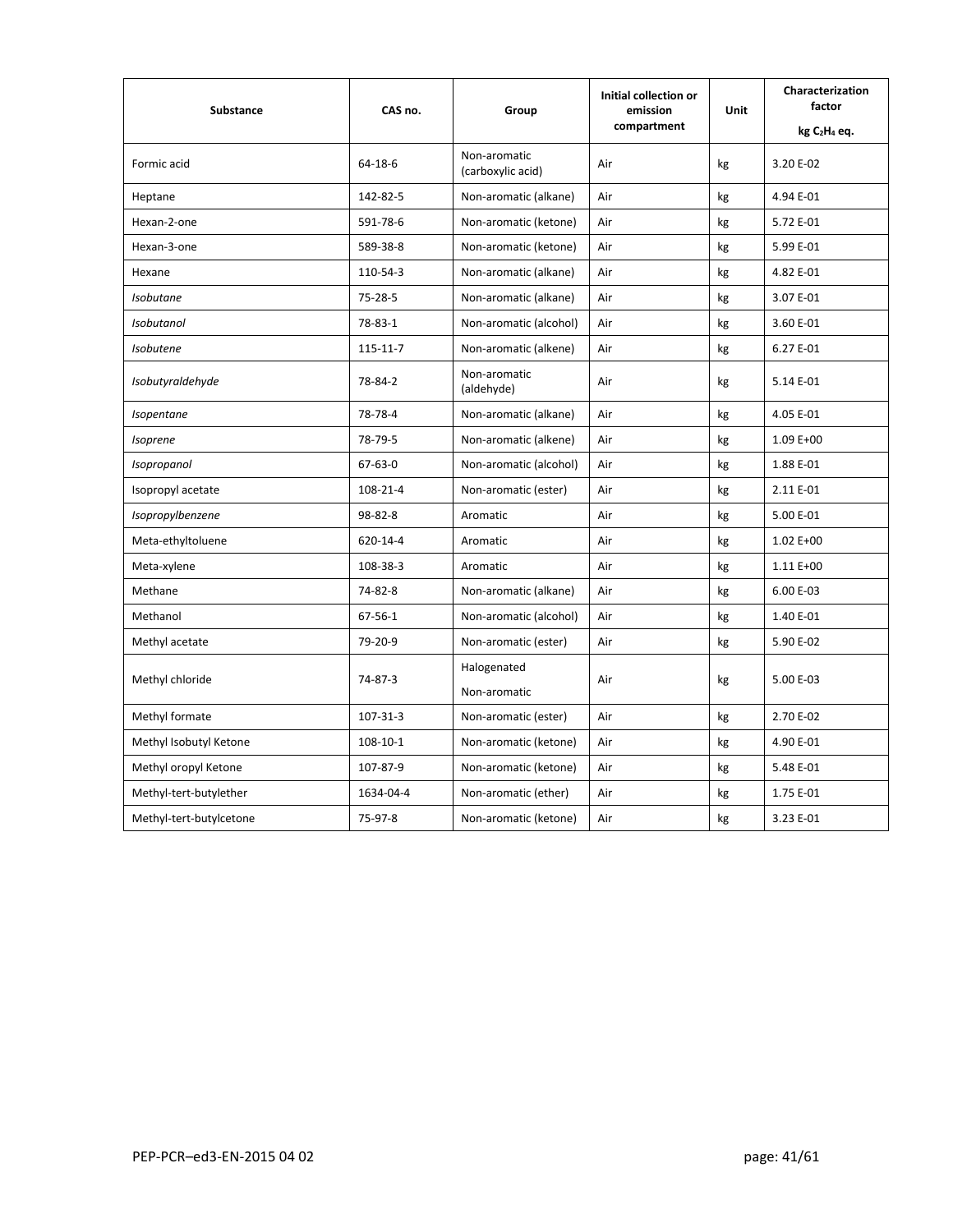| <b>Substance</b>       | CAS no.<br>Group | Initial collection or<br>emission | <b>Unit</b> | Characterization<br>factor |                                      |
|------------------------|------------------|-----------------------------------|-------------|----------------------------|--------------------------------------|
|                        |                  |                                   | compartment |                            | kg C <sub>2</sub> H <sub>4</sub> eq. |
| Methyl-Isopropylketone | 563-80-4         | Non-aromatic (ketone)             | Air         | kg                         | 3.64 E-01                            |
| Neopentane             | 463-82-1         | Non-aromatic (alkane)             | Air         | kg                         | 1.73 E-01                            |
| Nitrogen dioxide       | 10102-44-0       | Inorganic                         | Air         | kg                         | 2.8 E-02                             |
| Nitrogen monoxide      | 10102-43-9       | Inorganic                         | Air         | kg                         | $-4.27E-01$                          |
| Nonane                 | 111-84-2         | Non-aromatic (alkane)             | Air         | kg                         | 4.14 E-01                            |
| Octane                 | 111-65-9         | Non-aromatic (alkane)             | Air         | kg                         | 4.53 E-01                            |
| Ortho-Ethyltoluene     | 611-14-3         | Aromatic                          | Air         | kg                         | 8.98 E-01                            |
| Ortho-Xylene           | $95 - 47 - 6$    | Aromatic                          | Air         | kg                         | 1.05 E+00                            |
| Para-Ethyltoluene      | 622-96-8         | Aromatic                          | Air         | kg                         | 9.06 E-01                            |
| Para-Xylene            | $106 - 42 - 3$   | Aromatic                          | Air         | kg                         | $1.01E + 00$                         |
| Pentanaldehyde         | Pentanaldehyde   | Non-aromatic<br>(aldehyde)        | Air         | kg                         | 7.65 E-01                            |
| Pentane                | 109-66-0         | Non-aromatic (alkane)             | Air         | kg                         | 3.95 E-01                            |
| Propane                | 74-98-6          | Non-aromatic (alkane)             | Air         | kg                         | 1.76 E-01                            |
| Propanoic acid         | 79-09-4          | Non-aromatic<br>(carboxylic acid) | Air         | kg                         | 1.50 E-01                            |
| Propionaldehyde        | 123-38-6         | Non-aromatic<br>(aldehyde)        | Air         | kg                         | 7.98 E-01                            |
| Propylene              | 115-07-1         | Non-aromatic (alkene)             | Air         | kg                         | 1.12 E+00                            |
| Propylene Glycol       | $57 - 55 - 6$    | Non-aromatic (ester)              | Air         | kg                         | 4.57 E-01                            |
| Sec-butanol            | 78-92-2          | Non-aromatic (alcohol)            | Air         | kg                         | 4.00 E-01                            |
| Sec-butyl acetate      | 105-46-4         | Non-aromatic (ester)              | Air         | kg                         | 2.75 E-01                            |
| Styrene                | 100-42-5         | Aromatic                          | Air         | kg                         | 1.42 E-01                            |
| Sulphur dioxide        | 7446-09-5        | Inorganic                         | Air         | kg                         | 4.8 E-02                             |
| Tertiary-butanol       | 75-65-0          | Non-aromatic (alcohol)            | Air         | kg                         | 1.06 E-01                            |
| Tertiary-butyl acetate | 540-88-5         | Non-aromatic (ester)              | Air         | kg                         | 5.30 E-02                            |
| Tetrachloroethylene    | 127-18-4         | Halogenated<br>Non-aromatic       | Air         | kg                         | 2.9 E-02                             |
| Toluene                | 108-88-3         | Aromatic                          | Air         | kg                         | 6.37 E-01                            |
| Trans-2-Butene         | 624-64-6         | Non-aromatic (alkene)             | Air         | kg                         | $1.13E+00$                           |
| Trans-2-Hexene         | 4050-45-7        | Non-aromatic (alkene)             | Air         | kg                         | 1.07 E+00                            |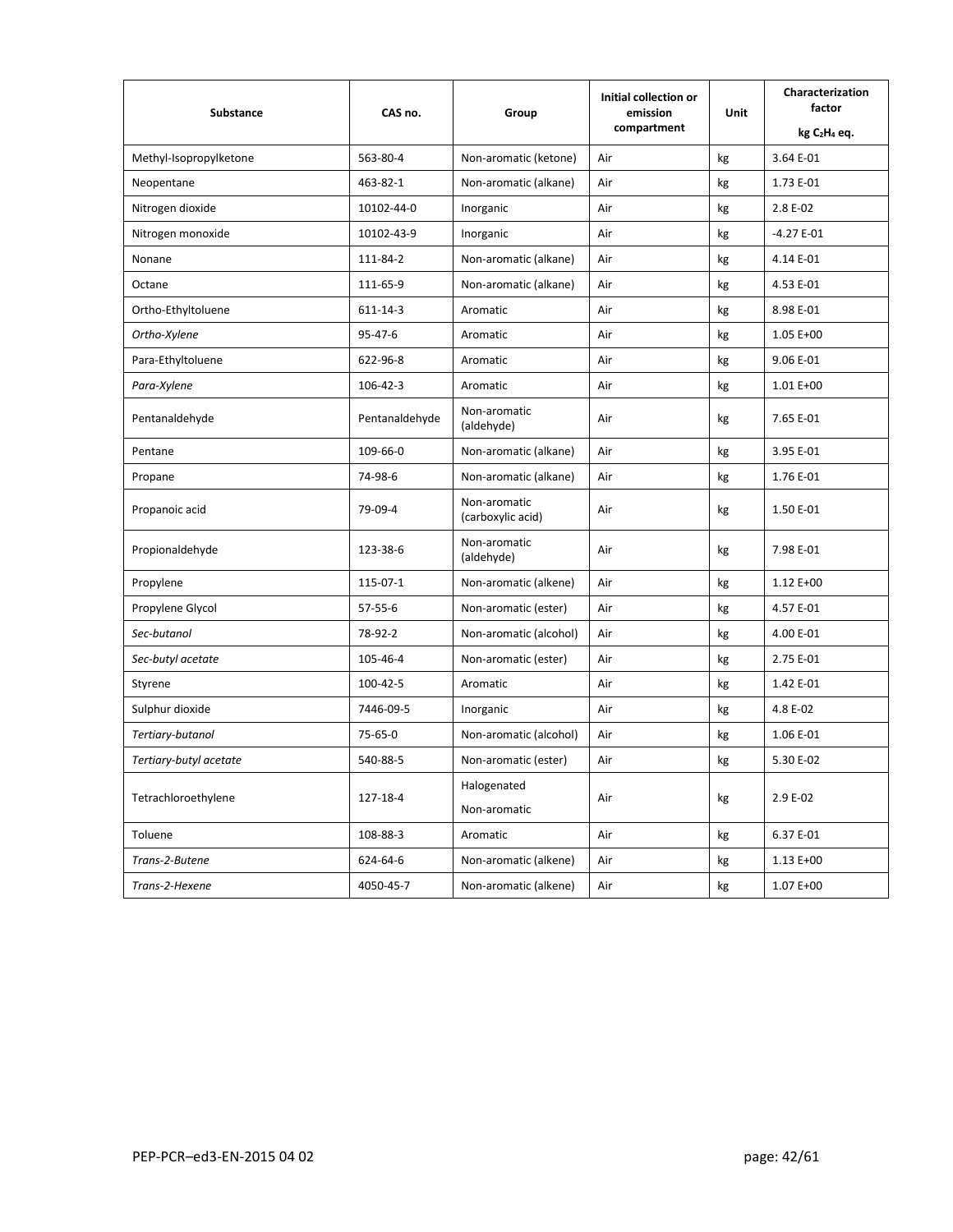| Substance                                                                                                                                                                                                                        | CAS no.   | Group                       | Initial collection or<br>emission<br>compartment | Unit | Characterization<br>factor<br>kg C <sub>2</sub> H <sub>4</sub> eq. |  |
|----------------------------------------------------------------------------------------------------------------------------------------------------------------------------------------------------------------------------------|-----------|-----------------------------|--------------------------------------------------|------|--------------------------------------------------------------------|--|
| Trans-2-Pentene                                                                                                                                                                                                                  | 646-04-8  | Non-aromatic (alkene)       | Air                                              | kg   | $1.12 E+00$                                                        |  |
| Trans-Dichloroethylene                                                                                                                                                                                                           | 156-60-5  | Halogenated<br>Non-aromatic | Air                                              | kg   | 3.92 E-01                                                          |  |
| Trichloroethylene                                                                                                                                                                                                                | $79-01-6$ | Halogenated<br>Non-aromatic | Air                                              | kg   | 3.25 E-01                                                          |  |
| Trichloromethane                                                                                                                                                                                                                 | 67-66-3   | Halogenated<br>Non-aromatic | Air                                              | kg   | $2.3E-02$                                                          |  |
| Note: To characterise a substance, its quantity should be multiplied by the associated characterization factor. The sum of these characterized substances represents the<br>value of the photochemical ozone formation indicator |           |                             |                                                  |      |                                                                    |  |

#### **Table A.10 — Characterization factor of the abiotic resources depletion indicator – elements**

| <b>Substance</b>      | CAS no.   | Group   | Initial collection or emission<br>compartment | Unit | <b>Characterization factor</b><br>Kg Sb eq, |
|-----------------------|-----------|---------|-----------------------------------------------|------|---------------------------------------------|
| Aluminium (Al)        | 7429-90-5 | Element | Resources                                     | kg   | 1.09 E-09                                   |
| Antimony (Sb)         | 7440-36-0 | Element | Resources                                     | kg   | 1.00 E+00                                   |
| Arsenic (As)          | 7440-38-2 | Element | Resources                                     | kg   | 2.97 E-03                                   |
| Barium (Ba)           | 7440-39-3 | Element | Resources                                     | kg   | 6.04 E-06                                   |
| Beryllium (Be)        | 7440-41-7 | Element | Resources                                     | kg   | 1.26 E-05                                   |
| Bismuth (Bi)          | 7440-69-9 | Element | Resources                                     | kg   | 4.11 E-02                                   |
| Boron (B)             | 7440-42-8 | Element | Resources                                     | kg   | 4.27 E-03                                   |
| Bromine (Br)          | 7726-95-6 | Element | Resources                                     | kg   | 4.39 E-03                                   |
| Cadmium (Cd)          | 7440-43-9 | Element | Resources                                     | kg   | 1.57 E-01                                   |
| Chlorine (Cl)         | 7782-50-5 | Element | Resources                                     | kg   | 2.71 E-05                                   |
| Chromium (Cr)         | 7440-47-3 | Element | Resources                                     | kg   | 4.43 E-04                                   |
| Cobalt (Co)           | 7440-48-4 | Element | Resources                                     | kg   | 1.57 E-05                                   |
| Copper (Cu)           | 7440-50-8 | Element | Resources                                     | kg   | 1.37 E-03                                   |
| Gallium (Ga)          | 7440-55-3 | Element | Resources                                     | kg   | 1.46 E-07                                   |
| Germanium (Ge)        | 7440-56-4 | Element | Resources                                     | kg   | 6.52 E-07                                   |
| Gold (Au)             | 7440-57-5 | Element | Resources                                     | kg   | 5.20 E+01                                   |
| Indium (In)           | 7440-74-6 | Element | Resources                                     | kg   | 6.89 E-03                                   |
| Iodine (I2)           | 7553-56-2 | Element | Resources                                     | kg   | 2.50 E-02                                   |
| Iron (Fe)             | 7439-89-6 | Element | Resources                                     | kg   | 5.24 E-08                                   |
| Kalium (K; potassium) | 7440-09-7 | Element | Resources                                     | kg   | 1.60 E-08                                   |
| Lead (Pb)             | 7439-92-1 | Element | Resources                                     | kg   | 6.34 E-03                                   |
| Lithium (Li)          | 7439-93-2 | Element | Resources                                     | kg   | 1.15 E-05                                   |
| Magnesium (Mg)        | 7439-95-4 | Element | Resources                                     | kg   | 2.02 E-09                                   |
| Manganese (Mn)        | 7439-96-5 | Element | Resources                                     | kg   | 2.54 E-06                                   |
| Mercury (Hg)          | 7439-97-6 | Element | Resources                                     | kg   | 9.22 E-02                                   |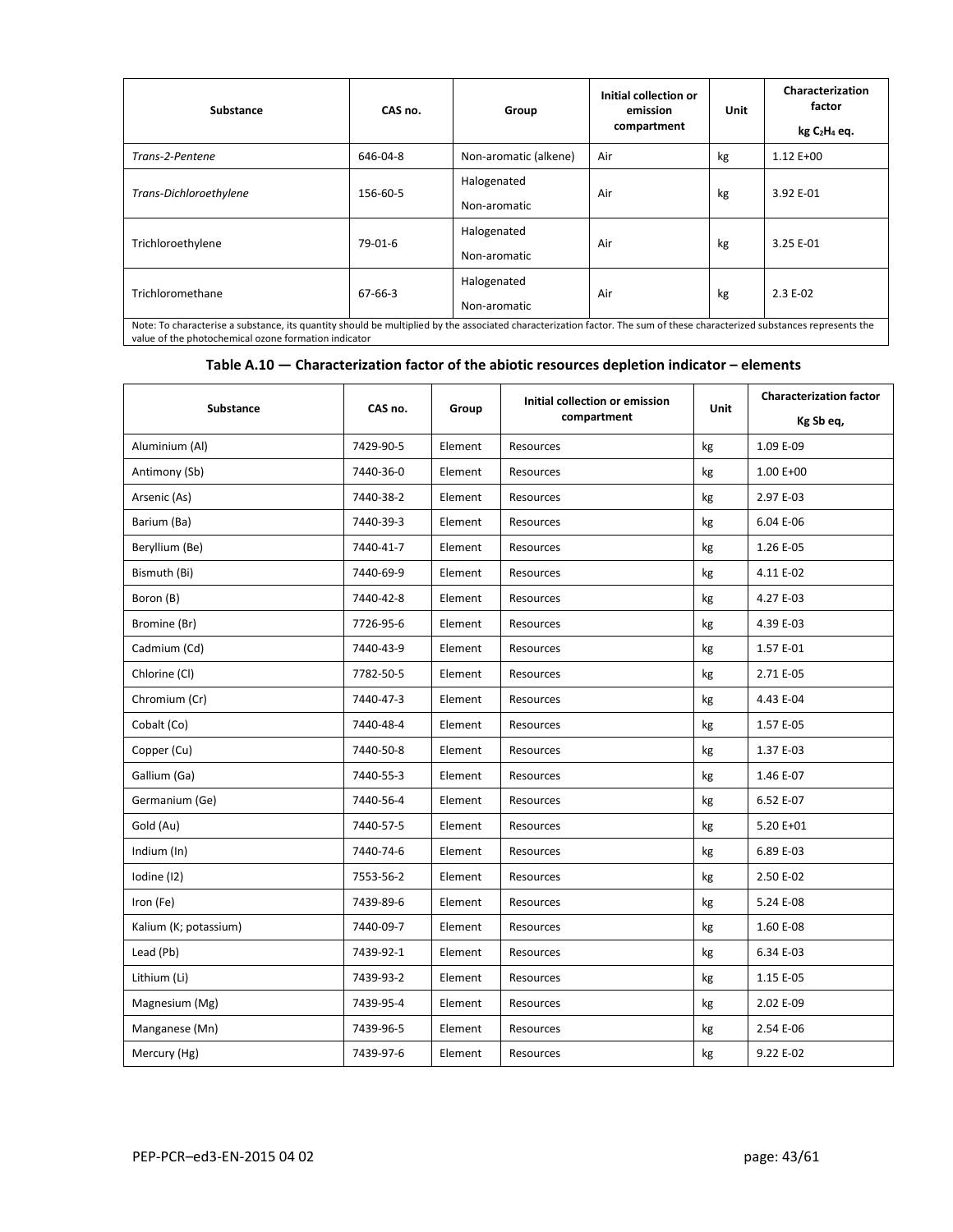| <b>Substance</b>                                                                                                                                                                                                                          | CAS no.    | Group   | Initial collection or emission<br>compartment | Unit | <b>Characterization factor</b> |
|-------------------------------------------------------------------------------------------------------------------------------------------------------------------------------------------------------------------------------------------|------------|---------|-----------------------------------------------|------|--------------------------------|
|                                                                                                                                                                                                                                           |            |         |                                               |      | Kg Sb eq,                      |
| Molybdenum (Mo)                                                                                                                                                                                                                           | 7439-98-7  | Element | Resources                                     | kg   | 1.78 E-02                      |
| Nickel (Ni)                                                                                                                                                                                                                               | 7440-02-0  | Element | Resources                                     | kg   | 6.53 E-05                      |
| Niobium (Nb)                                                                                                                                                                                                                              | 7440-03-1  | Element | Resources                                     | kg   | 1.93 E-05                      |
| Palladium (Pd)                                                                                                                                                                                                                            | 7440-05-3  | Element | Resources                                     | kg   | 5.71 E-01                      |
| Phosphorus (P)                                                                                                                                                                                                                            | 7723-14-0  | Element | Resources                                     | kg   | 5.52 E-06                      |
| Platinum (Pt)                                                                                                                                                                                                                             | 7440-06-4  | Element | Resources                                     | kg   | $2.22E+00$                     |
| Rhenium (Re)                                                                                                                                                                                                                              | 7440-15-5  | Element | Resources                                     | kg   | 6.03 E-01                      |
| Selenium (Se)                                                                                                                                                                                                                             | 7782-49-2  | Element | Resources                                     | kg   | 1.94 E-01                      |
| Silicium (Si; silicon)                                                                                                                                                                                                                    | 7440-21-3  | Element | Resources                                     | kg   | 1.40 E-11                      |
| Silver (Ag)                                                                                                                                                                                                                               | 7440-22-4  | Element | Resources                                     | kg   | $1.18E+00$                     |
| Sodium (Na)                                                                                                                                                                                                                               | 7440-23-5  | Element | Resources                                     | kg   | 5.50 E-08                      |
| Strontium (Sr)                                                                                                                                                                                                                            | 7440-24-6  | Element | Resources                                     | kg   | 7.07 E-07                      |
| Sulphur (S)                                                                                                                                                                                                                               | 7704-34-9  | Element | Resources                                     | kg   | 1.93 E-04                      |
| Tantalum (Ta)                                                                                                                                                                                                                             | 7440-25-7  | Element | Resources                                     | kg   | 4.06 E-05                      |
| Tellurium (Te)                                                                                                                                                                                                                            | 13494-80-9 | Element | Resources                                     | kg   | 4.07 E+01                      |
| Thallium (Tl)                                                                                                                                                                                                                             | 7440-28-0  | Element | Resources                                     | kg   | 2.43 E-05                      |
| Tin (Sn)                                                                                                                                                                                                                                  | 7440-31-5  | Element | Resources                                     | kg   | 1.62 E-02                      |
| Titanium (Ti)                                                                                                                                                                                                                             | 7440-32-6  | Element | Resources                                     | kg   | 2.79 E-08                      |
| Tungsten (W; Wolfram)                                                                                                                                                                                                                     | 7440-33-7  | Element | Resources                                     | kg   | 4.52 E-03                      |
| Uranium (U)                                                                                                                                                                                                                               | 7440-61-1  | Element | Resources                                     | kg   | 1.40 E-03                      |
| Vanadium (V)                                                                                                                                                                                                                              | 7440-62-2  | Element | Resources                                     | kg   | 7.70 E-07                      |
| Yttrium (Y)                                                                                                                                                                                                                               | 7440-65-5  | Element | Resources                                     | kg   | 5.69 E-07                      |
| Zinc (Zn)                                                                                                                                                                                                                                 | 7440-66-6  | Element | Resources                                     | kg   | 5.38 E-04                      |
| Zirconium (Zr)                                                                                                                                                                                                                            | 7440-67-7  | Element | Resources                                     | kg   | 5.44 E-06                      |
| Note: To characterise a substance, its quantity should be multiplied by the associated characterization factor. The sum of these characterized substances represents the<br>value of the abiotic resources depletion indicator - elements |            |         |                                               |      |                                |

|  |  |  |  | Table A.11 - Characterization factor of the abiotic resources depletion indicator - fossil fuels |
|--|--|--|--|--------------------------------------------------------------------------------------------------|
|--|--|--|--|--------------------------------------------------------------------------------------------------|

| Substance                                                                                                                                                                                                                                       | CAS no.    | Group       | Initial collection or<br>emission compartment | Unit           | Characterization<br>factor<br>MJ |
|-------------------------------------------------------------------------------------------------------------------------------------------------------------------------------------------------------------------------------------------------|------------|-------------|-----------------------------------------------|----------------|----------------------------------|
| Coal hard (27.91 MJ/kg)                                                                                                                                                                                                                         | Coal hard  | Fossil fuel | Resources                                     | kg             | 27.91                            |
| Coal soft, lignite (13.96 MJ/kg)                                                                                                                                                                                                                | Brown coal | Fossil fuel | Resources                                     | kg             | 13.96                            |
| Natural gas $(38.84 \text{ MJ/m}^3)$                                                                                                                                                                                                            | 8006-14-2  | Fossil fuel | Resources                                     | m <sup>3</sup> | 38.84                            |
| Oil crude (41.87 MJ/kg)                                                                                                                                                                                                                         | 8012-95-1  | Fossil fuel | Resources                                     | kg             | 41.87                            |
| Note 1: To characterise a substance, its quantity should be multiplied by the associated characterization factor. The sum of these characterized substances represents the<br>value of the abiotic resources depletion indicator - fossil fuels |            |             |                                               |                |                                  |

Note 2: If any other more specific resource depletion values are known for fossil fuel abiotic resources, they shall be used However, their use shall be clearly documented.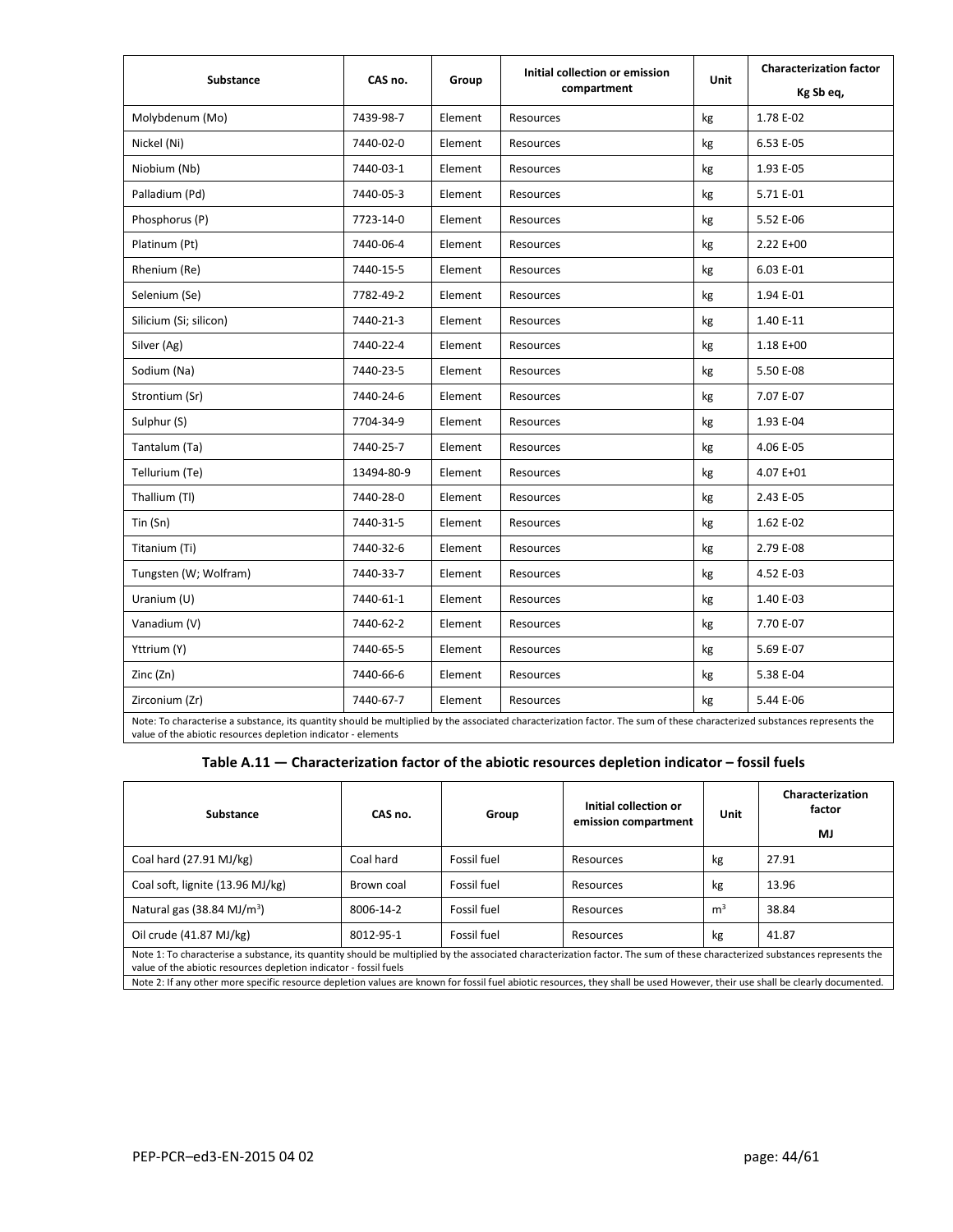| Flow                                                                                                                                                                                                                                                                                                                                                                                                     | Initial collection or emission<br>compartment | Unit           | Characterization factor (divide<br>the quantity of flow by this<br>coefficient)<br>g/m3 |  |
|----------------------------------------------------------------------------------------------------------------------------------------------------------------------------------------------------------------------------------------------------------------------------------------------------------------------------------------------------------------------------------------------------------|-----------------------------------------------|----------------|-----------------------------------------------------------------------------------------|--|
| Chemical Oxygen Demand (COD)                                                                                                                                                                                                                                                                                                                                                                             | Water                                         | g              | 125                                                                                     |  |
| BOD5 (Biochemical Oxygen Demand)                                                                                                                                                                                                                                                                                                                                                                         | Water                                         | g              | 30                                                                                      |  |
| Suspended solids (SS)                                                                                                                                                                                                                                                                                                                                                                                    | Water                                         | g              | 35                                                                                      |  |
| Cyanide (CN-)                                                                                                                                                                                                                                                                                                                                                                                            | Water                                         | g              | 0.1                                                                                     |  |
| AOX (adsorbable organic halogen)                                                                                                                                                                                                                                                                                                                                                                         | Water                                         | g              | $\mathbf 1$                                                                             |  |
| Hydrocarbons (not specified)                                                                                                                                                                                                                                                                                                                                                                             | Water                                         | g              | 10                                                                                      |  |
| Nitrogenous compounds (in N)                                                                                                                                                                                                                                                                                                                                                                             | Water                                         | g              | 30                                                                                      |  |
| Phosphorus-containing compounds (in P)                                                                                                                                                                                                                                                                                                                                                                   | Water                                         | g              | 10                                                                                      |  |
| Organic fluorine compounds (in F)                                                                                                                                                                                                                                                                                                                                                                        | Water<br>g                                    |                | 15                                                                                      |  |
| Inorganic fluorine compounds (in F)                                                                                                                                                                                                                                                                                                                                                                      | Water                                         | g              | 15                                                                                      |  |
| Non-specified fluorine compounds (in F)                                                                                                                                                                                                                                                                                                                                                                  | Water                                         | g              | 15                                                                                      |  |
| Organic chlorine compounds (in CI)                                                                                                                                                                                                                                                                                                                                                                       | Water                                         | g              | 0.1 <sup>a</sup>                                                                        |  |
| Non-specified chlorine compounds (in CI)                                                                                                                                                                                                                                                                                                                                                                 | Water                                         | g              | 0.1 <sup>a</sup>                                                                        |  |
| HAP (non specified)                                                                                                                                                                                                                                                                                                                                                                                      | Water                                         | g              | 0.1                                                                                     |  |
| Metals (non specified)                                                                                                                                                                                                                                                                                                                                                                                   | Water                                         | g              | 1 <sup>b</sup>                                                                          |  |
| Aluminium and its compounds (in Al)                                                                                                                                                                                                                                                                                                                                                                      | Water                                         | g              | 5                                                                                       |  |
| Arsenic and its compounds (in As)                                                                                                                                                                                                                                                                                                                                                                        | Water                                         | g              | 0.05                                                                                    |  |
| Cadmium and its compounds (in Cd)                                                                                                                                                                                                                                                                                                                                                                        | Water                                         | g              | 0.2                                                                                     |  |
| Chromium and its compounds (in Cr)                                                                                                                                                                                                                                                                                                                                                                       | Water                                         | g              | 0.5 <sup>c</sup>                                                                        |  |
| Hexavalent chromium (for example, chromates, etc.)                                                                                                                                                                                                                                                                                                                                                       | Water                                         | g              | 0.1                                                                                     |  |
| Copper and its compounds (in Cu)                                                                                                                                                                                                                                                                                                                                                                         | Water                                         | g              | 0.5                                                                                     |  |
| (Tin and its compounds (in Sn                                                                                                                                                                                                                                                                                                                                                                            | Water                                         | g              | $\overline{2}$                                                                          |  |
| Iron and its compounds (in Fe)                                                                                                                                                                                                                                                                                                                                                                           | Water                                         | g              | 5                                                                                       |  |
| Mercury and its compounds (in Hg)                                                                                                                                                                                                                                                                                                                                                                        | Water                                         | g              | 0.05                                                                                    |  |
| Nickel and its compounds (in Ni)                                                                                                                                                                                                                                                                                                                                                                         | Water                                         | g              | 0.5                                                                                     |  |
| Lead and its compounds (in Pb)                                                                                                                                                                                                                                                                                                                                                                           | Water                                         | g              | 0.5                                                                                     |  |
| Zinc and its compounds (in Zn)                                                                                                                                                                                                                                                                                                                                                                           | Water                                         | g              | $\overline{2}$                                                                          |  |
| Arsenic and its compounds (in As)                                                                                                                                                                                                                                                                                                                                                                        | Soil                                          | g              | 0.05                                                                                    |  |
| <b>Biocides</b>                                                                                                                                                                                                                                                                                                                                                                                          | Soil                                          | g              | $0.05$ <sup>d)</sup>                                                                    |  |
| Cadmium and its compounds (in Cd)                                                                                                                                                                                                                                                                                                                                                                        | Soil                                          | g              | 0.2                                                                                     |  |
| Chromium and its compounds (in Cr)                                                                                                                                                                                                                                                                                                                                                                       | Soil                                          | g              | 0.5                                                                                     |  |
| Hexavalent chromium (for exampla chromates)                                                                                                                                                                                                                                                                                                                                                              | Soil                                          | g              | 0.1                                                                                     |  |
| Copper and its compounds (in Cu)                                                                                                                                                                                                                                                                                                                                                                         | Soil                                          | g              | 0.5                                                                                     |  |
| Tin and its compounds (in Sn)                                                                                                                                                                                                                                                                                                                                                                            | Soil                                          | g              | $\overline{2}$                                                                          |  |
| Iron and its compounds (in Fe)                                                                                                                                                                                                                                                                                                                                                                           | Soil                                          | g              | 5                                                                                       |  |
| Lead and its compounds (in Pb)                                                                                                                                                                                                                                                                                                                                                                           | Soil                                          | g              | 0.5                                                                                     |  |
| Mercury and its compounds (in Hg)                                                                                                                                                                                                                                                                                                                                                                        | Soil                                          | g              | 0.05                                                                                    |  |
| Nickel and its compounds (in Ni)                                                                                                                                                                                                                                                                                                                                                                         | Soil                                          | g              | 0.5                                                                                     |  |
| Soil<br>Zinc and its compounds (in Zn)<br>g                                                                                                                                                                                                                                                                                                                                                              |                                               | $\overline{2}$ |                                                                                         |  |
| Soil<br>Heavy metals (non specified)<br>g<br>$0.5^{\circ}$                                                                                                                                                                                                                                                                                                                                               |                                               |                |                                                                                         |  |
| a) Similar to trichloroethylene and perchlorethylene b) Similar to an intermediate value between zinc (Zn) and lead (Pb) <sup>c)</sup> Similar to lead<br>(Pb). <sup>d</sup> )Similar to Annex V-A of the amended decree dated February 1998 on the collection and consumption of water and emissions of<br>all types from facilities classified for environmental protection, subject to authorisation. |                                               |                |                                                                                         |  |
| Note: To characterise a substance, its quantity should be divided by the associated characterization factor. The sum of these<br>characterized flows represents the value of the water pollution indicator                                                                                                                                                                                               |                                               |                |                                                                                         |  |

#### **Table A.12 — Characterization factor of the water pollution indicator**

characterized flows represents the value of the water pollution indicator NOTE for the aggregation of emission flows, the rules in the VADEMECUM of LCA procedures (AIMCC) should be used.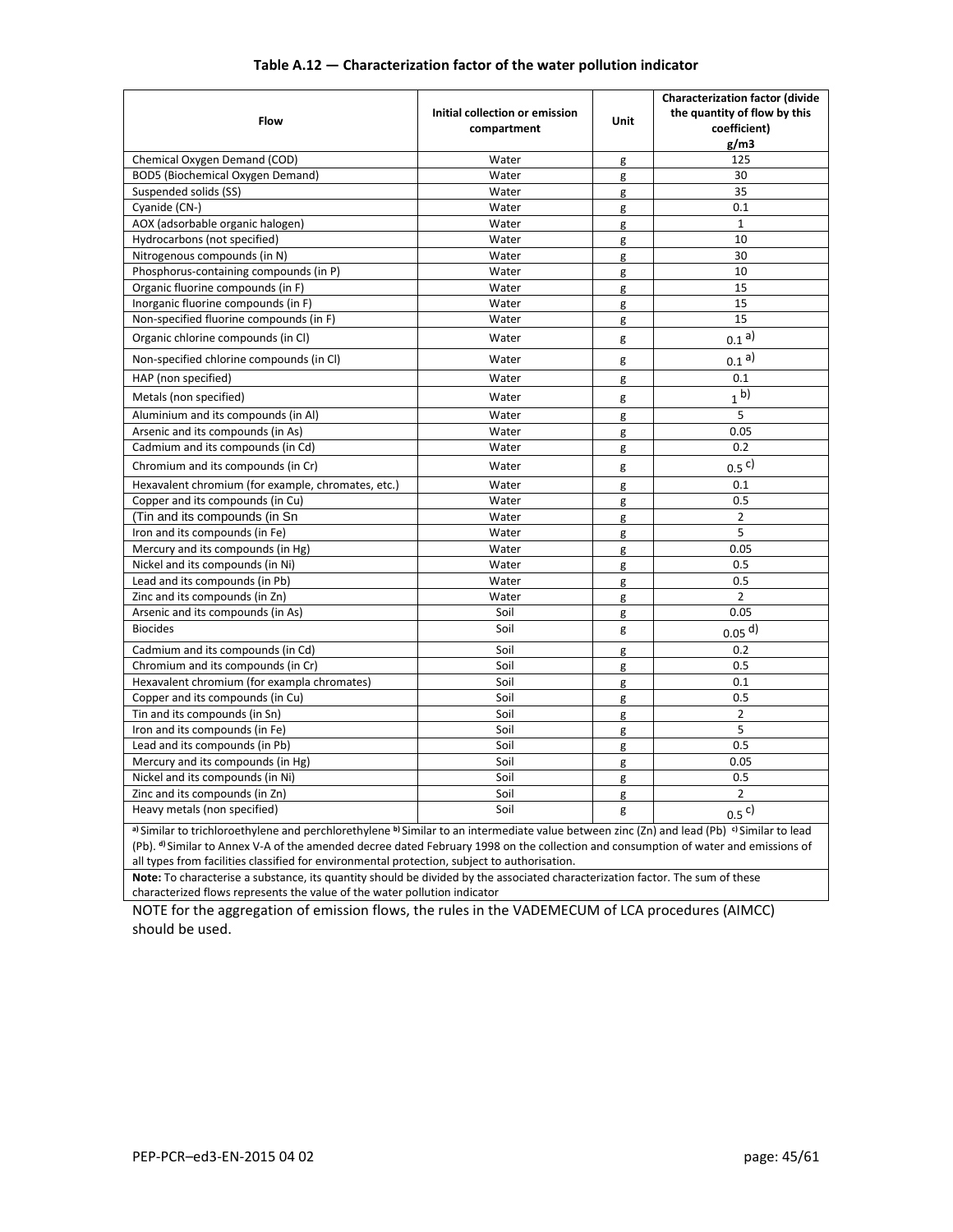| <b>Flux</b>                                                                                                      | Initial collection or<br>emission compartment | Unit | <b>Characterization factor (divide</b><br>the quantity of flow by this<br>coefficient)<br>q/m3 |  |  |
|------------------------------------------------------------------------------------------------------------------|-----------------------------------------------|------|------------------------------------------------------------------------------------------------|--|--|
| Hydrocarbons (not specified)                                                                                     | Air                                           | g    | 0.110                                                                                          |  |  |
| Hydrocarbons (not specified, except methane)                                                                     | Air                                           | g    | 0.110                                                                                          |  |  |
| HAP (non specified)                                                                                              | Air                                           | g    | $0.001$ <sup>a)</sup>                                                                          |  |  |
| Volatile organic compounds (e.g.: acetone, acetate, etc.)                                                        | Air                                           | g    | 0.110                                                                                          |  |  |
| Carbon monoxide (CO)                                                                                             | Air                                           | g    | 0.100                                                                                          |  |  |
| Nitrogen oxides (NOx in NO2)                                                                                     | Air                                           | g    | 0.500                                                                                          |  |  |
| Dinitrogen oxide (N2O)                                                                                           | Air                                           | g    | 0.500 b)                                                                                       |  |  |
| Ammonia (NH3)                                                                                                    | Air                                           | g    | 0.050                                                                                          |  |  |
| Dust (non specified)                                                                                             | Air                                           | g    | 0.040                                                                                          |  |  |
| Sulphur oxides (SOx in SO2)                                                                                      | Air                                           | g    | 0.300                                                                                          |  |  |
| Hydrogen sulfide (H2S)                                                                                           | Air                                           | g    | 0.005                                                                                          |  |  |
| Hydrocyanic acid (HCN)                                                                                           | Air                                           | g    | 0.005                                                                                          |  |  |
| Organic chlorine compounds (in Cl)                                                                               | Air                                           | g    | 0.050 c)                                                                                       |  |  |
| Hydrochloric acid (HCl)                                                                                          | Air                                           | g    | 0.050                                                                                          |  |  |
| Non-specified chlorine compounds (in Cl)                                                                         | Air                                           | g    | $0.050$ <sup>c)</sup>                                                                          |  |  |
| Organic fluorine compounds (in F)                                                                                | Air                                           | g    | $0.005$ <sup>d)</sup>                                                                          |  |  |
| Inorganic fluorine compounds (in F)                                                                              | Air                                           | g    | $0.005$ <sup>d)</sup>                                                                          |  |  |
| Halogenated compounds (non specified)                                                                            | Air                                           | g    | $0.005$ <sup>d)</sup>                                                                          |  |  |
| Non-specified fluorine compounds (in F)                                                                          | Air                                           | g    | $0.005$ <sup>d)</sup>                                                                          |  |  |
| Metals (non specified)                                                                                           | Air                                           | g    | 0.005                                                                                          |  |  |
| Antimony and its compounds (in Sb)                                                                               | Air                                           | g    | 0.005                                                                                          |  |  |
| Arsenic and its compounds (in As)                                                                                | Air                                           | g    | 0.001                                                                                          |  |  |
| Cadmium and its compounds (in Cd)                                                                                | Air                                           | g    | 0.00005                                                                                        |  |  |
| Chromium and its compounds (in Cr)                                                                               | Air                                           | g    | 0.005                                                                                          |  |  |
| Cobalt and its compounds (in Co)                                                                                 | Air                                           | g    | 0.005                                                                                          |  |  |
| Copper and its compounds (in Cu)                                                                                 | Air                                           | g    | 0.005                                                                                          |  |  |
| Tin and its compounds (in Sn)                                                                                    | Air                                           | g    | 0.005                                                                                          |  |  |
| Manganese and its compounds (in Mn)                                                                              | Air                                           | g    | 0.005                                                                                          |  |  |
| Mercury and its compounds (in Hg)                                                                                | Air                                           | g    | 0.00005                                                                                        |  |  |
| Nickel and its compounds (in Ni)                                                                                 | Air                                           | g    | 0.005                                                                                          |  |  |
| Lead and its compounds (in Pb)                                                                                   | Air                                           | g    | 0.001                                                                                          |  |  |
| Selenium and its compounds (in Se)                                                                               | Air                                           | g    | 0.001                                                                                          |  |  |
| Tellurium and its compounds (in Te)                                                                              | Air                                           | g    | 0.001                                                                                          |  |  |
| Zinc and its compounds (in Zn)                                                                                   | Air                                           | g    | 0.005                                                                                          |  |  |
| Vanadium and its compounds (in V)                                                                                | Air                                           | g    | 0.005                                                                                          |  |  |
| Silicon and its compounds (in Si)                                                                                | Air                                           | g    | $0.040e$ <sup>e)</sup>                                                                         |  |  |
| a) Similar to arsenic. b) Similar to NO2. c) Similar to HCL. d) Similar to HF. e) Similar to non-specified dust. |                                               |      |                                                                                                |  |  |

#### **Table A.13 — Characterization factor of the air pollution indicator**

**Note:** To characterise a substance, its quantity should be divided by the associated characterization factor. The sum of these characterized flows represents the value of the air pollution indicator

NOTE for the aggregation of emission flows, the rules in the VADEMECUM of LCA procedures (AIMCC) should be used.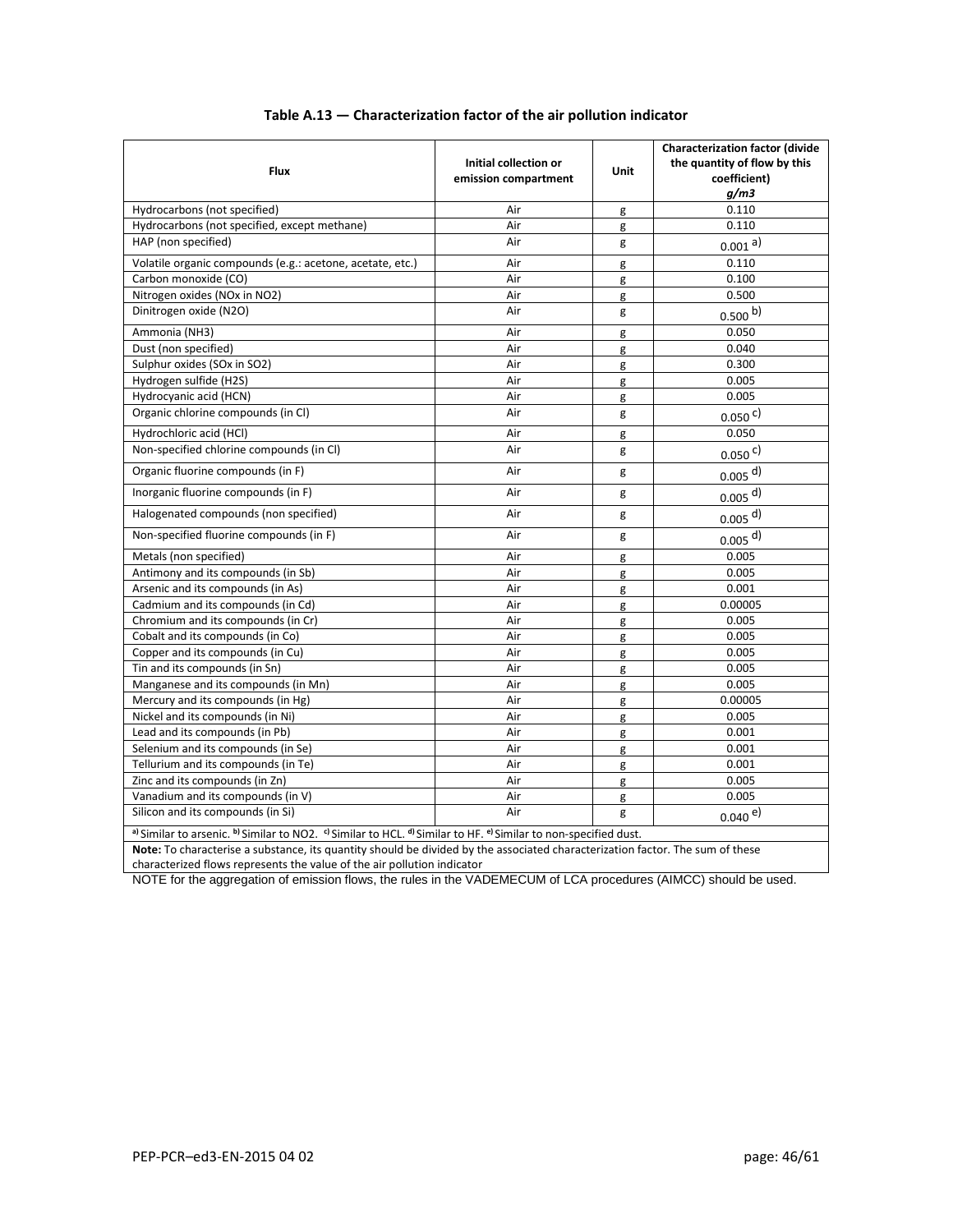#### **Table A.14 — Sources of the life cycle impact assessment models (LCIA)**

| <b>Characterization factors</b>                                               | <b>LCIA</b> models                                                                                                                                                                                                                                                                                                                                                                                                                                                                 |
|-------------------------------------------------------------------------------|------------------------------------------------------------------------------------------------------------------------------------------------------------------------------------------------------------------------------------------------------------------------------------------------------------------------------------------------------------------------------------------------------------------------------------------------------------------------------------|
| 100-year global warming potential<br><b>GWP</b>                               | Global Warming Potential for a 100-year time horizon as in IPCC: Climate Change 2007: The<br>Physical Science Basis. Contribution of Working Group I to the Fourth Assessment. Report of<br>the Intergovernmental Panel on Climate Change. [Solomon, S., D. Qin, M. Manning, Z. Chen,<br>M. Marquis, K.B. Averyt, M. Tignor and H.L. Miller (eds.)]                                                                                                                                |
| Tropospheric ozone creation potential<br><b>POCP</b>                          | Jenkin, M.E. & G. Hayman, 1999: Photochemical ozone creation potentials for oxygenated<br>volatile organic compounds: sensitivity to variations in kinetic and mechanistic parameters.<br>Atmospheric Environment 33: 1775-1293.<br>Derwent, R.G., M.E. Jenkin, S.M. Saunders & M.J. Pilling, 1998. Photochemical ozone<br>creation potentials for organic compounds in Northwest Europe calculated with a master<br>chemical mechanism. Atmospheric Environment, 32. p 2429-2441. |
| Depletion<br>Stratospheric<br>Ozone<br>Potential (stable state)<br><b>ODP</b> | Ozone Depletion Potentials for Steady-state as in WMO (World Meteorological<br>Organisation): Scientific assessment of ozone depletion. Global Ozone Research and<br>Monitoring Project Reports. 2003                                                                                                                                                                                                                                                                              |
| Acidification potential of soil and<br>water (total average for Europe)<br>AP | Acidification Potentials for average Europe total as in Huijbregts, M., 1999b: Life cycle<br>impact assessment of acidifying and eutrophying air pollutants. Calculation of equivalency<br>factors with RAINS-LCA. Interfaculty Department of Environmental Science, Faculty of<br>Environmental Science, University of Amsterdam, The Netherlands.                                                                                                                                |
| Eutrophication potential<br>EP                                                | Heijungs, R., J. Guinée, G. Huppes, R.M. Lankreijer, H.A. Udo de Haes, A. Wegener Sleeswijk,<br>A.M.M. Ansems, P.G. Eggels, R. van Duin, H.P. de Goede, 1992: Environmental Life Cycle                                                                                                                                                                                                                                                                                             |
| Abiotic Resource Depletion Potential<br>(ultimate reserves)<br><b>ADP</b>     | Abiotic Resource Depletion Potentials for ultimate ultimate reserves as in Oers, L.F.C.M.,<br>van & Koning, A., de & Guinée, J.B. & Huppes, G., 2002. Abiotic resource depletion in LCA:<br>improving characterization factors for abiotic depletion as recommended in the new Dutch<br>LCA Handbook. Delft: Ministry of Transport, Public Works and Water Management.                                                                                                             |
| <b>Water Pollution</b><br>WP                                                  | NF P 01-010: 2004 according to clause 32 of the amended order, dated 2 February 1998, on<br>the collection and consumption of water and emissions of all types from facilities classified<br>for environmental protection, subject to authorisation.                                                                                                                                                                                                                               |
| Air pollution<br>AP                                                           | NF P 01-010: 2004 according to clause 27 of the amended order, dated 2 February 1998, on<br>the collection and consumption of water and emissions of all types from facilities classified<br>for environmental protection, subject to authorisation.                                                                                                                                                                                                                               |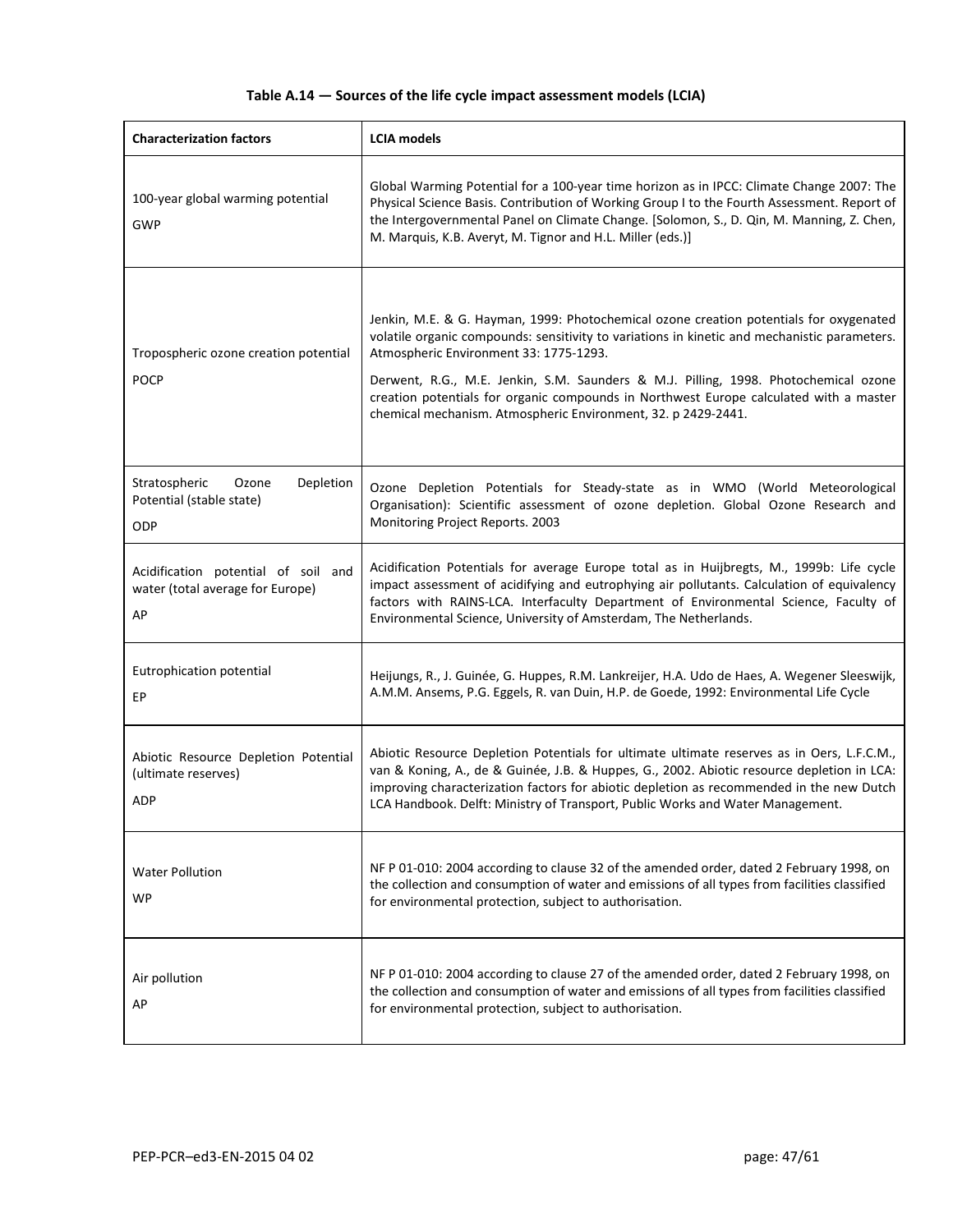## <span id="page-47-0"></span>Appendix B: Definition of the validity framework for a joint declaration

#### **B.1 General**

The content of the framework of validity should provide information allowing:

- the homogeneity of a joint declaration to be demonstrated
- the products covered by the joint declaration and the marketing entities boasting a joint declaration to be clearly identified.

The framework of validity shall be provided by the declaring party that sends the joint declaration. A marketing entity wishing to refer to a joint declaration shall declare the information allowing it to demonstrate compliance with the framework of validity.

#### **B.2 Homogeneity**

Life cycle assessments (LCA) use a great deal of data and many hypotheses. Some data are collected in situ, some is calculated and some estimated. The LCA input data therefore induces a certain degree of uncertainty. Consequently, the LCA result is more or less affected by variations in input data.

The environmental impacts of products placed on the market by different marketing entities using the same joint declaration should be homogeneous. A joint declaration therefore covers environmentally homogeneous products if it can be guaranteed that the environmental impacts of all the products covered do not exceed a given limit, provided that they remain within the framework of validity associated with the joint declaration.

It is accepted that this homogeneity need only be demonstrated for certain reference environmental indicators.

The homogeneity of environmental indicators arising from an LCA shall be demonstrated by conducting a sensitivity study of the uncertain parameters and of the parameters that vary from one marketing entity to another. It is strongly advisable to carry out the study as early as possible in the LCA process and to base the joint declaration on this study.

#### **B.3 Sensitivity study**

The stages of an LCA sensitivity study are as follows:

- 1. Selection of reference environmental indicators;
- 2. Identification of sensitive parameters: a study of contributors, in order to identify the input parameters that represent the most important contribution to the value of the reference environmental indicators (results of the LCA)
- 3. Determination of the range of variation of the sensitive parameters (range boundaries and, possibly, statistical distribution)
- 4. Parameterised simulations based on stages 2 and 3.

The sensitivity study can be iterative.

The result of the sensitivity study shall consist of:

a) a list of factors influencing the LCA results (sensitive parameters) and their permitted range of variation (this list constitutes the scope of validity)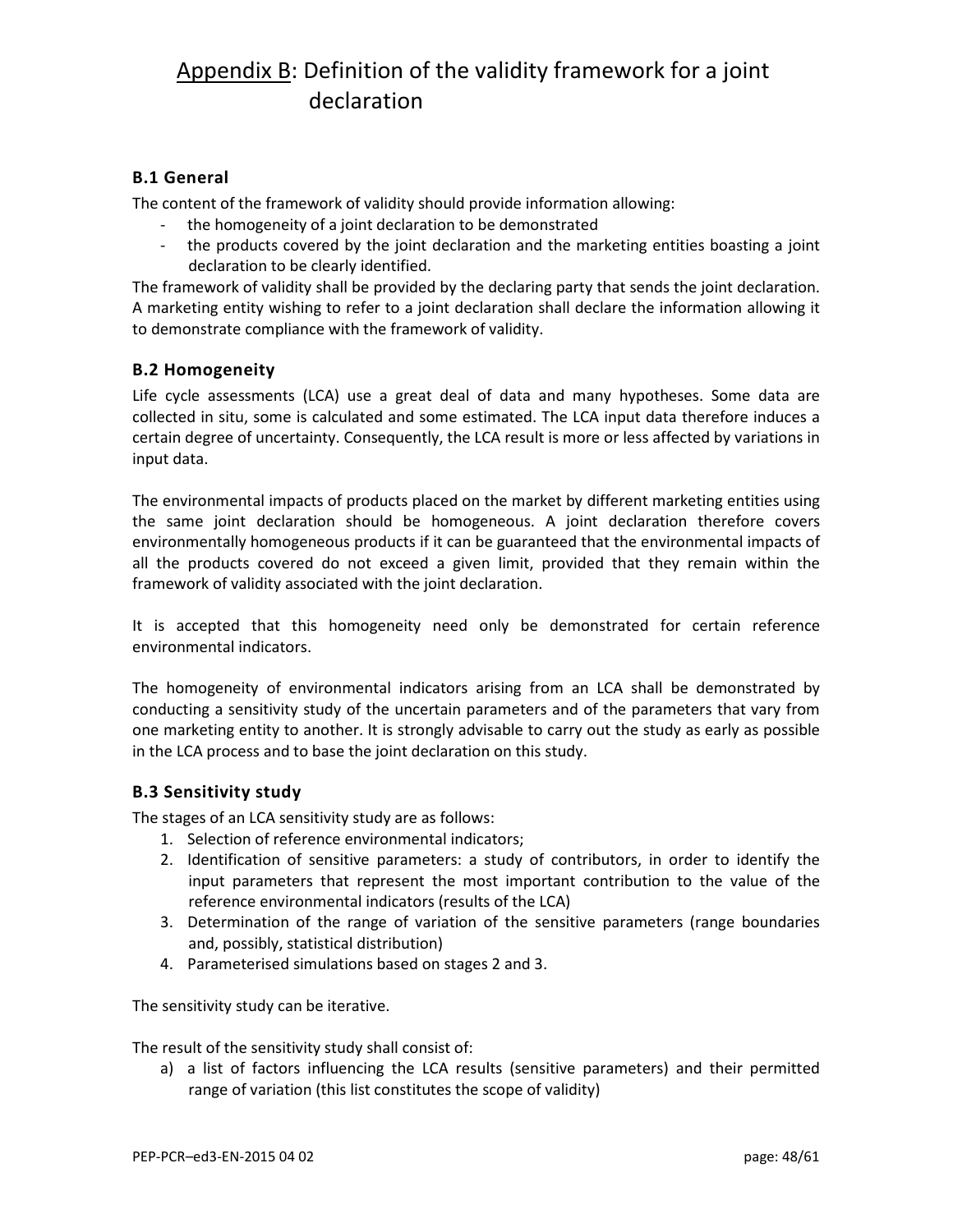b) for each reference environmental indicator, a probable range of variation (confidence interval of 95%) in the environmental indicator values, obtained by parameterised simulations.

The range of variation shall be provided for the most significant stage and total life cycle.

#### **B.3.1 Stage 1: Selection of reference environmental indicators**

The selection of reference environmental indicators shall be reasonable. They can be chosen on a case-by-case basis from the indicators included in Appendix A. Their selection shall be explained. At least the following indicators shall be studied:

- global warming or climate change,
- resource depletion,
- eutrophication,
- use of non-renewable primary energy, excluding non-renewable primary energy resources used as raw materials or energy indicator - non-renewable energy,
- disposal of non-hazardous waste.

#### **B.3.2 Stage 2: Identification of sensitive parameters**

The sensitive parameters shall be studied for each reference environmental indicator. A first approach based on the distribution of the impacts between the processes included in the life cycle is therefore recommended. This study is based on a reference scenario described in the sensitivity study.

All the processes that are responsible for a contribution of more than 5% to the aspect in the reference scenario should be scrutinised. The parameters (process input or output, internal process modelling) of the LCA model that cause variations in this contribution should be identified. They are the so-called sensitive parameters.

At the end of this study, the declaring party will have a list of the processes making the largest contribution to the reference environmental indicators throughout the life cycle, as well as a list of sensitive parameters.

#### **B.3.3 Stage 3: Definition of the range of variation of the sensitive parameters**

This stage involves defining a range of variation for each sensitive parameter. The range shall at least be provided in the form of an interval. If known, a distribution law of the parameter in the previously defined interval can be provided.

At the end of this stage, each sensitive parameter is associated with a range of variation.

#### **B.3.4 Stage 4: Parameterised simulations**

This stage, which is based on stages 2 and 3, involves applying an appropriate mathematical model to determine the range of variation of the environmental indicators when the LCA model is subjected to variations in the sensitive parameters.

Stage 4 results in a set of intervals of values taken by each of the environmental indicators covered by the sensitivity study.

Stages 3 and 4 can be iterative in order to adapt the range of variation of the sensitive parameters to the required conditions of homogeneity.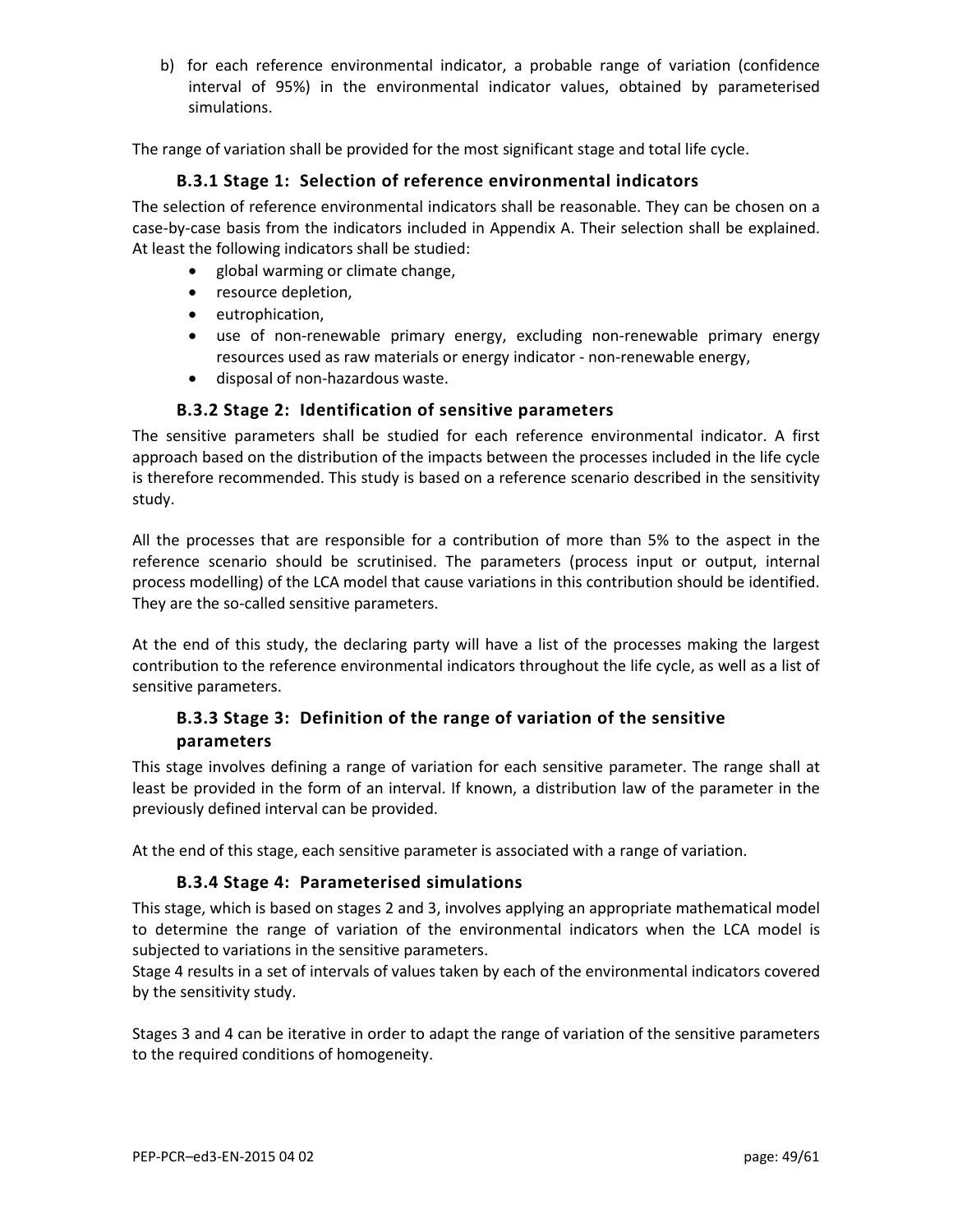#### **B.4 Sensitivity study report**

The report shall contain information corresponding to the four stages of the sensitivity study, the final result of the sensitivity study and, in particular, the range of validity of the joint declaration and the variation intervals of the environmental indicators.

#### **B.5 Sensitivity study and declared environmental values**

The results of the sensitivity study determine the environmental values declared in the joint declaration.

a) For a given environmental indicator, when the upper limit of the variation interval is under or equal to 1,4 multiply by the value of the center of the interval than the value declared shall be the center of the interval resulted from the sensitive study. On the contrary, the upper limit of a given environmental indicator shall be declared. For information, this upper limit corresponds to the maximum value that the environmental indicator can reach, with a probability of 95%.

Note The center of interval corresponds to the overage of these limits. Example 1: variation of interval [70;90], center 80, 90/80<1,4, the value declared is 80 Example 2: variation of interval [30;90], center 60, 90/60>1,4, the value declared is 80

- b) For the other environmental indicators (non-reference indicators), the declared value can be the centre of the interval.
- c) When an inventory has to be declared, the centres of the variation intervals of the flows shall be applied. The boundaries of the intervals can be optionally provided.

#### **B.6 Precise identification of the products covered by a declaration**

To determine whether a product can be covered by a joint declaration, it should be known whether the product is similar to the typical product covered and whether the marketing entity is entitled to use this joint declaration.

It is also important to check that the geographical, temporal and technological representativeness specified in the declaration corresponds to the product.

#### **B.7 Identification of the typical product**

The typical product should be correctly defined and described and match the functional unit as described in the declaration, in order to make it easier to compare the description of a product with that of the typical product.

The description of the typical product will contain at least:

- a) a list of the main constituent parts or dominant materials
- b) information on the functionality or level of performance

The identification quickly and unambiguously indicates whether a given product can be covered by the joint declaration.

#### **B.8 Identification of marketing entities entitled to use the joint declaration**

The list of marketing entities entitled to use a joint declaration shall be provided by the declaring party that issued the joint declaration:

- in the form of a comprehensive list of names
- in the form of a condition of membership of a collective entity (association, syndicate, signatories of a charter of best practice, etc.). In this case, the list of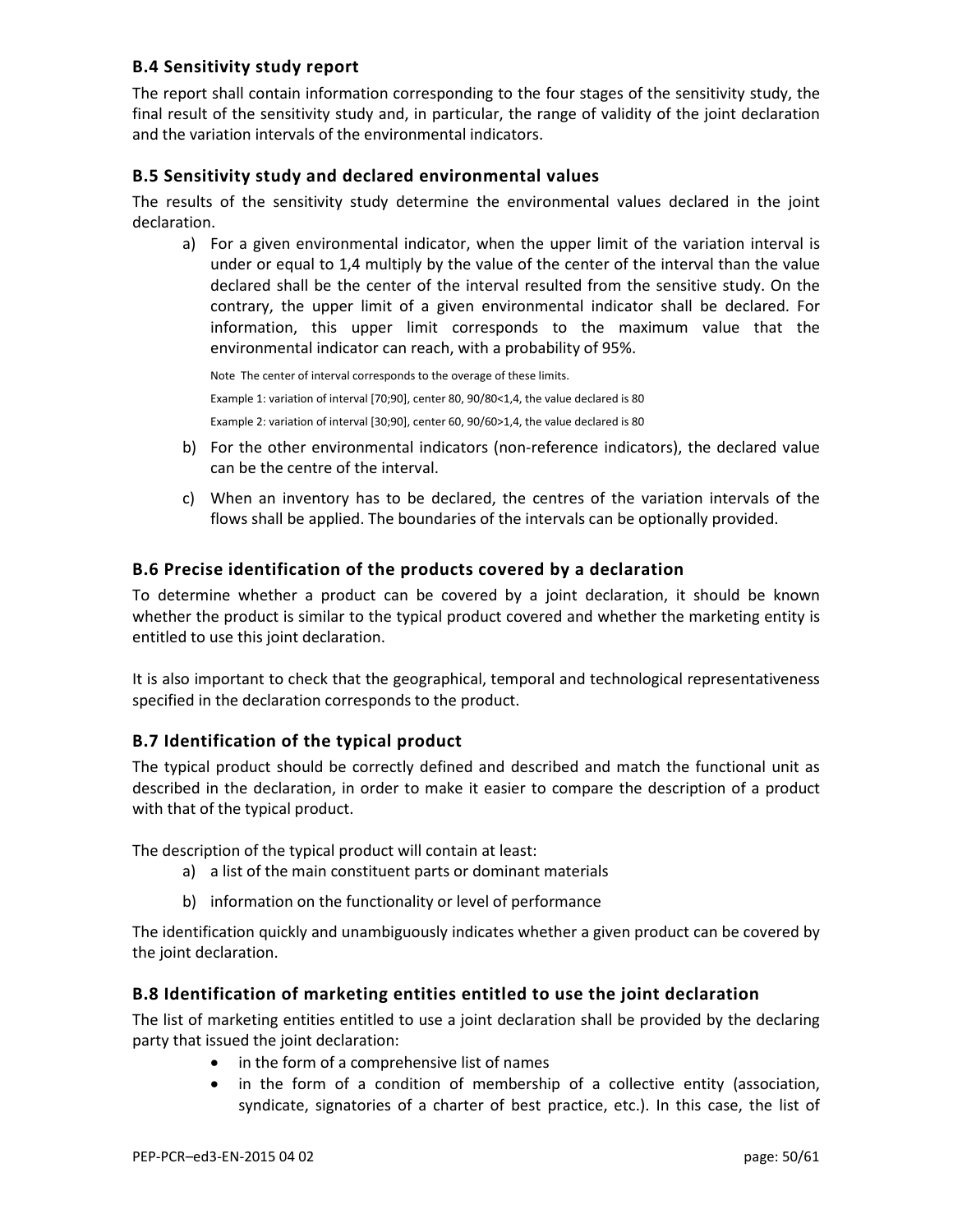members of this collective entity shall be available to the public, or proof of membership of the collective entity shall be provided by the marketing entity.

#### **B.9 Content of the framework of validity**

The framework of validity will contain:

- the identification of the typical product,
- the identification of marketing entities entitled to use the joint declaration,
- the sensitivity study report, including the scope of validity and demonstrating that the declared values of environmental indicators are consistent.

#### **B.10 Use of the framework of validity**

To use a joint declaration for a product:

- the product should comply with the "typical product" covered by the joint declaration,
- the user of the declaration should appear in the list of users entitled to use this joint declaration,
- the product should comply with the scope of validity of this joint declaration.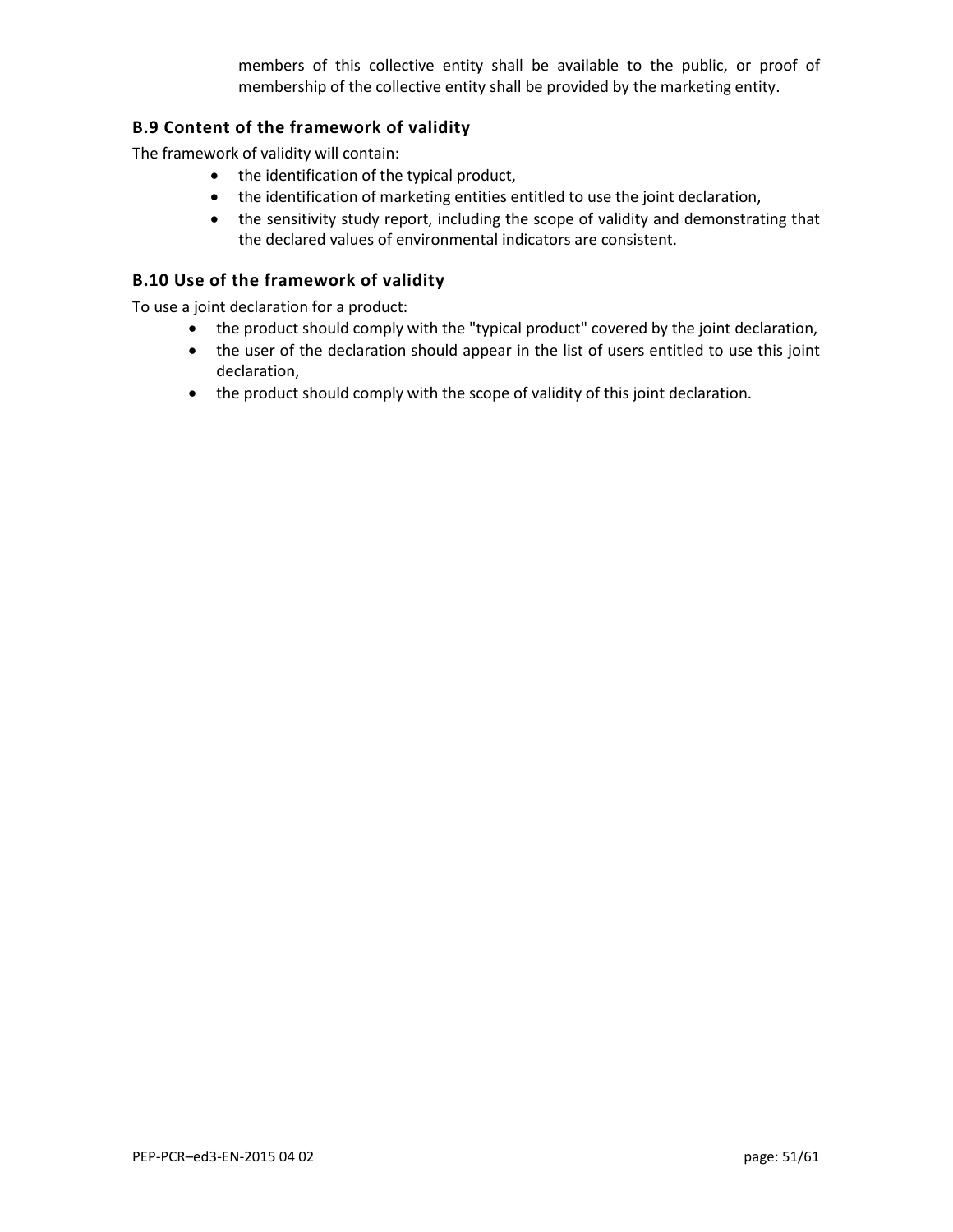## Annexe C: Diagram of the system boundaries for the LCA

<span id="page-51-0"></span>

 $(1)$ : Installation elements supplied with the reference product.

(2.5.6.) Appropriate waste treatment taken into account for removal processes : landfilling, incineration without energy recovery, processing methods stock (cf. §2.2.7 and §2.5.6.)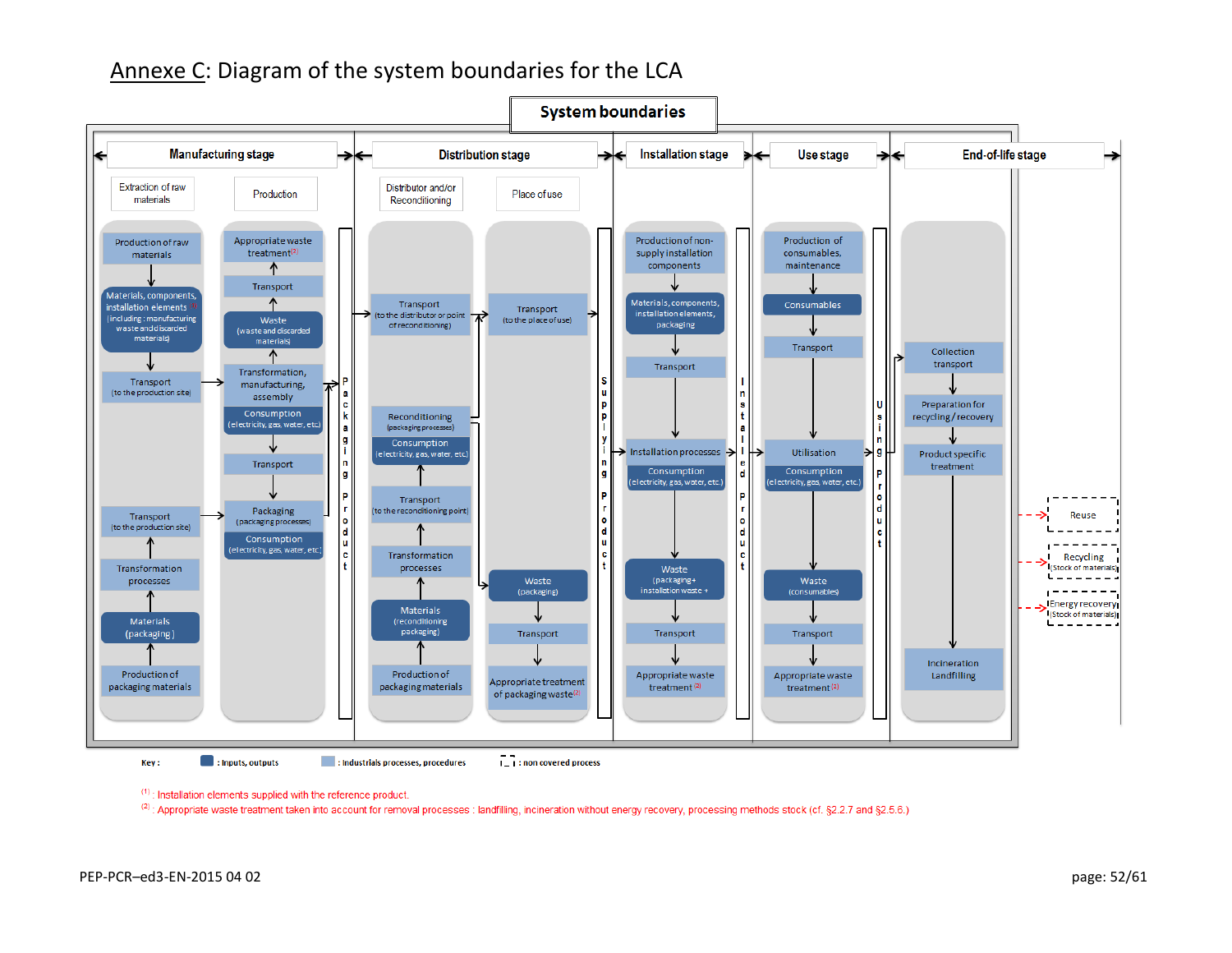## <span id="page-52-0"></span>Appendix D: Terms and definitions

The terms and definitions are given for information only. It can be used in full or in part in the environment declaration or supplemented by additional information.

Its purpose is to educate the customer and also to ensure that each term used has a corresponding definition which is either officially recognised or clearly defined.

#### **Co-product**

any of two or more products coming from the same unit process or product system

Two pieces of sheet metal from a single coil, but intended for two distinct products, are an example of co-products. [ISO 14044:2006]

#### **Eco-solution**

products or services allowing a reduction in the environmental impacts of an installation

#### **Proportional to the reference flow**

impact which changes according to the quantities produced

#### **Elementary flow**

material or energy entering the system being studied that has been drawn from the environment without previous human transformation, or material or energy leaving the system under study that is released into the environment without subsequent human transformation

[ISO 14040:2006]

#### **Environmental aspect**

element of an organization's activities or products or services that can interact with the environment

[ISO 14050:2010]

#### **Environmental impact**

any change to the environment, whether adverse or beneficial, wholly or partially resulting from an organization's activities, products or services

[ISO 14050:2010]

#### **Functional unit**

quantified performance of a product system for use as a reference unit in a life cycle assessment

[ISO 14040:2006]

#### **Hazardous waste**

specific waste with a certain degree of toxicity that necessitates special treatment (as indicated in Directive 91/689/EC and decision 2532 EC)

#### **Homogeneous environmental family**

group of products matching the same functional unit, the environmental impacts of which are identical to the reference product or can be extrapolated, possibly by applying a defined calculation rule

NOTE This functional unit may involve different levels of service delivered, e.g. power strips)

#### **Impact category**

class representing environmental issues of concern to which life cycle inventory analysis results may be assigned.

[ISO 14040:2006]

PEP-PCR–ed3-EN-2015 04 02 page: 53/61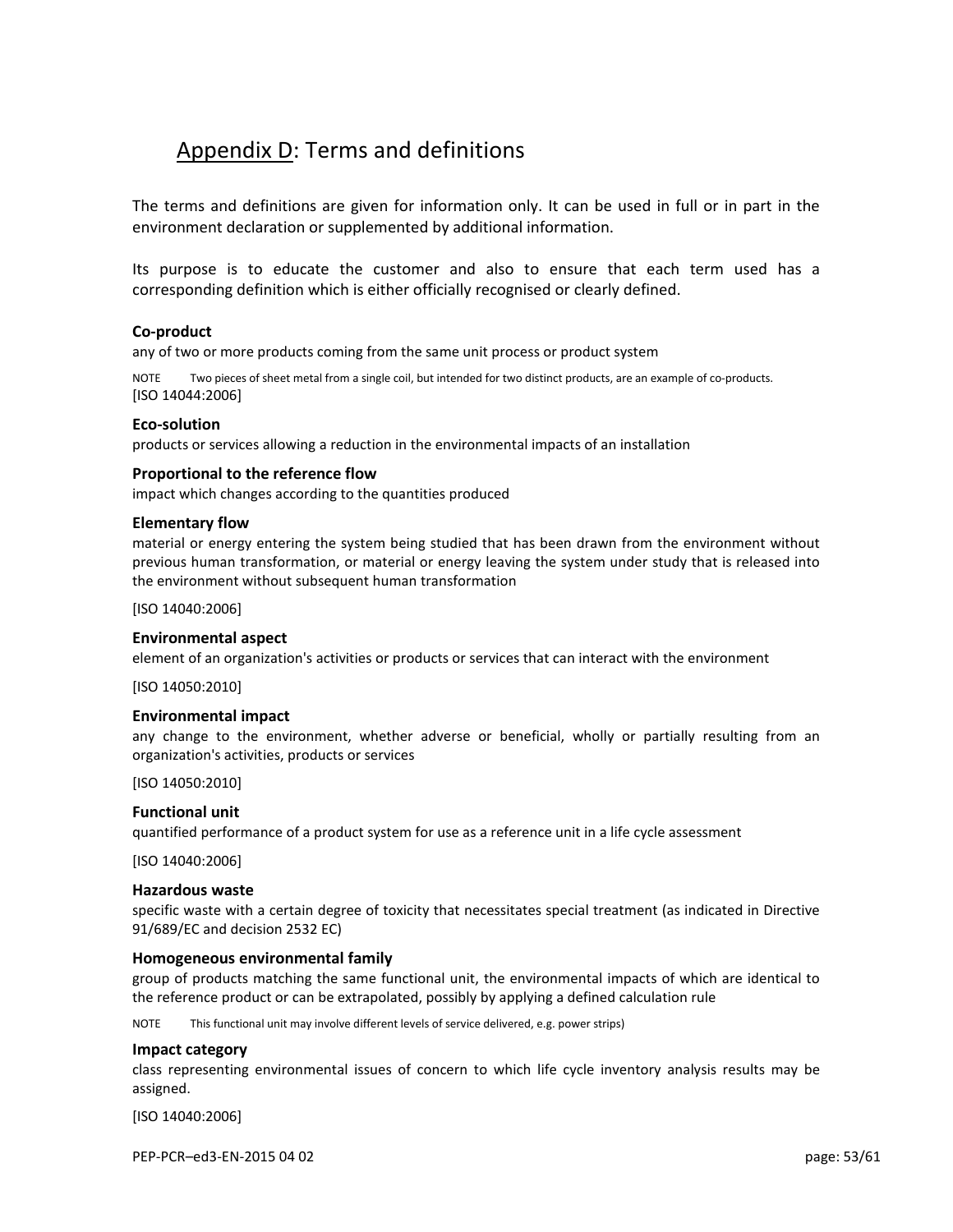#### **Impact category indicator**

quantifiable representation of an impact category

[ISO 14040:2006]

#### **Input**

product, material or energy flow that enters a unit process

[ISO 14040:2006]

### **Intermediate flow**

product, material or energy flow occurring between unit processes of the product system being studied

[ISO 14040:2006]

#### **Joint environmental declaration**

environmental declaration on a "typical product" included in the same category product representing similar products marketed by different entities

#### **Life Cycle Assessment (LCA)**

compilation and evaluation of the inputs, outputs and the potential environmental impacts of a product system throughout its life cycle

[ISO 14040:2006]

#### **Life cycle inventory dataset**

set of life cycle inventory data on a material, a component or a generic process, available in a database to conduct life cycle assessments at a higher level of integration

#### **Life cycle**

Consecutive and interlinked stages of a product system, from raw material acquisition or generation from natural resources to final disposal

[ISO 14040:2006]

#### **Life cycle inventory analysis (LCI)**

phase of life cycle assessment involving the compilation and quantification of inputs and outputs for a given product system throughout its life cycle

[ISO 14040:2006]

#### **Non-hazardous waste**

non-toxic waste similar to household waste.

#### **Output**

product, material or energy flow that leaves a unit process

[ISO 14040:2006]

**Primary data** input or output measured on a site or a real specific process

#### **Product Category Rules (PCR)**

set of specific rules, requirements and guidelines for developing Type III environmental declarations for one or more product categories

[ISO 14025:2010]

#### **Product-Specific Rules (PSR)**

set of additional specific rules, requirements and guidelines for developing Type III environmental declarations for a product category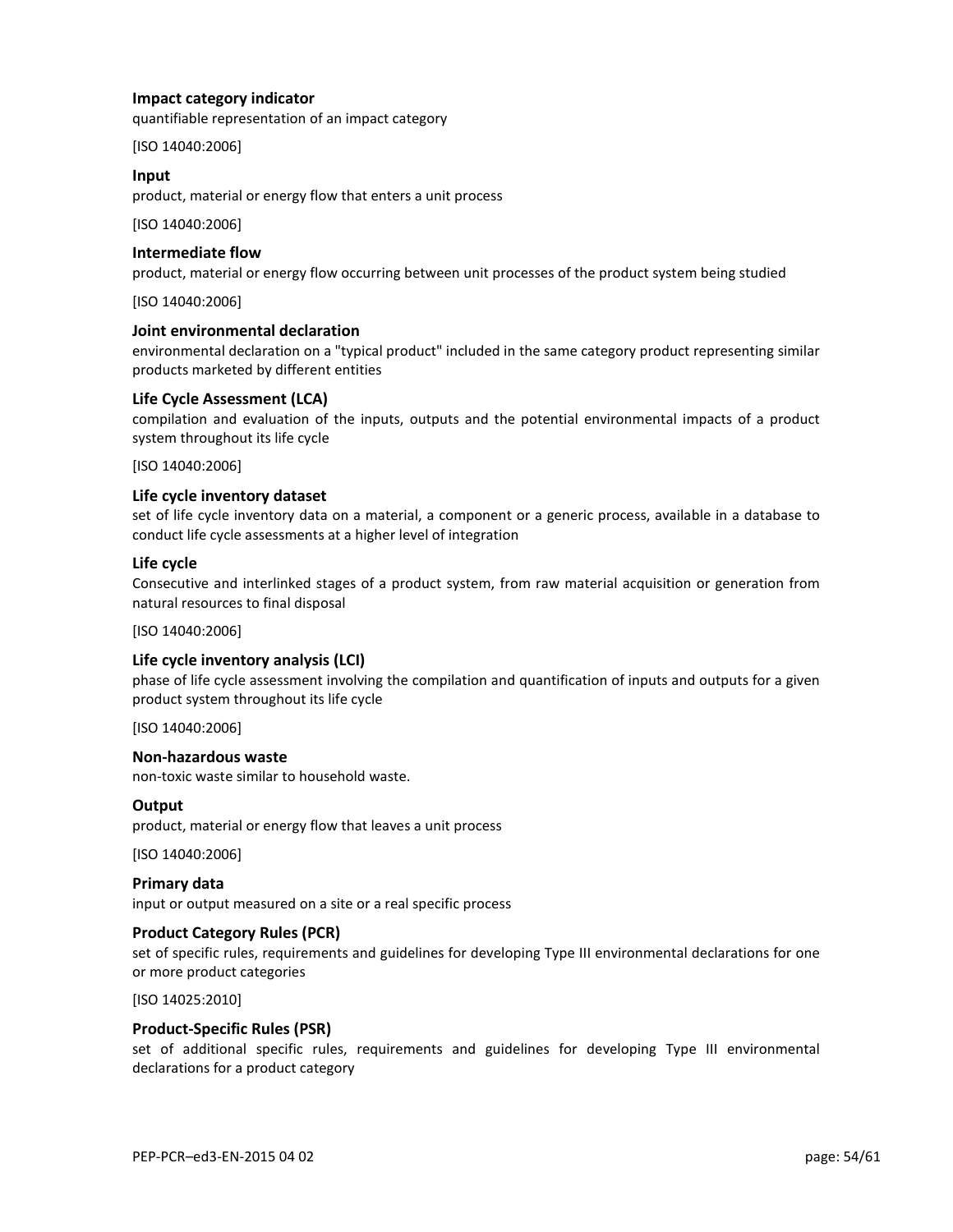#### **Product system**

collection of unit processes with elementary and product flows, performing one or more defined functions, and which models the life cycle of a product

[ISO 14040:2006]

#### **Raw material**

Primary or secondary material that is used to produce a product

NOTE Secondary material includes recycled material

[ISO 14040: 2006]

#### **Reconditioning packaging**

additional or replacement packaging for a product provided during the distribution stage

#### **Recyclability**

fitness of components, materials or both to be removed from the end-of-life flow and recycled

[ISO 22628:2002]

#### **Recyclability rate**

percentage of the mass of an item of equipment that may potentially be recycled or reused

[ISO 22628:2002]

#### **Recycling**

any operation by which waste materials are used in a manufacturing process for the same initial use or other uses, excluding use as a form of energy

[ISO 22628:2002]

#### **Reference flow**

measure of the outputs from processes in a given product system necessary to fulfil the function expressed by the functional unit

[ISO 14044:2006]

#### **Reference life time (RLT)**

life time that may be expected according to a particular set (reference set) of conditions of use and that may be used to estimate the life time under other conditions of use

[ISO 21930:2007, 3.25 modified "construction product" by "equipment"]

NOTE The reference life time is also referred to as "typical". This is a theoretical period used for calculation purposes. It can never be compared to the minimum, average or actual life times of the products.

#### **Reference product**

product or product system, supplied by the manufacturer, modelled in the LCA and allowing the defined functional unit to be matched

#### **Reusability**

fitness of components to be removed from the end-of-life flow and reused

[ISO 22628:2002]

#### **Secondary data**

Input or output data not from direct measurement, but either from published sources, statistics or data sources (e.g. commercial databases and free databases) used to substitute primary data

#### **Secondary fuel**

fuel recovered after a first use or retrieved from waste, that replaces primary fuels

[EN 15804:2012+A1:2013]

#### **Specific LCI**

PEP-PCR–ed3-EN-2015 04 02 page: 55/61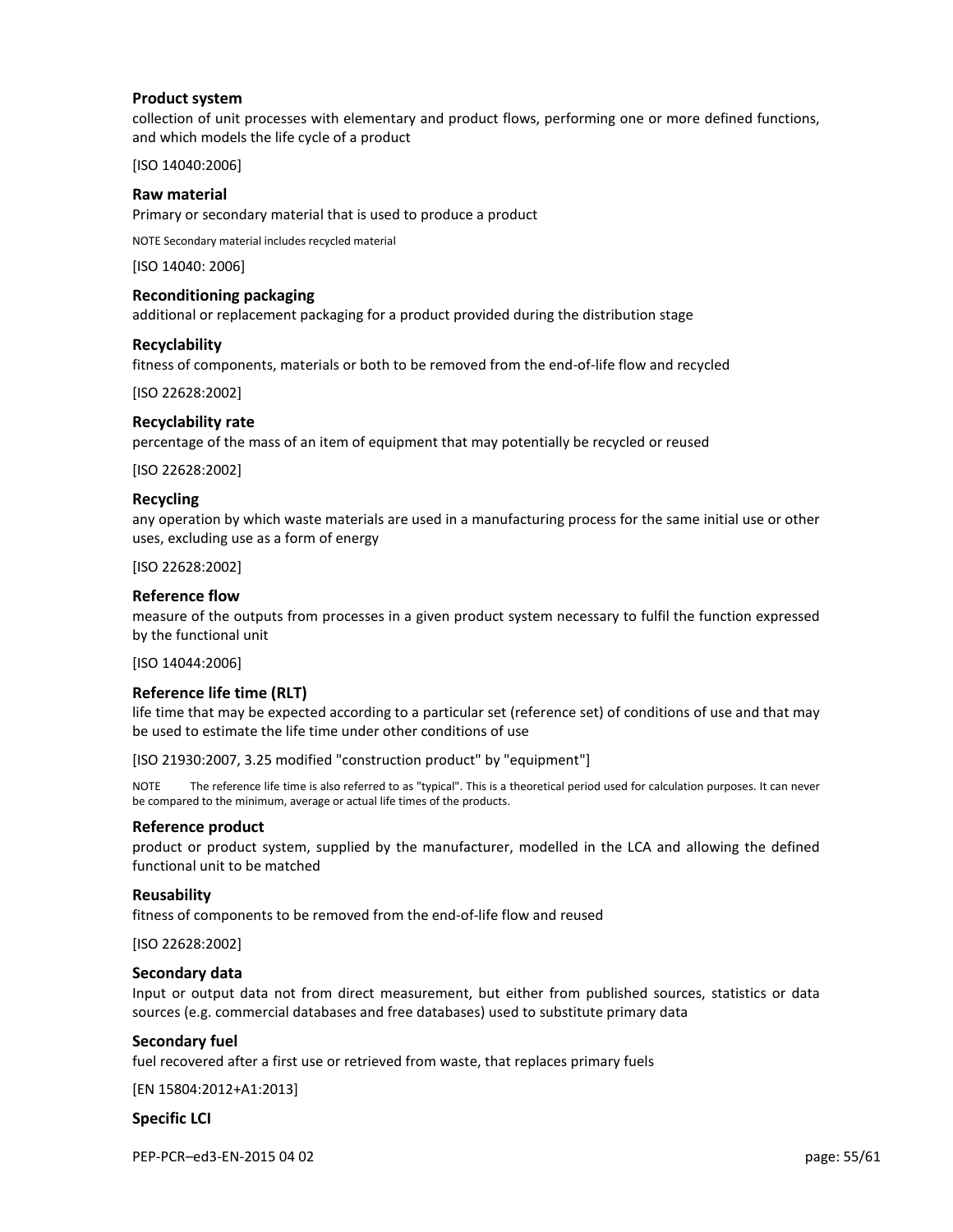LCI conducted for a material, component, subassembly or product based on primary data

#### **System boundary**

set of criteria specifying which unit processes are part of a product system

[ISO 14040:2006]

#### **Unit process**

smallest element considered in the life cycle inventory analysis for which input and output data are quantified

[ISO 14044:2006]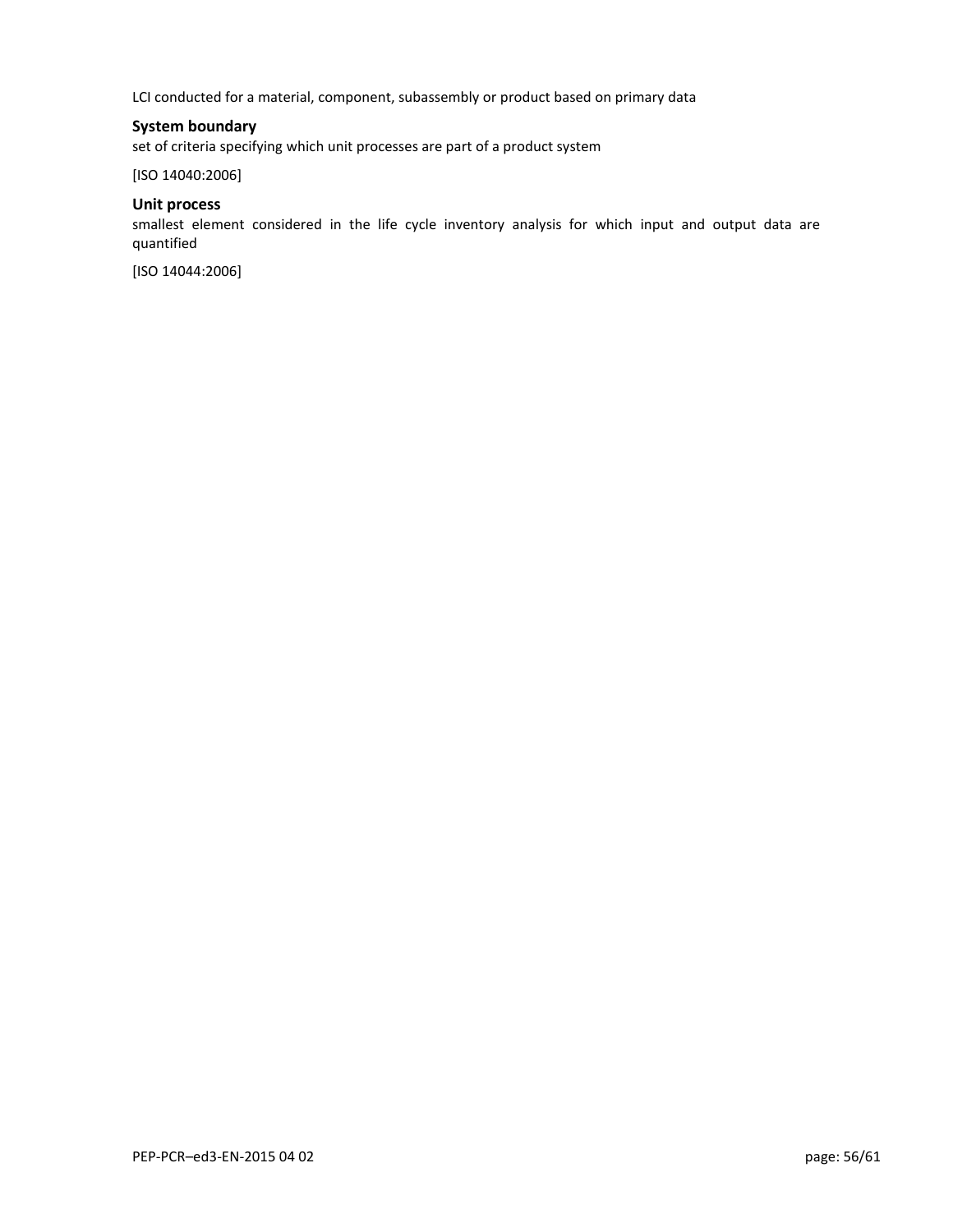## <span id="page-56-0"></span>Appendix E: Bibliography

**ISO 14025:2010** "Environmental labels and declarations - Type III environmental declarations - Principles and procedures"

**ISO 14040:2006** "Environmental management – Life cycle assessment – Principles and framework"

**ISO 14044:2006** "Environmental management – Life cycle assessment – Requirements and guidelines"

**IEC/TR 62635:2012** "Guidelines for end-of-life information provided by manufacturers and recyclers and for recyclability rate calculation of electrical and electronic equipment"

**IEC 62474:2012** March 2012 "Material Declaration for Products of and for the Electrotechnical Industry"

**ELCD**: European Reference Life Cycle Database, Joint Research Center

**EN 15804:2012+A1:2013**: Sustainability of construction works - Environmental product declarations - Core rules for the product category of construction products

**Directive 2009/125/EC** of the European Parliament and of the Council of 21 October 2009 establishing a framework for the setting of ecodesign requirements for energy-related products (ERP).

**Directive 2012/19/EU** of the European Parliament and of the Council of 4 July 2012 on waste electrical and electronic equipment (WEEE).

**AP0012**: document PEP-AP0012–ed 2-EN- "LCA report content" available from the PEP ecopassport® program

**AP0008**: document PEP-AP0008-ed 2-EN- "Editorial rules" available from the PEP ecopassport® program website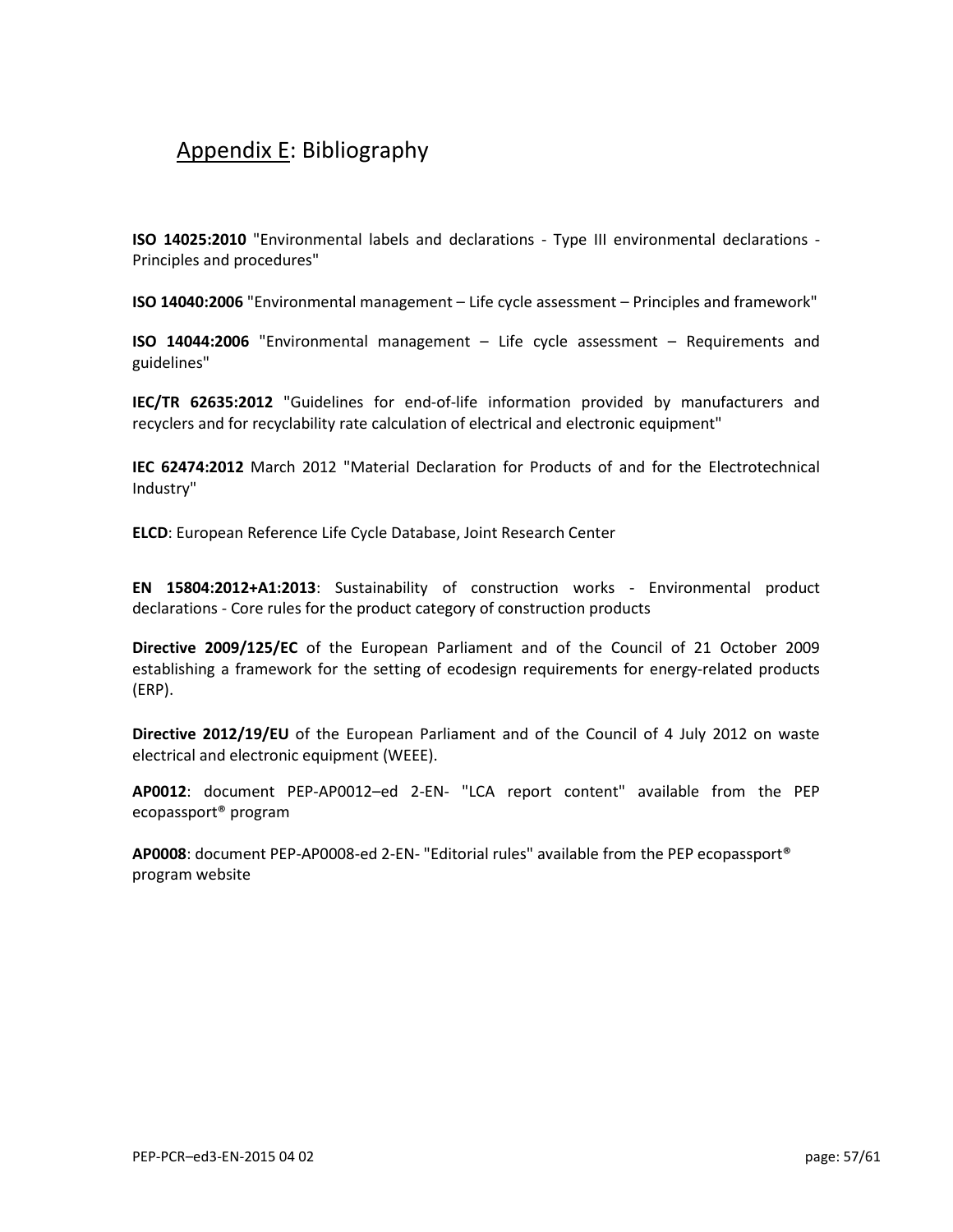## <span id="page-57-0"></span>Appendix F: Critical review

The results of the PCR review as well as comments and recommendations made by the panel are available on request from the PEP association.

Extract from the final report of the panel:

#### **"Composition of the panel**

The CR panel consisted of the following members:

- Dipl. Eng. Philippe Osset, CEO Solinnen. Philippe has acted as the chair of the Critical Review panel.
- Dipl. Eng. Julie Orgelet, LCA & Ecodesign Expert, Operationnal Manager at Bureau Veritas (BV) Codde.
- Mastère Pierre Ravel, Research and Studies Engineer, at « Division Environnement et Ingénierie du Cycle de Vie » of the « Centre Scientifique et Technique du Bâtiment (CSTB) »

The intention of the panel composition was to make available, at the panel level, competencies which covered the required competencies (according to ISO 14025:2010 – 8.2.3) for such CR:

- the knowledge of the sector, of the products and the environmental aspects associated to them,
- LCA expertise,
- the knowledge of the reference standards,
- expertise in LCA and PCR/PSR CR making,
- knowledge of the Association PEP ecopassport<sup>®</sup> Program.

Each of the three experts of the panel has competency on each of these five aspects.

The panel has acted independently from Association PEP ecopassport<sup>®</sup> and from the participants of the work group in charge of the redaction of the reviewed PCR.

#### **Nature of the CR work, CR process and limitations**

The CR panel has worked according to the requirements of ISO 14025:2010 concerning CR of PCR. According to ISO 14025:2010 – 8.1.2., the critical review process has worked in order to check if:

- "the PCR have been developed in accordance with the ISO 14040 series of standards and, specifically, in accordance with 6.7.1 of this [ISO 14025:2010] International Standard,
- the PCR fulfil the general program instructions, and
- the LCA-based data, together with the additional environmental information prescribed by the PCR, give a description of the significant environmental aspects of the product".

AFNOR XP C 08-100-1:2014 has been used by Association PEP ecopassport® as a reference. Moreover, since the present document is supplemented with PSR (that will be also independently reviewed), no environmental nor process data, such as LCI, has been individually reviewed during the present work. This is a limitation to the CR work.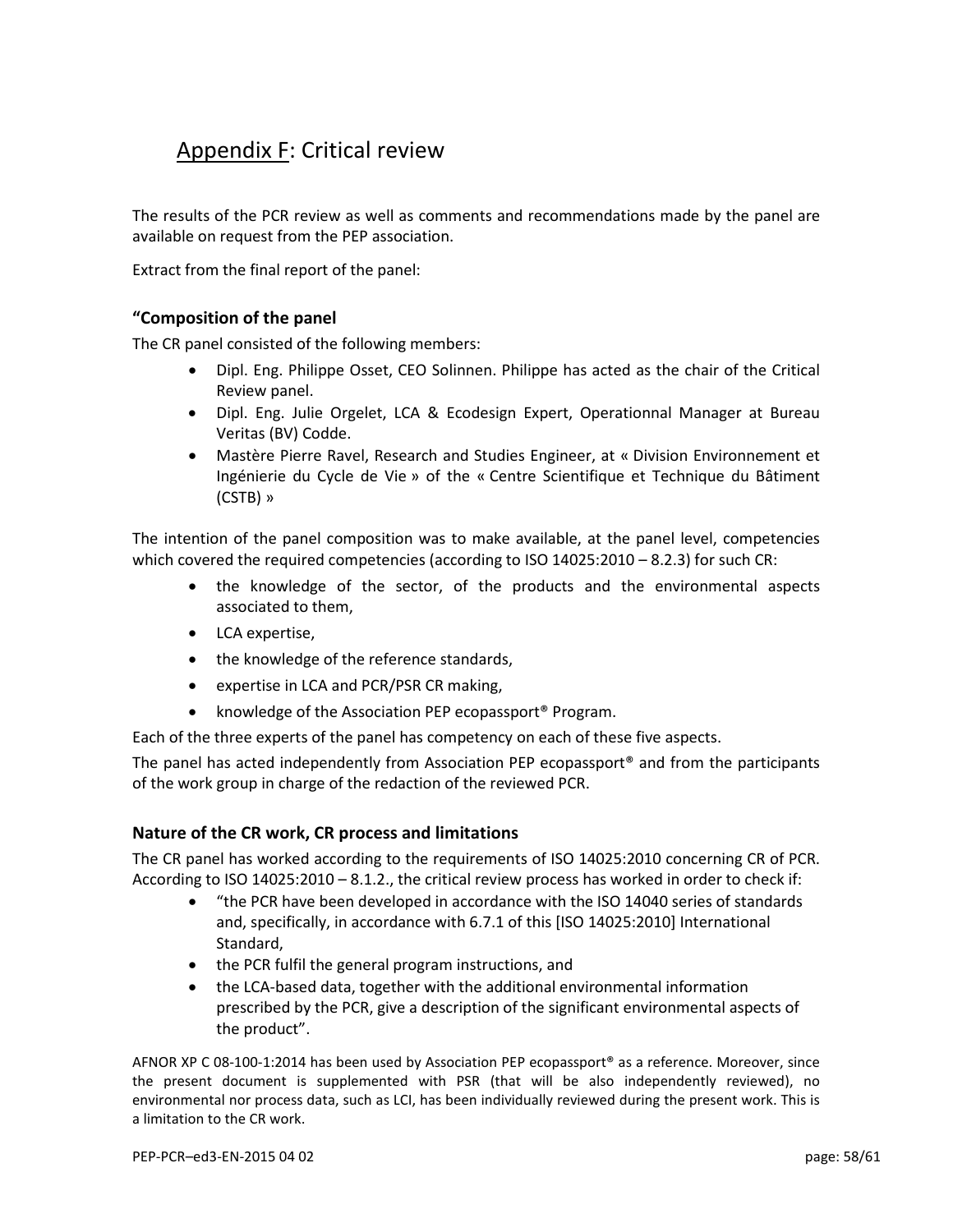The first goal of the CR was *to provide* Association PEP ecopassport® with detailed comments in order to allow Association PEP ecopassport® to improve its work, i.e. the PCR. These comments have covered the content of the document, including methodology choices. Additionally, the present final CR report *provides the future reader* of the Association PEP ecopassport® report with information that will help understanding the PCR content and choices.

The reference documents that have been used to produce comments were the following:

- ISO 14025:2010, ISO 14040:2006 and ISO 14044:2006,
- NF EN 15804+A1:2014,
- NF XP C 08-100-1:2014,
- The expectations of the French regulation as stated in Décret n° 2013-1264 of the 23<sup>rd</sup> of December 2013 and "Arrêté" of the 23<sup>rd</sup> December 2013, as far as it was useful, waiting for a more specific "Arrêté" to be published.

The on-going development of ISO/NP TS 14027 has also been taken into account during the review, including the definition of "Core Rules".

The CR work has started after the generation of a first PCR by Association PEP ecopassport®. The work has started 20<sup>th</sup> of June 2014 and ended up in February 2015. During this period, different oral and written exchanges have been held between the CR panel and Association PEP ecopassport®, including clarification exchanges regarding the CR comments, and the production of two new versions of the PCR by Association PEP ecopassport®. Association PEP ecopassport® has taken into account most of the comments and significantly modified and improved its PCR.

The present final CR report is the synthesis of the final comments by the reviewers. Some detailed comments are provided within this final CR report, together with the full detailed exchanges as appendices.

The present CR report is delivered to Association PEP ecopassport®. The CR panel cannot be held responsible of the use of its work by any third party. The conclusions of the CR panel cover the full PCR from Association PEP ecopassport® "Product Category Definition Rules" of the PEP ecopassport® PROGRAM Environmental Profiles for Electrical, Electronic and HVAC-R Products – February 2015" and no other report, extract or publication which may eventually been done. The CR panel conclusions have been set given the current state of the art and the information which has been received. These CR panel conclusions could have been different in a different context.

#### **CR Statement**

The CR first set of 241 comments covered the following issues:

- general (34 comments)
- methodology (113 comments),
- editorial (99 comments),
- other (data, technology, interpretation… 24 comments).

(the total is higher than 241 since some comments were covering different issues).

A huge work has been done by Association PEP ecopassport® to provide a final PCR integrating answers to the CR points, and the final PCR has significantly improved as compared to the first one.

As a whole, the CR panel considers that the final PCR covers the goals which have been set up by **Association PEP ecopassport®, and may be used as "core rules" for PEP development of Electrical, Electronic and Heating Ventilation Air Conditioning-Refrigeration (HVAC-R) products covered by the Program.**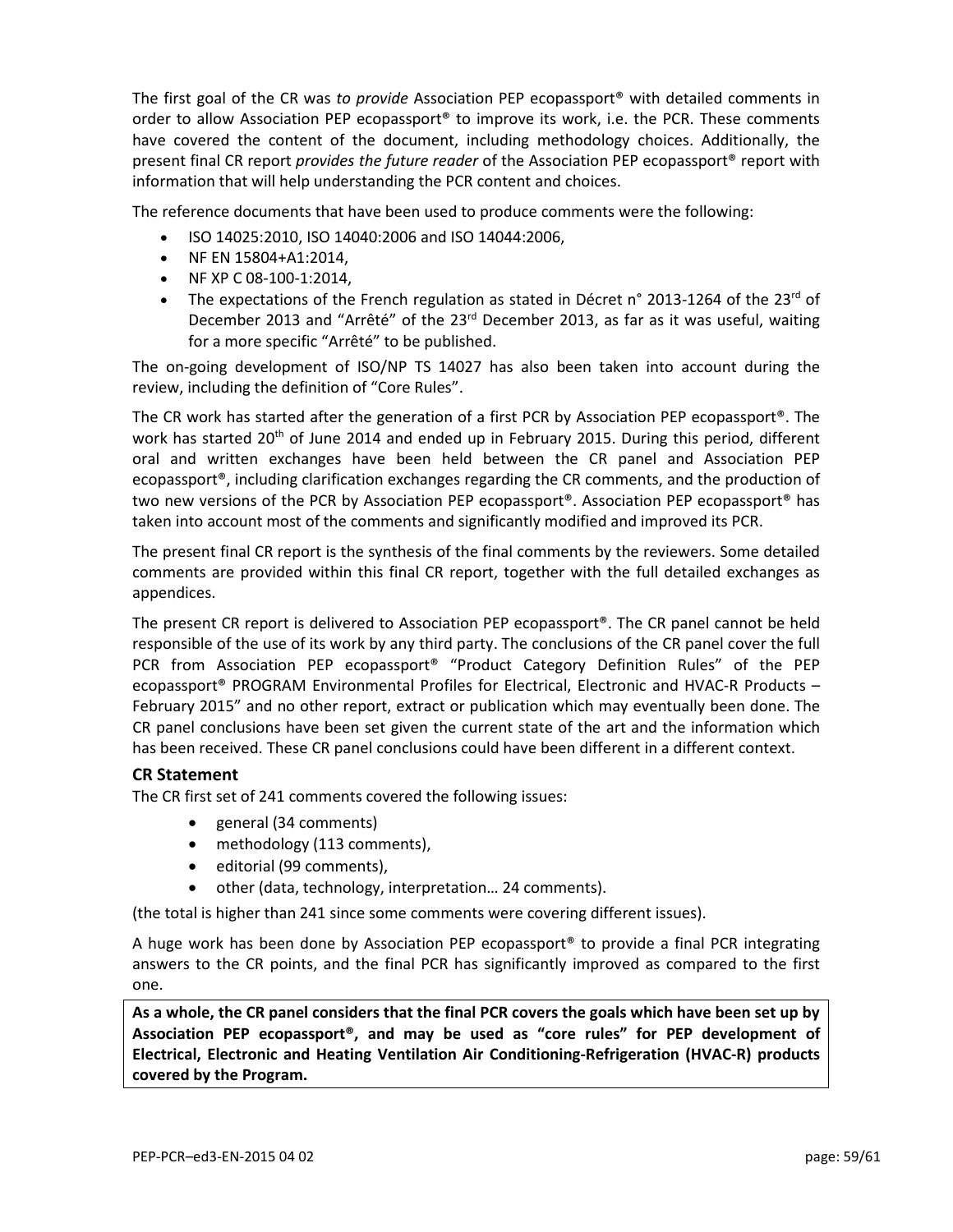#### **Detailed comments**

The final structure of the PCR reflects the ISO 14025:2010 requirements. The following lines bring some highlights that a reader of the final PCR may use to assist his reading and understanding of the PCR. They recap some critical comments which were not addressed in a way which is different from what the CR panel expected. The reading of the detailed comments and answers (see appendices) is recommended to know more.

#### **Methodology comments**

According to chapter 2.2.2 of the reviewed PCR and the CR exchanges, it is not mandatory to **distinguish the use and maintenance** phases environmental impacts, since it is sometimes very difficult to do so. This will allow some PEP to present aggregated results for these two phases. It is a methodology issue when considering the use of PEP for environmentally conscious designed buildings. It would have been appropriated to share impacts between these two phases, even if this approach is not "mandatory" from the point of view of the general LCA perspective. It would have been consistent with what is presented in the NF EN 15804+A1:2014.

The **"stock" method** has been chosen within the PCR to cover end of life issues (as presented in 2.5.6 of the PCR). According to the Association PEP ecopassport®, this is due to poor quality data as far as recycling of the covered products is concerned. Additionally, this choice is said to promote the "use of secondary scraps instead of virgin resources". The optional "Module D" approach as described in NF EN 15804+A1:2014 would have been preferable since no revision of the PCR would have been needed when end of life data will be available – giving the fact that some data are already available. It would have been consistent with what is presented in the NF EN 15804+A1:2014. Additionally (for clarification), the "Module D" approach is said to promote "the avoidance of production of waste during a life cycle". "Module D" and "Stock" approaches might induce different behavior effects, which might have an influence on resources depletion.

**Waste indicators** help to reflect the efforts which are done to limit the amount of waste during the life cycle of the products covered by the PCR (as said in the previous paragraph). Since all public databases allow getting this information, and in line with the European Eco-design Directives and current actions towards circular economy, it would have been appropriated to request at least one waste indicator as "mandatory" and not as "optional" (as said in 2.12.2).

**Reference life time** (RLT). As the RLT is an important parameter for product environmental assessment, the PCR could give more requirements for RLT assessment such as requirements referenced in ISO 15686-1:2011, Buildings and constructed assets — Service life planning — Part 1: General principles and framework. This point could be improved in a next version of the PCR.

**Data quality evaluation**: more requirements could have been specify concerning terms of timerelated, geographic and technologic coverage for data quality evaluation. Guideline given in FD CEN/TR 15941:2010 could have been reused. This point could be improved in a next version of the PCR.

**Impact categories calculations methodology**: the PCR is based on CML - version 4.2 methods whereas EN 15804+A1 (2014) is based on version 4.1 of CML method. It induced some minor deviations that can lead to difference in the results. In the case of comparison or aggregation of environmental product declaration, it can lead to inconsistencies. As a consequence, for the next version of the PCR, the consistency between the different referential should be insured.